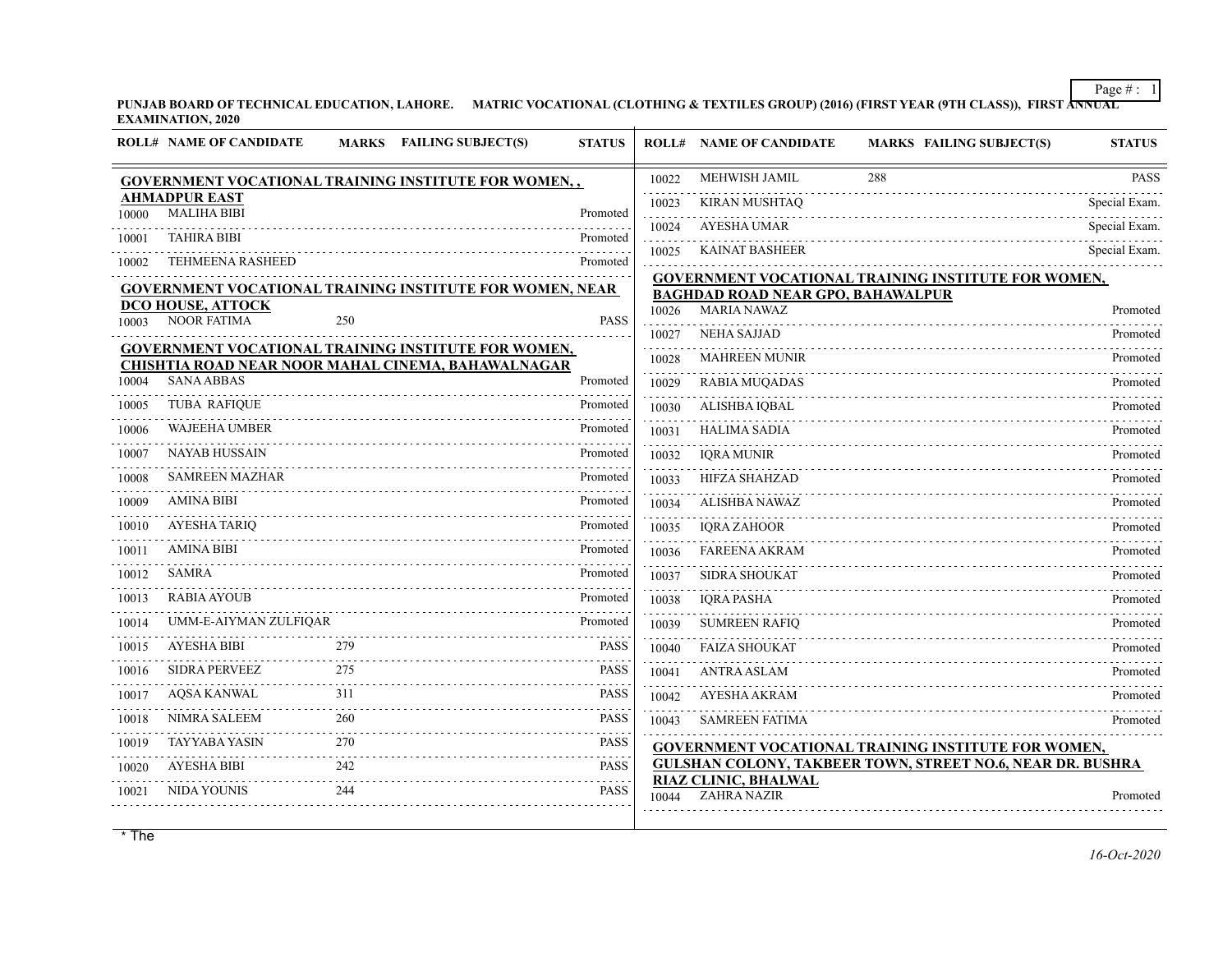**PUNJAB BOARD OF TECHNICAL EDUCATION, LAHORE. MATRIC VOCATIONAL (CLOTHING & TEXTILES GROUP) (2016) (FIRST YEAR (9TH CLASS)), FIRST ANNUAL EXAMINATION, 2020**

|       | <b>ROLL# NAME OF CANDIDATE</b><br>MARKS FAILING SUBJECT(S) | <b>STATUS</b> |            | <b>ROLL# NAME OF CANDIDATE</b><br><b>MARKS FAILING SUBJECT(S)</b>                                        | <b>STATUS</b> |
|-------|------------------------------------------------------------|---------------|------------|----------------------------------------------------------------------------------------------------------|---------------|
| 10045 | <b>BISMA ASHRAF</b>                                        | Promoted      | 10070      | <b>SAWERA</b>                                                                                            | Promoted      |
| 10046 | <b>AQSA ASHRAF</b>                                         | Promoted      | 10071      | <b>TAYABA ILYAS</b>                                                                                      | Promoted      |
| 10047 | <b>ASIA BIBI</b>                                           | Promoted      | 10072      | <b>ESHA ILYAS</b>                                                                                        | Promoted      |
| 10048 | <b>KIRAN SHAHZADI</b>                                      | Promoted      | 10073      | <b>TAHREEM FATIMA</b>                                                                                    | Promoted      |
| 10049 | MUNNAZA SHAHZADI                                           | Promoted      | 10074      | <b>GHULAM ZAINAB</b>                                                                                     | Promoted      |
| 10050 | <b>SEHERBANO</b>                                           | Promoted      | 10075      | <b>SADIA RAFIQ</b>                                                                                       | Promoted      |
| 10051 | <b>NAYAB FATIMA</b>                                        | Promoted      | 10076      | KHADIJA TUL KUBRA                                                                                        | Promoted      |
| 10052 | <b>SAJILA ASHRAF</b>                                       | Promoted      | 10077      | <b>MARIA FAREEDA</b>                                                                                     | Promoted      |
| 10053 | <b>MARIA IMRAN</b>                                         | Promoted      | 10078      | MARIA QASIM                                                                                              | Promoted      |
| 10054 | <b>SANIA</b>                                               | Promoted      |            | <b>GOVERNMENT VOCATIONAL TRAINING INSTITUTE FOR WOMEN, RAJA</b>                                          |               |
| 10055 | <b>MARYAM</b>                                              | Promoted<br>. | 10079      | WALA NEAR BANDH MASJID, CHINIOT<br><b>KASHAF</b><br>232                                                  | <b>PASS</b>   |
| 10056 | <b>NIMRA ABBAS</b>                                         | Promoted      |            |                                                                                                          |               |
| 10057 | <b>AMINA ISRAR</b>                                         | Promoted      |            | GOVERNMENT VOCATIONAL TRAINING INSTITUTE FOR WOMEN, HOUSE<br>NO.5, STREET NO. 5, GULBERG TOWN, CHISHTIAN |               |
| 10058 | <b>IQRA</b>                                                | Promoted      | 10080      | <b>MUQADAS HAROON</b>                                                                                    | Promoted      |
| 10059 | <b>SAMREEN</b>                                             | Promoted      | 10081      | <b>FARAH RAZZAQ</b>                                                                                      | Promoted      |
| 10060 | <b>HAMNA MUNAWAR</b>                                       | Promoted      | 10082      | <b>KAINAT</b>                                                                                            | Promoted      |
| 10061 | <b>ZARINA BIBI</b>                                         | Promoted      | 10083      | <b>SANA GHULAM RASOOL</b>                                                                                | Promoted      |
| 10062 | <b>SABA RIAZ</b>                                           | Promoted      | 10084      | MUSSARAT AKRAM                                                                                           | Promoted      |
| 10063 | ALISHBA BAIG                                               | Promoted      | 10085      | <b>SUMBAL SABA</b>                                                                                       | Promoted      |
|       | <b>GOVERNMENT VOCATIONAL TRAINING INSTITUTE FOR WOMEN,</b> |               | 10086      | <b>SOBIA GHULAM</b>                                                                                      | Promoted      |
| 10064 | <b>AZEEM ABAD, BUREWALA</b><br><b>MAIRA SHAH</b>           | Promoted      | 10087      | <b>TAHIRA PERVEEN</b>                                                                                    | Promoted      |
| 10065 | <b>SABAHAT SHAKEEL</b>                                     | Promoted      | 10088      | SHEEBA ABDUL GHANI                                                                                       | Promoted      |
| 10066 | <b>JAVARIA HANAN</b>                                       | Promoted      | 10089      | NAILA ISHAQ                                                                                              | Promoted      |
| 10067 | <b>FATIMA SHARIF</b>                                       | Promoted      | 10090      | SHUMAILA AMJAD                                                                                           | Promoted      |
| 10068 | <b>SADAF BIBI</b>                                          | Promoted      | 10091<br>. | <b>AQSA MUBEEN</b>                                                                                       | Promoted      |
| 10069 | <b>SHAMSHA BIBI</b>                                        | Promoted      | 10092      | AYMAN FIZA                                                                                               | Promoted      |
|       |                                                            |               | 10093      | <b>MEHWISH FAROOO</b>                                                                                    | Promoted      |
|       |                                                            |               |            |                                                                                                          |               |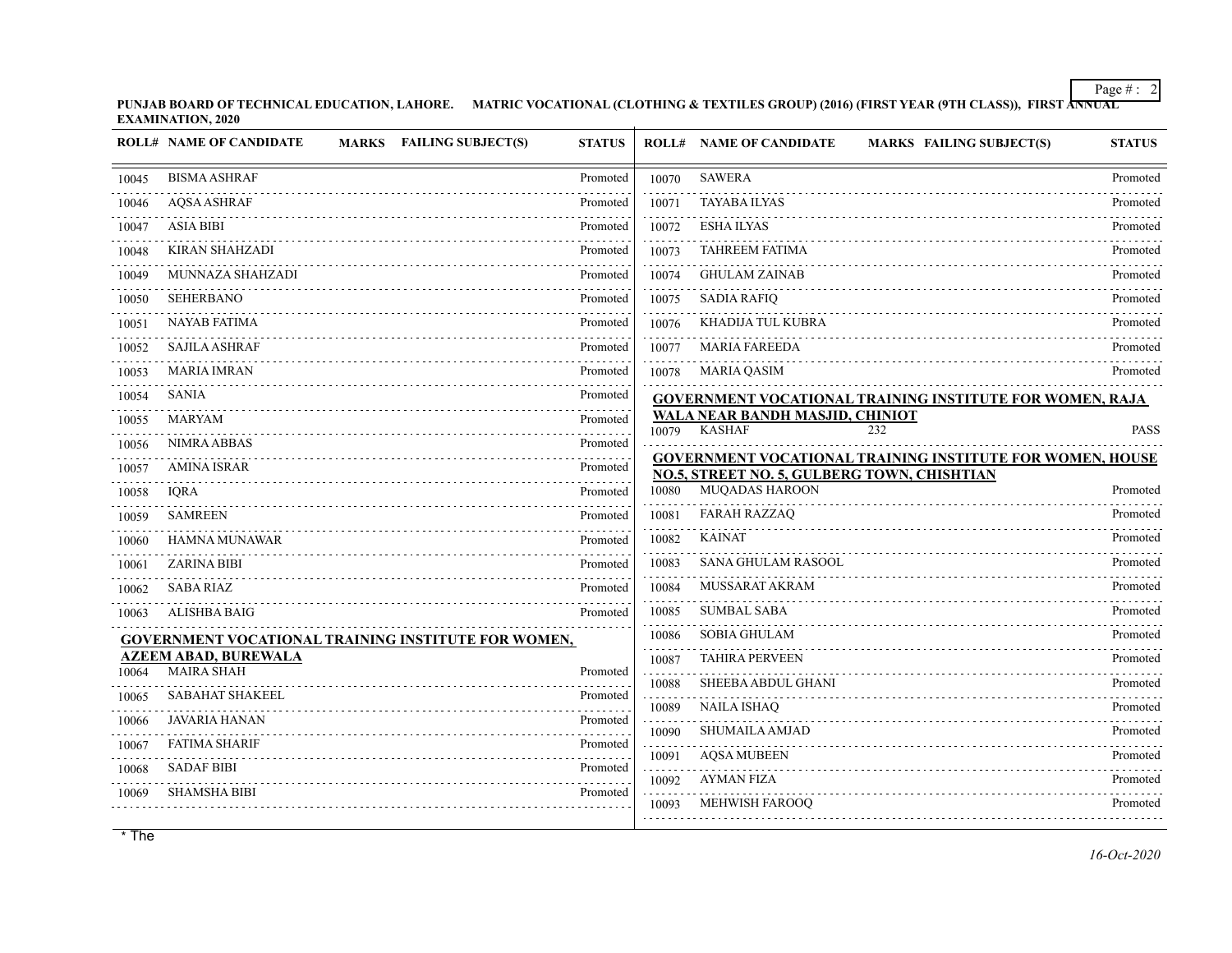**PUNJAB BOARD OF TECHNICAL EDUCATION, LAHORE. MATRIC VOCATIONAL (CLOTHING & TEXTILES GROUP) (2016) (FIRST YEAR (9TH CLASS)), FIRST ANNUAL EXAMINATION, 2020**

|       | <b>ROLL# NAME OF CANDIDATE</b>                                             |     | MARKS FAILING SUBJECT(S) | <b>STATUS</b> |            | <b>ROLL# NAME OF CANDIDATE</b> | <b>MARKS FAILING SUBJECT(S)</b> | <b>STATUS</b> |
|-------|----------------------------------------------------------------------------|-----|--------------------------|---------------|------------|--------------------------------|---------------------------------|---------------|
| 10094 | <b>AQSA MUBEEN</b>                                                         | 233 |                          | <b>PASS</b>   | 10118      | <b>MALAIKA ZAHRA</b>           |                                 | Promoted      |
| 10095 | <b>SABA UROOJ</b>                                                          | 259 |                          | <b>PASS</b>   | 10119      | <b>HAFSA AIMAN</b>             |                                 | Promoted      |
| 10096 | <b>RIDA RASHEED</b>                                                        | 227 |                          | <b>PASS</b>   | 10120      | NIDA FATIMA                    |                                 | Promoted      |
| 10097 | <b>TAHIRA NASEEM</b>                                                       |     |                          | Special Exam. | 10121      | <b>AANAM</b>                   |                                 | Promoted      |
|       | <b>GOVERNMENT VOCATIONAL TRAINING INSTITUTE FOR WOMEN, NEAR</b>            |     |                          |               | 10122      | <b>FARZANA MUNIR</b>           |                                 | Promoted      |
| 10098 | NATIONAL BANK, ADDA ABDULLAH CHISHTIAN, CHISHTIAN<br><b>MALAIKA SHABIR</b> |     |                          | Promoted      | 10123      | <b>UMAIMA ALTAF</b>            |                                 | Promoted      |
| 10099 | <b>REHMAT BIBI</b>                                                         |     |                          | Promoted      | 10124      | <b>UJALA SABREEN</b>           |                                 | Promoted      |
| 10100 | <b>MARYUM ASLAM</b>                                                        |     |                          | Promoted      | 10125      | SUMAIRA KANWAL                 |                                 | Promoted      |
| 10101 | <b>GHAZALA PERVEEN</b>                                                     |     |                          | Promoted      | 10126<br>. | <b>HINA UMAR</b>               |                                 | Promoted      |
| 10102 | <b>IRUM AFZAL</b>                                                          |     |                          | Promoted      | 10127      | <b>TAHIRA BANO</b>             |                                 | Promoted      |
| 10103 | <b>AMINA BIBI</b>                                                          |     |                          | Promoted      | 10128      | ALQAMA ZAHRA                   |                                 | Promoted      |
| 10104 | <b>FATIMA ABBAS</b>                                                        |     |                          | Promoted      | 10129      | AREEBA TASLEEM                 |                                 | Promoted      |
| 10105 | <b>MUQADAS SAJID</b>                                                       |     |                          | Promoted      | 10130      | <b>MANSHA ZAHRA</b>            |                                 | Promoted      |
| 10106 | <b>MARYAM SAJID</b>                                                        |     |                          | Promoted      | 10131      | PALWASHA SAJJAD                |                                 | Promoted      |
| 10107 | <b>SANIA BIBI</b>                                                          |     |                          | Promoted      | 10132      | <b>SADIA RAMZAN</b>            |                                 | Promoted      |
| 10108 | <b>SAIRA LIAQAT</b>                                                        |     |                          | Promoted      | 10133      | <b>ANAM ZAHRA</b>              |                                 | Promoted      |
| 10109 | <b>AQSA BIBI</b>                                                           |     |                          | Promoted      | 10134      | <b>ANDLEEB ZAHRA</b>           |                                 | Promoted      |
| 10110 | <b>RUBINA BIBI</b>                                                         |     |                          | Promoted      | 10135      | <b>MUQADAS SHAKEEL</b>         | 267                             | <b>PASS</b>   |
|       | <b>GOVERNMENT VOCATIONAL TRAINING INSTITUTE FOR WOMEN,</b>                 |     |                          |               | 10136      | <b>HUZAIFA BIBI</b>            | 266                             | <b>PASS</b>   |
|       | BLOCK NO. 9 NEAR D.H.Q HOSPITAL RAILWAY ROAD, DERA GHAZI KHAN              |     |                          |               | 10137      | AROOSA SAJJAD                  | 241                             | <b>PASS</b>   |
| 10111 | <b>AFSHAN NADIR</b>                                                        |     |                          | Promoted      | 10138      | <b>MARIA RAZZAQ</b>            | 267                             | <b>PASS</b>   |
| 10112 | <b>FARWA BATOOL</b>                                                        |     |                          | Promoted      | 10139      | NIDA KHALID PITAFI             | 291                             | <b>PASS</b>   |
| 10113 | <b>BISMA REHMAN</b>                                                        |     |                          | Promoted      | 10140      | MAHRUKH GULL                   | 234                             | <b>PASS</b>   |
| 10114 | <b>SHAKEEBA SALEEM</b>                                                     |     |                          | Promoted      | 10141      | <b>FOZIA ALI</b>               | 278                             | <b>PASS</b>   |
| 10115 | <b>AROOMA KHAN</b>                                                         |     |                          | Promoted      | 10142      | <b>SIDRA MUJAHID</b>           | 239                             | <b>PASS</b>   |
| 10116 | <b>REHANA SHOUKAT</b>                                                      |     |                          | Promoted      | 10143      | <b>AISHA SHABBIR</b>           | 285                             | <b>PASS</b>   |
| 10117 | FAKHAR-E-ZAHRA                                                             |     |                          | Promoted      |            |                                |                                 |               |
|       |                                                                            |     |                          |               |            |                                |                                 |               |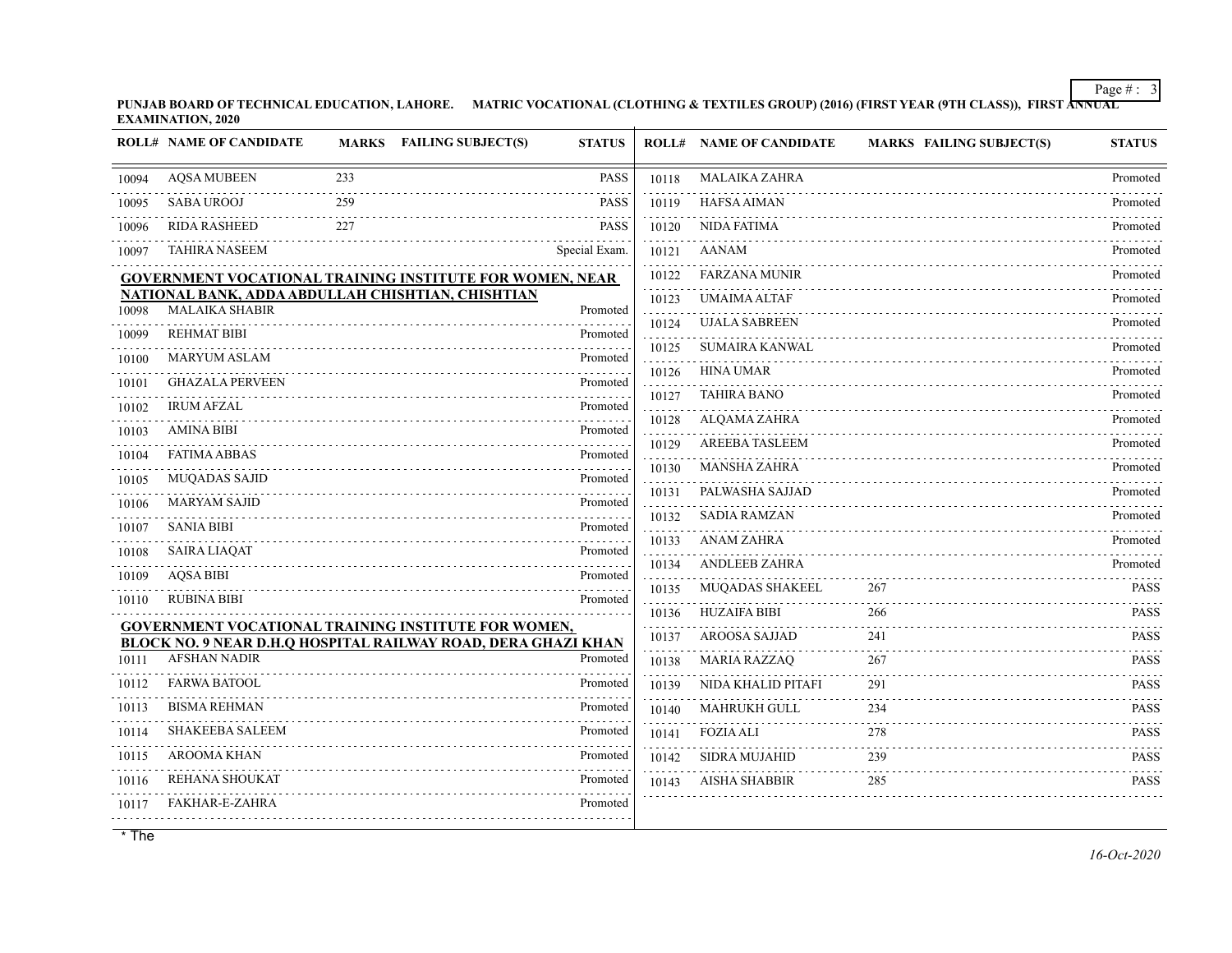**PUNJAB BOARD OF TECHNICAL EDUCATION, LAHORE. MATRIC VOCATIONAL (CLOTHING & TEXTILES GROUP) (2016) (FIRST YEAR (9TH CLASS)), FIRST ANNUAL EXAMINATION, 2020**

|                           | <b>ROLL# NAME OF CANDIDATE</b><br><b>FAILING SUBJECT(S)</b><br><b>MARKS</b> | <b>STATUS</b>        |       | <b>ROLL# NAME OF CANDIDATE</b><br><b>MARKS FAILING SUBJECT(S)</b> | <b>STATUS</b> |
|---------------------------|-----------------------------------------------------------------------------|----------------------|-------|-------------------------------------------------------------------|---------------|
|                           | TCF HIGHER SECONDARY SCHOOL FOR GIRLS, MAIN MULTAN ROAD,                    |                      | 10167 | <b>HUDA ZAHID HAMEED</b>                                          | Promoted      |
| <b>DINA NATH</b><br>10144 | <b>AIMA ALI</b>                                                             | Promoted             | 10168 | <b>ESHA NAZEER</b>                                                | Promoted      |
| 10145                     | <b>ALIZA AZAM</b>                                                           | <u>.</u><br>Promoted | 10169 | <b>AYESHA HANIF</b>                                               | Promoted      |
|                           | <b>AMINA BIBI</b>                                                           | Promoted             | 10170 | <b>AYESHA KANWAL</b>                                              | Promoted      |
| 10146                     |                                                                             |                      | 10171 | <b>CHANDA</b>                                                     | Promoted      |
| 10147                     | <b>AQSA BIBI</b>                                                            | Promoted             | 10172 | <b>MARYAM BIBI</b>                                                | Promoted      |
| 10148                     | <b>GULSHAN SHAHZADI</b>                                                     | Promoted<br>.        | 10173 | KOMAL SHAHZADI                                                    | Promoted      |
| 10149                     | <b>LIZA IQBAL</b>                                                           | Promoted<br>.        | 10174 | <b>MARYAM BIBI</b>                                                | Promoted      |
| 10150                     | <b>MARYAM SARWAR</b>                                                        | Promoted             | 10175 | <b>MAIRA KANWAL</b>                                               | Promoted      |
| 10151                     | <b>MINAL FATIMA</b>                                                         | Promoted             | 10176 | <b>SABA SHAHID</b>                                                | Promoted      |
| 10152                     | <b>MEHWISH ALAM</b>                                                         | Promoted             | 10177 | <b>NOOR E HIRA</b>                                                | Promoted      |
| 10153                     | <b>NOOR FATIMA</b>                                                          | Promoted             | 10178 | <b>RAWISH SURAIRA</b>                                             | Promoted      |
| 10154                     | <b>RABIA KANEEZ</b>                                                         | Promoted<br>.        | 10179 | <b>MAHAM</b>                                                      | Promoted      |
| 10155                     | <b>SANA AMEEN</b>                                                           | Promoted             | 10180 | <b>ZEENAT RIAZ</b>                                                | Promoted      |
| 10156                     | <b>SHUMAILA RASHEED</b>                                                     | Promoted             | 10181 | <b>RASHNA ABDUL RAUF</b>                                          | Promoted      |
| 10157                     | <b>AMINA BIBI</b>                                                           | Promoted             |       | <b>GOVERNMENT VOCATIONAL TRAINING INSTITUTE FOR WOMEN, ABBAS</b>  |               |
| 10158                     | <b>ZANIB SHABBIR</b>                                                        | Promoted             |       | CHOWK, ALI AKBAR ROAD, AMAMIA COLONY, FEROZEWALA                  |               |
|                           | <b>GOVERNMENT VOCATIONAL TRAINING INSTITUTE FOR WOMEN,</b>                  |                      | 10182 | <b>GHULAM FATIMA</b>                                              | Promoted      |
|                           | LABOUR COLONY CANAL ROAD, AL-MADINA MARRIAGE HALL<br>SAMANABAD, FAISALABAD  |                      | 10183 | <b>ARISHA LATIF</b>                                               | Promoted      |
| 10159                     | <b>FATIMA SAHAR</b>                                                         | Promoted             | 10184 | <b>AMINA NIGHAT</b>                                               | Promoted      |
| 10160                     | <b>EMAN SOHAIL</b>                                                          | Promoted             | 10185 | <b>HINA SULTAN</b>                                                | Promoted      |
| 10161                     | <b>FAREEHA</b>                                                              | Promoted             | 10186 | <b>PARSIKLA</b>                                                   | Promoted      |
| 10162                     | <b>SAMREEN</b>                                                              | Promoted             | 10187 | <b>IORA PARVEEN</b>                                               | Promoted      |
| 10163                     | <b>IORA</b>                                                                 | Promoted             | 10188 | AQSA                                                              | Promoted      |
| 10164                     | <b>NOOR FATIMA</b>                                                          | Promoted             | 10189 | <b>AQSA RANI</b>                                                  | Promoted      |
| 10165                     | <b>AMNA AKBAR</b>                                                           | Promoted             | 10190 | <b>JAVERIA</b>                                                    | Promoted      |
| 10166                     | <b>HINA</b>                                                                 | Promoted             | 10191 | <b>GULL E ZAHRA</b>                                               | .<br>Promoted |
|                           |                                                                             |                      |       |                                                                   |               |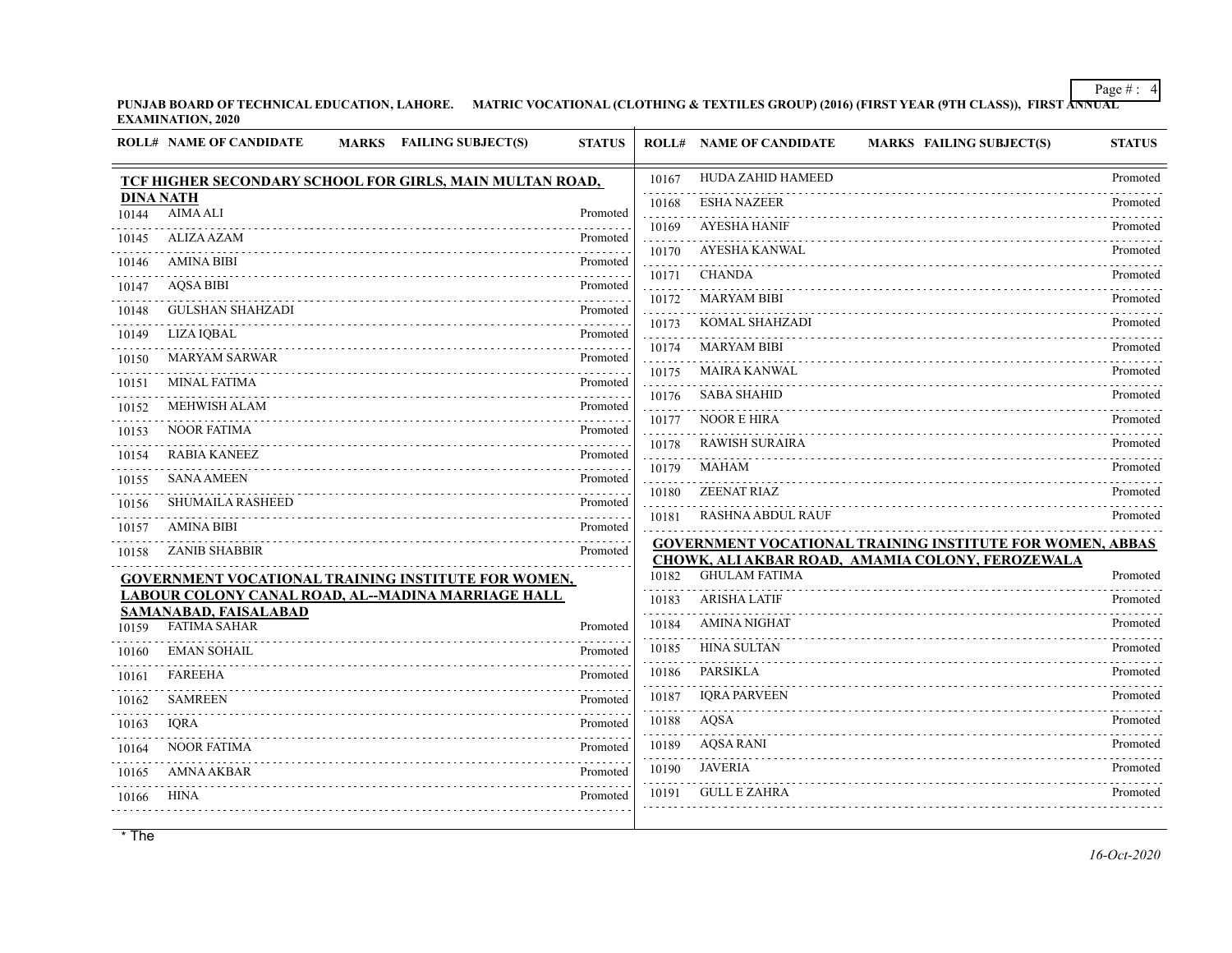**PUNJAB BOARD OF TECHNICAL EDUCATION, LAHORE. MATRIC VOCATIONAL (CLOTHING & TEXTILES GROUP) (2016) (FIRST YEAR (9TH CLASS)), FIRST ANNUAL EXAMINATION, 2020**

|       | <b>ROLL# NAME OF CANDIDATE</b>           |     | <b>MARKS</b> FAILING SUBJECT(S)                                   | <b>STATUS</b> |       | <b>ROLL# NAME OF CANDIDATE</b>                              | <b>MARKS FAILING SUBJECT(S)</b>                            | <b>STATUS</b> |
|-------|------------------------------------------|-----|-------------------------------------------------------------------|---------------|-------|-------------------------------------------------------------|------------------------------------------------------------|---------------|
| 10192 | MUSKAN SHEHZADI                          |     |                                                                   | Promoted      | 10217 | <b>SAMINA RIAZ</b>                                          | 339                                                        | <b>PASS</b>   |
| 10193 | NAILA                                    |     |                                                                   | Promoted      | 10218 | <b>ZEENAT JABBAR</b>                                        | 271                                                        | <b>PASS</b>   |
| 10194 | <b>FARIA ZAHEER UL HASSAN</b>            |     |                                                                   | Promoted      | 10219 | <b>MAJEEDAN BIBI</b>                                        | 234                                                        | <b>PASS</b>   |
| 10195 | PARVASHA ZAHEER UL                       |     |                                                                   | Promoted      | 10220 | <b>ASIFA AKHTAR</b>                                         | 269                                                        | <b>PASS</b>   |
| 10196 | <b>HASSAN</b><br><b>TANZEELA MAQSOOD</b> | 276 |                                                                   | <b>PASS</b>   | 10221 | <b>SADIA IQBAL</b>                                          | 209                                                        | <b>PASS</b>   |
|       |                                          |     |                                                                   |               | 10222 | <b>ALEENA LIAQUAT</b>                                       | 292                                                        | <b>PASS</b>   |
|       | 116/8 NEAR GHALA MANDI, FORT ABBAS       |     | <b>GOVERNMENT VOCATIONAL TRAINING INSTITUTE FOR WOMEN, PLOT #</b> |               | 10223 | <b>SANIA BIBI</b>                                           | 273                                                        | <b>PASS</b>   |
| 10197 | <b>IQRA RIAZ</b>                         |     |                                                                   | Promoted      | 10224 | MISBAH IQBAL                                                | 252                                                        | <b>PASS</b>   |
| 10198 | <b>ASIFA BEGUM</b>                       |     |                                                                   | Promoted      |       |                                                             | <b>GOVERNMENT VOCATIONAL TRAINING INSTITUTE FOR WOMEN,</b> |               |
| 10199 | <b>AQSA IMRAN</b>                        |     |                                                                   | Promoted      |       | STREET NO. 2, BIG CIVIL LINES, GUJRANWALA<br><b>ALISHBA</b> |                                                            |               |
| 10200 | <b>SAMAN AREEJ</b>                       |     |                                                                   | Promoted      | 10225 |                                                             |                                                            | Promoted      |
| 10201 | <b>LARAIB RASHID</b>                     |     |                                                                   | Promoted      | 10226 | <b>MAHNOOR</b>                                              |                                                            | Promoted      |
| 10202 | <b>SAIQA QADIR</b>                       |     |                                                                   | Promoted      | 10227 | <b>SHUMAILA BIBI</b>                                        |                                                            | Promoted      |
| 10203 | <b>SADIA IRAM</b>                        |     |                                                                   | Promoted      | 10228 | HAMNA SHAHID                                                |                                                            | Promoted      |
| 10204 | <b>FATIMA TARIQ</b>                      |     |                                                                   | Promoted      | 10229 | <b>NIMRA</b>                                                |                                                            | Promoted      |
| 10205 | <b>MUNAZA IRFAN</b>                      |     |                                                                   | Promoted      | 10230 | <b>LAIBA ADREES</b>                                         |                                                            | Promoted      |
| 10206 | <b>ASMA NAEEM</b>                        |     |                                                                   | Promoted      | 10231 | <b>ESHA</b>                                                 |                                                            | Promoted      |
| 10207 | ZOQIA NAWAB                              |     |                                                                   | Promoted      | 10232 | MHAMMADSA IQBAL                                             |                                                            | Promoted      |
| 10208 | <b>MAJIDA QAYYUM</b>                     |     |                                                                   | Promoted      | 10233 | KHUSHI KHURRAM                                              |                                                            | Promoted      |
| 10209 | <b>SADIA ZULIFQAR</b>                    |     |                                                                   | Promoted      | 10234 | MINAHAL ZULFIQAR                                            |                                                            | Promoted      |
| 10210 | <b>UME ROMAN</b>                         |     |                                                                   | Promoted      | 10235 | <b>ZOHA</b>                                                 |                                                            | Promoted      |
| 10211 | <b>FIRDOS SHAKOOR</b>                    |     |                                                                   | Promoted      | 10236 | <b>MAHNOOR NISA</b>                                         |                                                            | Promoted      |
| 10212 | <b>HAMNA AROOJ</b>                       |     |                                                                   | Promoted      | 10237 | <b>MEERAB</b>                                               |                                                            | Promoted      |
| 10213 | MEHJABEEN SHAHZAD                        |     |                                                                   | Promoted      | 10238 | <b>ZUNAIRA</b>                                              |                                                            | Promoted      |
| 10214 | <b>ZUBAIDA KHATOON</b>                   |     |                                                                   | Promoted      | 10239 | <b>SEHAR NOREEN</b>                                         |                                                            | Promoted      |
| 10215 | SAIRA                                    |     |                                                                   | Promoted      | 10240 | <b>ALINA YASEEN</b>                                         |                                                            | Promoted      |
| 10216 | TAHIRA KOUSAR                            | 236 |                                                                   | <b>PASS</b>   | 10241 | <b>MUNTAHA MUNIR</b>                                        |                                                            | Promoted      |
|       |                                          |     |                                                                   |               |       |                                                             |                                                            |               |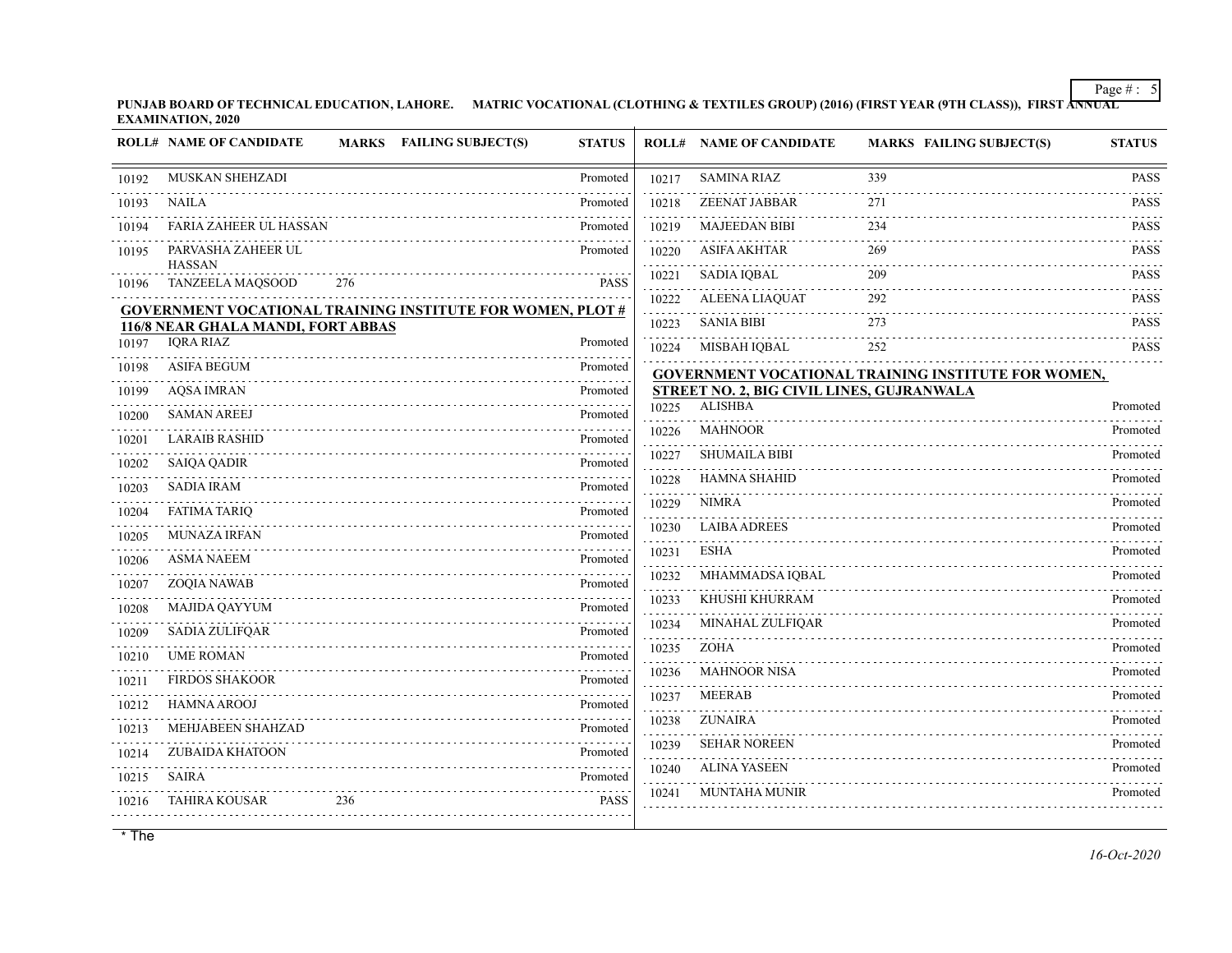**PUNJAB BOARD OF TECHNICAL EDUCATION, LAHORE. MATRIC VOCATIONAL (CLOTHING & TEXTILES GROUP) (2016) (FIRST YEAR (9TH CLASS)), FIRST ANNUAL EXAMINATION, 2020**

|                | <b>ROLL# NAME OF CANDIDATE</b>                                   |     | MARKS FAILING SUBJECT(S) | <b>STATUS</b>             |            | <b>ROLL# NAME OF CANDIDATE</b> | <b>MARKS FAILING SUBJECT(S)</b>                             | <b>STATUS</b>    |
|----------------|------------------------------------------------------------------|-----|--------------------------|---------------------------|------------|--------------------------------|-------------------------------------------------------------|------------------|
| 10242          | ARMEEZA SARFRAZ MALIHI 248                                       |     |                          | <b>PASS</b>               | 10266      | <b>MARYAM ALTAF</b>            | 231                                                         | <b>PASS</b>      |
|                | <b>GOVERNMENT VOCATIONAL TRAINING INSTITUTE FOR WOMEN,</b>       |     |                          |                           | 10267      | <b>RAMSHA BASHIR</b>           | 272                                                         | <b>PASS</b>      |
| 10243          | RAHWALI, GUJRANWALA<br><b>SIDRA AFZAL</b>                        |     |                          | Promoted                  | .<br>10268 | <b>NOOR MUNAWAR</b>            | 262                                                         | <b>PASS</b>      |
| 10244          | MUBARKA AFZAL                                                    |     |                          | .<br>Promoted             | 10269      | <b>BISMA SHAHID</b>            | 284                                                         | <b>PASS</b>      |
|                | <b>SEHAR AFZAL</b>                                               |     |                          | 1.1.1.1.1.1.1<br>Promoted | 10270      | <b>SHEEZA BIBI</b>             | 276                                                         | .<br><b>PASS</b> |
| 10245<br>10246 | <b>ANSA TALIB</b>                                                |     |                          | Promoted                  | .<br>10271 | <b>ZARISH RIAZ</b>             | 272                                                         | PASS             |
| 10247          | <b>AOSA FIAZ</b>                                                 |     |                          | Promoted                  | 10272      | NAYAB NAEEM                    | 267                                                         | <b>PASS</b>      |
| 10248          | <b>SUNMBAL</b>                                                   |     |                          | .<br>Promoted             |            |                                | <b>GOVERNMENT VOCATIONAL TRAINING INSTITUTE FOR WOMEN,</b>  |                  |
| 10249          | <b>SUMBAL</b>                                                    |     |                          | Promoted                  | 10273      | <b>IORA ASIF</b>               | VANIKE CHOWK, POST OFFICE ROAD, NEAR AMIN CLINIC, HAFIZABAD | Promoted         |
| 10250          | <b>ZUNAIRA RANI</b>                                              |     |                          | .<br>Promoted             | 10274      | AYESHA SIDDIQA                 |                                                             | .<br>Promoted    |
| 10251          | <b>SUNDAS</b>                                                    |     |                          | Promoted                  | 10275      | <b>TAHMINA KAUSAR</b>          |                                                             | Promoted         |
| 10252          | <b>RIMSHA JAVED</b>                                              |     |                          | Promoted                  | 10276      | <b>MADIHA ARSHID</b>           |                                                             | Promoted         |
| 10253          | <b>NOOR NASEER</b>                                               |     |                          | Promoted                  | 10277      | .<br><b>AROOJ FATIMA</b>       |                                                             | Promoted         |
| 10254          | <b>HINA TABASSUM</b>                                             |     |                          | Promoted                  | .<br>10278 | ZILL-E-HUMA                    |                                                             | Promoted         |
| 10255          | NAILA ZULFIQAR ALI                                               | 255 |                          | <b>PASS</b>               | 10279      | ASIFA SHAHZADI                 |                                                             | Promoted         |
| 10256          | <b>SAIRA MAJID</b>                                               | 269 |                          | <b>PASS</b>               | 10280      | <b>SHER BANO</b>               |                                                             | Promoted         |
| 10257          | <b>TAYYABA SARWAR</b>                                            | 231 |                          | <b>PASS</b>               | 10281      | <b>MARYAM SHAHZADI</b>         |                                                             | Promoted         |
| 10258          | ZAINAB ASLAM                                                     | 235 |                          | <b>PASS</b>               | 10282      | <b>MARYAM SHAHID</b>           |                                                             | Promoted         |
| 10259          | <b>FAREEHA HAMEED</b>                                            | 219 |                          | <b>PASS</b>               | .<br>10283 | <b>MARYAM FATIMA</b>           |                                                             | Promoted         |
|                | <b>GOVERNMENT VOCATIONAL TRAINING INSTITUTE FOR WOMEN, JALAL</b> |     |                          |                           | .<br>10284 | .<br><b>ISHRAT MUNAWAR</b>     |                                                             | Promoted         |
|                | PUR JATTAN ROAD, GUJRAT                                          |     |                          |                           | .<br>10285 | <b>SABA RIAZ</b>               |                                                             | Promoted         |
| 10260          | <b>MAHNOOR QAISER</b>                                            |     |                          | Promoted<br>1.1.1.1.1.1.1 | 10286      | FARWA                          |                                                             | Promoted         |
| 10261          | <b>RIMSHA ASIF</b>                                               |     |                          | Promoted<br>.             | 10287      | <b>JAVERIA ZIA</b>             | 224                                                         | <b>PASS</b>      |
| 10262          | <b>SANIA BATOOL</b>                                              |     |                          | Promoted<br>.             | 10288      | <b>FARWA KHALID</b>            | 255                                                         | <b>PASS</b>      |
| 10263          | <b>MAHNOOR LATIF</b>                                             |     |                          | Promoted                  | .<br>10289 | <b>LAIBA RANI</b>              | 243                                                         | <b>PASS</b>      |
| 10264          | <b>EMAN SHAHID</b>                                               |     |                          | Promoted                  | .<br>10290 | ATEEBA SHEHZADI                | 267                                                         | .<br><b>PASS</b> |
| 10265          | SUNDAS                                                           |     |                          | Promoted                  |            |                                |                                                             |                  |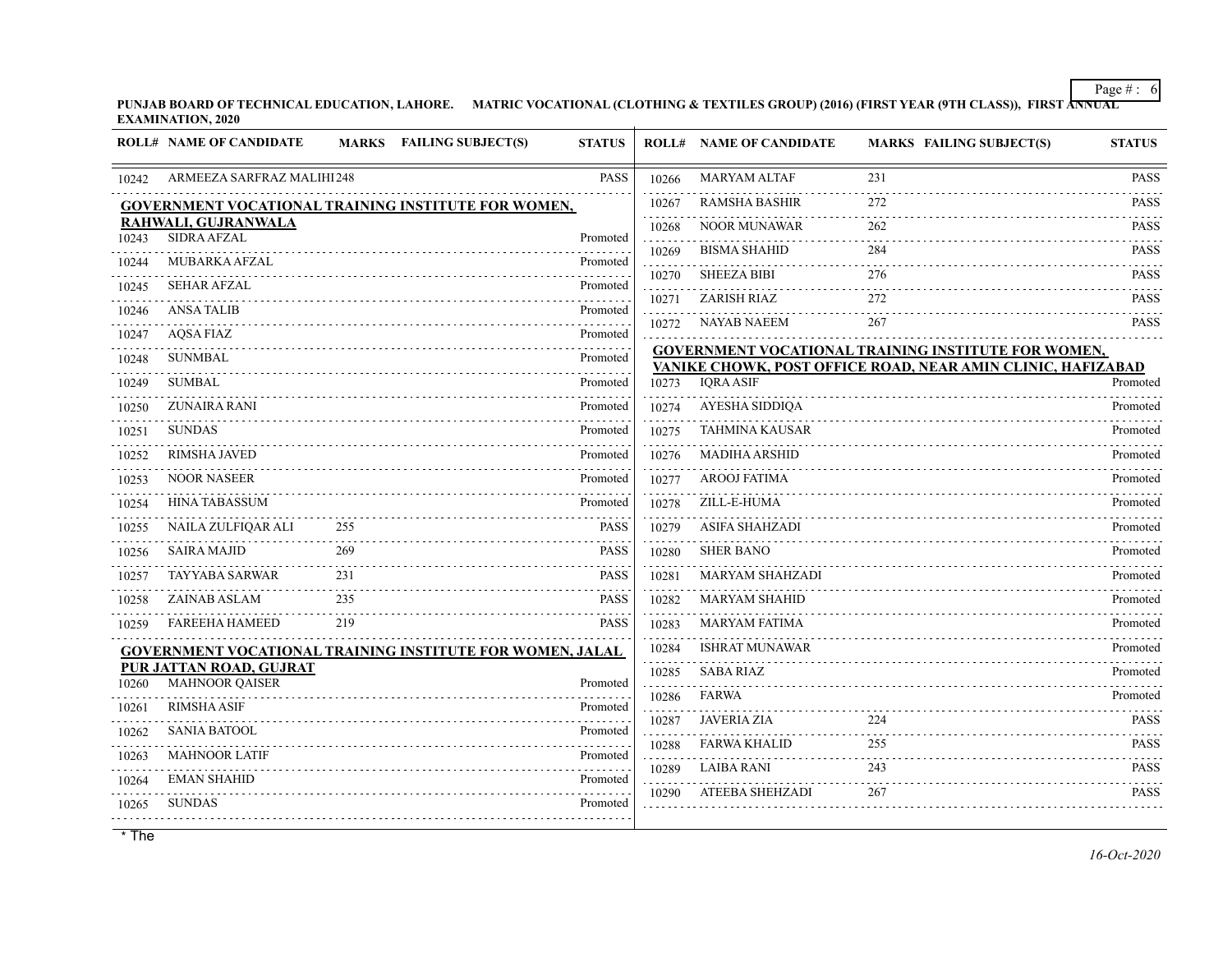**PUNJAB BOARD OF TECHNICAL EDUCATION, LAHORE. MATRIC VOCATIONAL (CLOTHING & TEXTILES GROUP) (2016) (FIRST YEAR (9TH CLASS)), FIRST ANNUAL EXAMINATION, 2020**

|       | <b>ROLL# NAME OF CANDIDATE</b>                                             |     | MARKS FAILING SUBJECT(S) | <b>STATUS</b> |       | <b>ROLL# NAME OF CANDIDATE</b>  | <b>MARKS FAILING SUBJECT(S)</b>                            | <b>STATUS</b> |
|-------|----------------------------------------------------------------------------|-----|--------------------------|---------------|-------|---------------------------------|------------------------------------------------------------|---------------|
|       | <b>GOVERNMENT VOCATIONAL TRAINING INSTITUTE FOR WOMEN, NEAR</b>            |     |                          |               | 10315 | <b>SABA</b>                     |                                                            | Promoted      |
| 10291 | QABIRSTAN, LAHORE SARGODHA ROAD, SUKHEKE, HAFIZABAD<br><b>MUQADAS RANI</b> |     |                          | Promoted      | 10316 | <b>AMINA KHALID</b>             |                                                            | Promoted      |
| 10292 | <b>MUSKAN</b>                                                              |     |                          | .<br>Promoted | 10317 | <b>AYESHA JAMIL</b>             |                                                            | Promoted      |
|       | <b>ALIA BASHIR</b>                                                         |     |                          | Promoted      | 10318 | <b>ADEEBA UROOJ</b>             |                                                            | Promoted      |
| 10293 |                                                                            |     |                          |               | 10319 | <b>SIDRA KANWAL</b>             |                                                            | Promoted      |
| 10294 | PARVEEN SHABEER                                                            |     |                          | Promoted      | 10320 | <b>AMNA ASGHAR</b>              |                                                            | Promoted      |
| 10295 | REHANA FAROOQ                                                              |     |                          | Promoted      | 10321 | <b>AYESHA SANA</b>              |                                                            | Promoted      |
| 10296 | <b>RAZIA AMANAT</b>                                                        |     |                          | Promoted      | 10322 | <b>IFRA IFTIKHAR</b>            |                                                            | Promoted      |
| 10297 | <b>SHAMA MARYAM</b>                                                        |     |                          | Promoted      | 10323 | <b>AMNA MUSHTAQ</b>             |                                                            | Promoted      |
| 10298 | <b>KAINAT</b>                                                              |     |                          | Promoted      | 10324 | SHEHLA BADSHA.                  |                                                            | Promoted      |
| 10299 | <b>RIMSHA BIBI</b>                                                         |     |                          | Promoted      | 10325 | <b>RABIA BASRI</b>              |                                                            | Promoted      |
| 10300 | <b>GHAZALA GEORGE</b>                                                      |     |                          | Promoted      | 10326 | SIDRA TUL MUNTAHA.              |                                                            | Promoted      |
| 10301 | <b>SHAZIA ANAYAT</b>                                                       |     |                          | Promoted      | 10327 | MISBAHA YASIN                   |                                                            | Promoted      |
| 10302 | <b>SHAIZA RAZAQ</b>                                                        |     |                          | Promoted      | 10328 | MUQADAS JAVED                   |                                                            | Promoted      |
| 10303 | <b>FOZIA ZULFIQAR</b>                                                      |     |                          | Special Exam. | 10329 | <b>SOBIA NOREEN</b>             |                                                            | Promoted      |
| 10304 | RASHIDA MULAZAM                                                            | 238 |                          | <b>PASS</b>   | 10330 | ZEENAT LIAQUAT                  |                                                            | Promoted      |
| 10305 | <b>ASMAT BIBI</b>                                                          | 229 |                          | <b>PASS</b>   | 10331 | NASHEELA TABASSUM               |                                                            | Promoted      |
| 10306 | <b>AMREEN MANSAB</b>                                                       | 301 |                          | <b>PASS</b>   | 10332 | <b>RAZIA BIBI.</b>              |                                                            | Promoted      |
| 10307 | <b>MARYIAM ZAFAR</b>                                                       |     |                          | Special Exam. | 10333 | <b>ADEEBA KHADIM</b>            |                                                            | Promoted      |
| 10308 | <b>MUNEEBA</b>                                                             | 229 |                          | <b>PASS</b>   | 10334 | <b>MARYAM BIBI</b>              |                                                            | Promoted      |
| 10309 | <b>AQSA KHALID</b>                                                         |     |                          | Special Exam. | 10335 | <b>SIDRA YASMEEN</b>            | 240                                                        | <b>PASS</b>   |
|       | <b>GOVERNMENT VOCATIONAL TRAINING INSTITUTE FOR WOMEN, Y-18</b>            |     |                          |               | 10336 | <b>IRAM BASHIR</b>              | 242                                                        | <b>PASS</b>   |
| 10310 | HOUSING COLONY, HAROONABAD<br><b>MARYAM</b>                                |     |                          | Promoted      |       | ANSA                            | 251                                                        | <b>PASS</b>   |
|       | <b>IORA YASEEN</b>                                                         |     |                          | Promoted      | 10337 |                                 |                                                            |               |
| 10311 | <b>MARYAM BAKHAT</b>                                                       |     |                          |               | 10338 | <b>SADAF JABEEN</b>             | 223                                                        | <b>PASS</b>   |
| 10312 |                                                                            |     |                          | Promoted      | 10339 | ASIA AHSAN                      | 289                                                        | <b>PASS</b>   |
| 10313 | MARIA ISHAQ                                                                |     |                          | Promoted      |       | <b>MAHMOOD COLONY, HASILPUR</b> | <b>GOVERNMENT VOCATIONAL TRAINING INSTITUTE FOR WOMEN,</b> |               |
| 10314 | ANAM FATIMA.                                                               |     |                          | Promoted      |       |                                 |                                                            |               |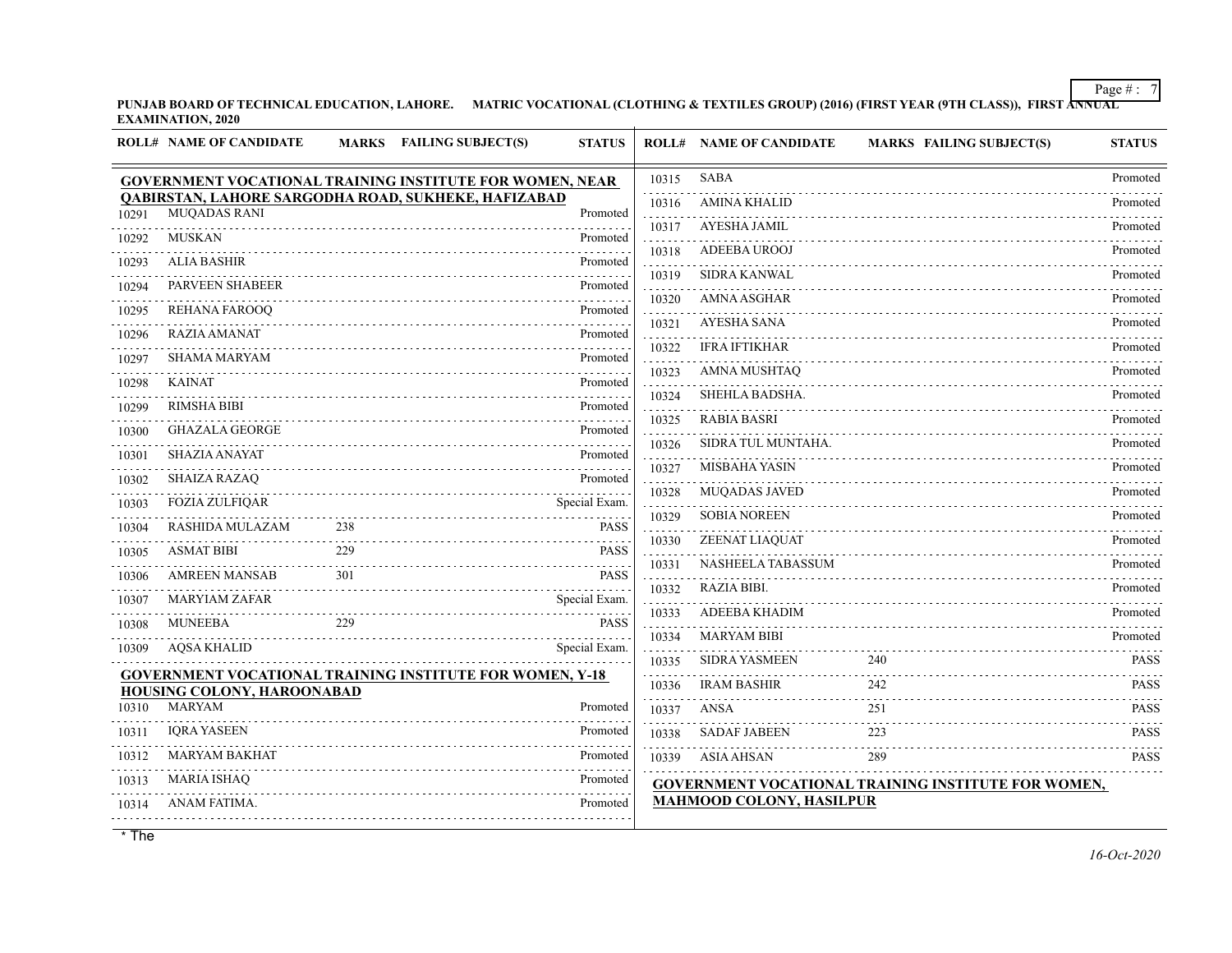**PUNJAB BOARD OF TECHNICAL EDUCATION, LAHORE. MATRIC VOCATIONAL (CLOTHING & TEXTILES GROUP) (2016) (FIRST YEAR (9TH CLASS)), FIRST ANNUAL EXAMINATION, 2020**

|                | <b>ROLL# NAME OF CANDIDATE</b>                                  |     | MARKS FAILING SUBJECT(S)                                        | <b>STATUS</b> |       | <b>ROLL# NAME OF CANDIDATE</b>     | <b>MARKS FAILING SUBJECT(S)</b>                          | <b>STATUS</b> |
|----------------|-----------------------------------------------------------------|-----|-----------------------------------------------------------------|---------------|-------|------------------------------------|----------------------------------------------------------|---------------|
| 10340          | <b>SONIA AKHTAR</b>                                             |     |                                                                 | Promoted      | 10363 | <b>TASLEEM BIBI</b>                |                                                          | Promoted      |
| 10341          | <b>ASMA YASMEEN</b>                                             |     |                                                                 | Promoted      | 10364 | <b>MARIA JAMEEL</b>                |                                                          | Promoted      |
| 10342          | NADRA MAZHAR                                                    |     |                                                                 | Promoted      | 10365 | SYEDA NASEEBA BUKHARI              |                                                          | Promoted      |
| 10343          | <b>SAKEENA SADDIQUE</b>                                         |     |                                                                 | Promoted      | 10366 | <b>MARYAM FIDA</b>                 |                                                          | Promoted      |
| 10344          | NAILA JILANI                                                    |     |                                                                 | Promoted      | 10367 | <b>MISBAHA AMEER</b>               |                                                          | Promoted      |
| 10345          | <b>SAIQA ASHRAF</b>                                             |     |                                                                 | Promoted      | 10368 | <b>KHADIJA IQBAL</b>               |                                                          | Promoted      |
| 10346          | <b>FATIMA ZAHID</b>                                             |     |                                                                 | Promoted      | 10369 | <b>HARAM IBRAHIM</b>               |                                                          | Promoted      |
| 10347          | <b>SUMAIRA YASMEEN</b>                                          |     |                                                                 | Promoted      | 10370 | NADIA BIBI                         |                                                          | Promoted      |
| 10348          | <b>ZAIB UN NISA</b>                                             |     |                                                                 | Promoted      | 10371 | <b>SANA NOOR</b>                   |                                                          | Promoted      |
| 10349          | <b>MONA SADIQUE</b>                                             |     |                                                                 | Promoted      | 10372 | <b>AROOJ NIAZ</b>                  |                                                          | Promoted      |
| 10350          | MARYAM MUSHTAQ                                                  | 318 |                                                                 | <b>PASS</b>   | 10373 | EYESHA QAYYUM                      |                                                          | Promoted      |
| 10351          | <b>SABA NOOR</b>                                                | 291 |                                                                 | <b>PASS</b>   | 10374 | <b>SHAZIA KHALIL</b>               |                                                          | Promoted      |
| 10352          | <b>KISHWER ANWAR</b>                                            | 292 |                                                                 | <b>PASS</b>   | 10375 | <b>FOUZIA BIBI</b>                 |                                                          | Promoted      |
|                |                                                                 |     | <b>GOVERNMENT VOCATIONAL TRAINING INSTITUTE FOR WOMEN, NEAR</b> |               | 10376 | <b>BANO YASEEN</b>                 |                                                          | Promoted      |
| <b>PIRWALA</b> |                                                                 |     | <b>GHALLA GODDAM MULTAN ROAD BYPASS CHOWK,, JALALPUR</b>        |               | 10377 | <b>AYESHA BILAL</b>                |                                                          | Promoted      |
| 10353          | <b>SADIA RIAZ</b>                                               |     |                                                                 | Promoted      | 10378 | <b>SWAIRA RAHEEM</b>               |                                                          | Promoted      |
| 10354          | <b>AREEDA BIBI</b>                                              |     |                                                                 | Promoted      | 10379 | <b>MISHAL MUREED</b>               | 275                                                      | <b>PASS</b>   |
| 10355          | <b>IORA BIBI</b>                                                |     |                                                                 | Promoted      | 10380 | KHALIDA KOMAL                      | 296                                                      | <b>PASS</b>   |
| 10356          | <b>SABA RABNAWAZ</b>                                            |     |                                                                 | Promoted      | 10381 | <b>SANWALI BIBI</b>                |                                                          | Special Exam. |
| 10357          | <b>KIRAN SHABBIR</b>                                            |     |                                                                 | Promoted      |       |                                    | TCF HIGHER SECONDARY SCHOOL FOR GIRLS, 378/GB JARANWALA, |               |
| 10358          | <b>KOSAR SHAHZADI</b>                                           |     |                                                                 | Promoted      | 10382 | <b>JARANWALA</b><br><b>MEHWISH</b> |                                                          | Promoted      |
| 10359          | <b>SIDRA PARVEEZ</b>                                            |     |                                                                 | Promoted      | 10383 | ZAIRA-TUL-HARMAN                   |                                                          | Promoted      |
| 10360          | <b>SHAMIM MAI</b>                                               |     |                                                                 | Promoted      | 10384 | <b>ALISHBA EMAN</b>                |                                                          | Promoted      |
|                |                                                                 |     | <b>GOVERNMENT VOCATIONAL TRAINING INSTITUTE FOR WOMEN,</b>      |               | 10385 | AYESHA                             |                                                          | Promoted      |
| 10361          | <b>BI-PASS ROAD KHUSA COLONY, JAMPUR</b><br><b>SHAHNAZ BIBI</b> |     |                                                                 | Promoted      | 10386 | <b>AQSA KHALID</b>                 |                                                          | Promoted      |
| 10362          | <b>TASNEEM BIBI</b>                                             |     |                                                                 | Promoted      | 10387 | AMNA                               |                                                          | Promoted      |
|                |                                                                 |     |                                                                 |               |       |                                    |                                                          |               |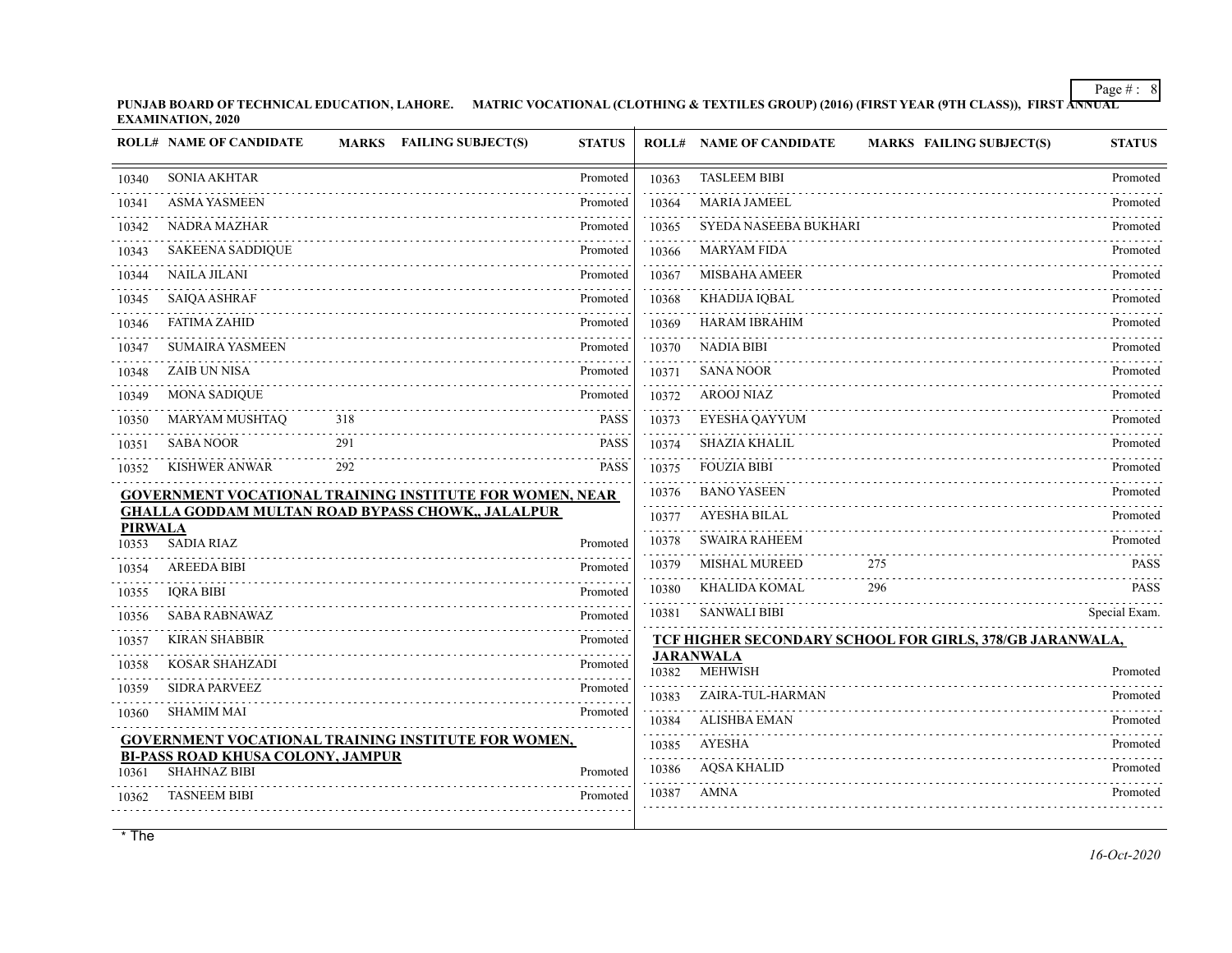**PUNJAB BOARD OF TECHNICAL EDUCATION, LAHORE. MATRIC VOCATIONAL (CLOTHING & TEXTILES GROUP) (2016) (FIRST YEAR (9TH CLASS)), FIRST ANNUAL EXAMINATION, 2020**

|       | <b>ROLL# NAME OF CANDIDATE</b>                      |     | MARKS FAILING SUBJECT(S)                                         | <b>STATUS</b> |       | <b>ROLL# NAME OF CANDIDATE</b><br><b>MARKS FAILING SUBJECT(S)</b> | <b>STATUS</b> |
|-------|-----------------------------------------------------|-----|------------------------------------------------------------------|---------------|-------|-------------------------------------------------------------------|---------------|
| 10388 | <b>SANA SHAHZADI</b>                                |     |                                                                  | Promoted      | 10412 | <b>MUNIRAN HAYAT</b>                                              | Promoted      |
| 10389 | HIRA                                                |     |                                                                  | Promoted      | 10413 | <b>MEHWISH JAVED</b>                                              | Promoted      |
| 10390 | <b>SIDRA IFTIKHAR</b>                               |     |                                                                  | Promoted      | 10414 | RIMSHA SHAHZADI                                                   | Promoted      |
| 10391 | FAIZA                                               |     |                                                                  | Promoted      | 10415 | <b>UMM E AIMAN</b>                                                | Promoted      |
| 10392 | <b>ALISHA ABBAS</b>                                 |     |                                                                  | Promoted      | 10416 | <b>TOOBA BIBI</b>                                                 | Promoted      |
| 10393 | <b>AIMAN SHEHZADI</b>                               |     |                                                                  | Promoted      | 10417 | <b>FATIMA ASHRAF</b>                                              | Promoted      |
| 10394 | <b>HAFEEZA BIBI</b>                                 |     |                                                                  | Promoted      | 10418 | <b>HINA KANWAL</b>                                                | Promoted      |
| 10395 | <b>HIRA NAWAZ</b>                                   |     |                                                                  | Promoted      | 10419 | <b>TANZEELA RUBAB</b>                                             | Promoted      |
| 10396 | <b>MAFIA ZAHOOR</b>                                 |     |                                                                  | Promoted      | 10420 | <b>LARAIB MANZOOR</b>                                             | Promoted      |
| 10397 | <b>MALAIKA YOUSAF</b>                               |     |                                                                  | Promoted      | 10421 | <b>SHEHLA AKRAM</b>                                               | Promoted      |
| 10398 | <b>MISBAH</b>                                       |     |                                                                  | Promoted      | 10422 | <b>AROOSA SARWAR</b>                                              | Promoted      |
| 10399 | <b>RAFIA RIAZ</b>                                   |     |                                                                  | Promoted      | 10423 | <b>SAIMA MISBAH</b>                                               | Promoted      |
| 10400 | <b>RIMSHA FAROOQ</b>                                |     |                                                                  | Promoted      | 10424 | <b>IFRA TALIB</b>                                                 | Promoted      |
| 10401 | <b>SAMINA UMAR</b>                                  |     |                                                                  | Promoted<br>. |       | <b>GOVERNMENT VOCATIONAL TRAINING INSTITUTE FOR WOMEN,</b>        |               |
| 10402 | SAMREEN ALLAH DITTA                                 |     |                                                                  | Promoted      | 10425 | <b>CHANDI MOR, KAROR LAL ESAN</b><br>SIDRA TUL MUNTAHA            | Promoted      |
| 10403 | <b>SANA ASHRAF</b>                                  | 256 |                                                                  | <b>PASS</b>   | 10426 | <b>AIMAN BI BI</b>                                                | Promoted      |
| 10404 | <b>AYESHA HAROON</b>                                | 262 |                                                                  | <b>PASS</b>   | 10427 | <b>RABIA ASGHAR</b>                                               | Promoted      |
| 10405 | <b>AMNA BIBI</b>                                    | 263 |                                                                  | <b>PASS</b>   | 10428 | <b>SALMA BI BI</b>                                                | Promoted      |
| 10406 | <b>MARIA MANZOOR</b>                                | 270 |                                                                  | <b>PASS</b>   | 10429 | <b>HAJRA BI BI</b>                                                | Promoted      |
| 10407 | <b>MOZIMA RANI</b>                                  | 261 |                                                                  | <b>PASS</b>   | 10430 | ZARTASHA HUSNAIN                                                  | Promoted      |
| 10408 | <b>RASOOLAN BIBI</b>                                | 271 |                                                                  | <b>PASS</b>   | 10431 | <b>HINA KANWAL</b>                                                | Promoted      |
|       |                                                     |     | GOVERNMENT VOCATIONAL TRAINING INSTITUTE FOR WOMEN,              |               | 10432 | <b>ANSAIQBAL</b>                                                  | Promoted      |
| 10409 | <b>SATTELITE TOWN, JHANG</b><br><b>ALIAH RAFEEQ</b> | 222 |                                                                  | <b>PASS</b>   | 10433 | <b>MARIAM BI BI</b>                                               | Promoted      |
| 10410 | <b>WAJIHA</b>                                       | 223 |                                                                  | <b>PASS</b>   | 10434 | <b>KANWAL HAMEED</b>                                              | Promoted      |
| 10411 | NIDA AMJUM                                          |     |                                                                  | Special Exam. | 10435 | <b>IQRA RAMZAN</b>                                                | Promoted      |
|       |                                                     |     |                                                                  |               | 10436 | <b>SAIMA MUKHTIAR</b>                                             | Promoted      |
|       | <b>ROAD, KABIRWALA</b>                              |     | <b>GOVERNMENT VOCATIONAL TRAINING INSTITUTE FOR WOMEN, JHANG</b> |               |       |                                                                   |               |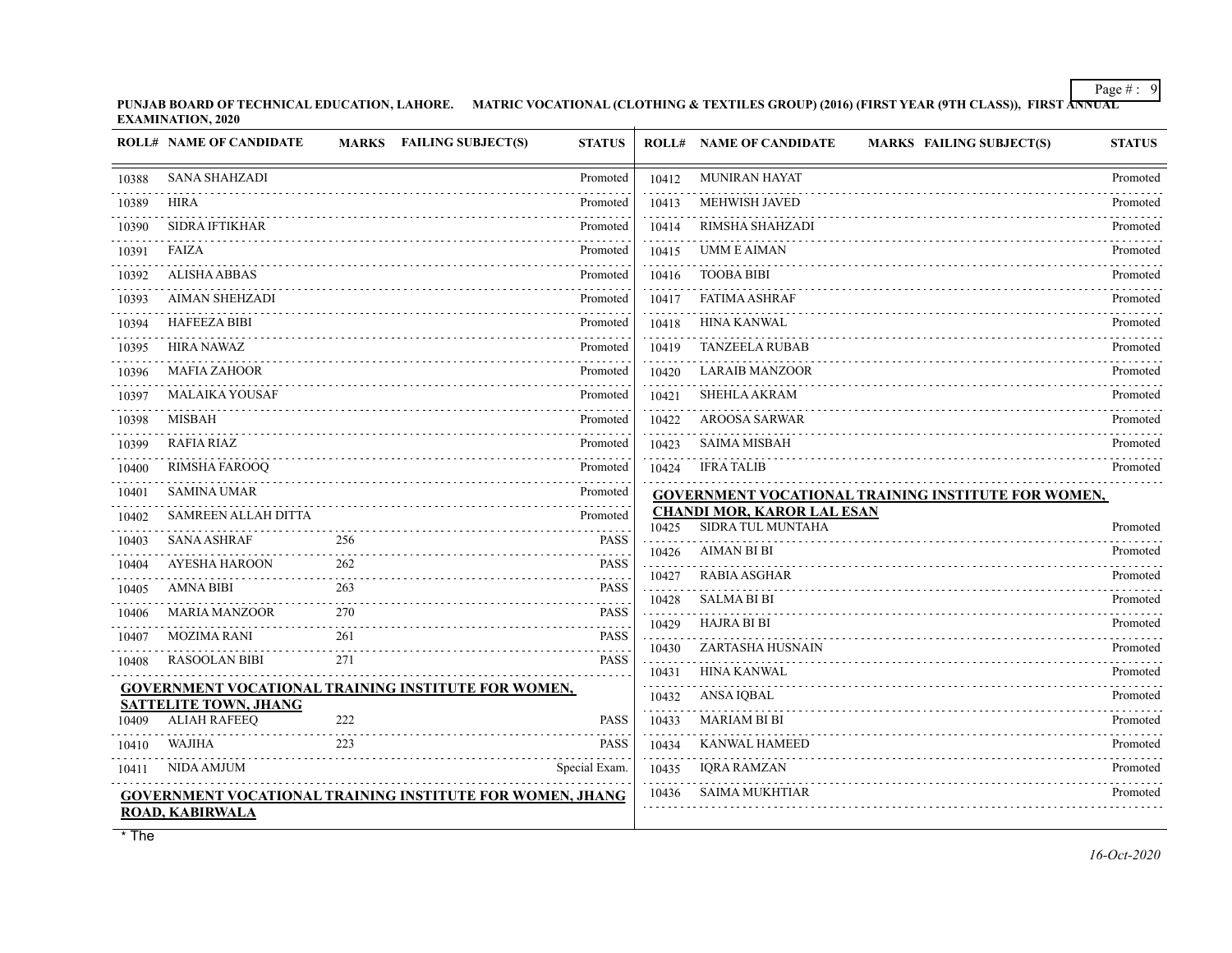**PUNJAB BOARD OF TECHNICAL EDUCATION, LAHORE. MATRIC VOCATIONAL (CLOTHING & TEXTILES GROUP) (2016) (FIRST YEAR (9TH CLASS)), FIRST ANNUAL EXAMINATION, 2020**

|       | <b>ROLL# NAME OF CANDIDATE</b>              | <b>MARKS</b> | <b>FAILING SUBJECT(S)</b><br><b>STATUS</b>                      |       | <b>ROLL# NAME OF CANDIDATE</b> | <b>MARKS FAILING SUBJECT(S)</b>                            | <b>STATUS</b> |
|-------|---------------------------------------------|--------------|-----------------------------------------------------------------|-------|--------------------------------|------------------------------------------------------------|---------------|
| 10437 | <b>UZMA BIBI</b>                            |              | Promoted                                                        | 10462 | <b>RIMSHA PERVEEN</b>          |                                                            | Promoted      |
| 10438 | <b>MARYAM ZARNAB</b>                        |              | Promoted                                                        | 10463 | RAHILA MUJAHID                 |                                                            | Promoted      |
| 10439 | <b>TEHMINA FIRDOUS</b>                      |              | Promoted                                                        | 10464 | <b>SHABANA NAZIR</b>           |                                                            | Promoted      |
| 10440 | <b>NADIA MALIK</b>                          |              | Promoted                                                        | 10465 | <b>SAKEENA ASLAM</b>           |                                                            | Promoted      |
| 10441 | <b>UZMA SHAHEEN</b>                         | 331          | PASS                                                            | 10466 | <b>SAMRA SARWAR</b>            |                                                            | Promoted      |
| 10442 | SUMAIRA ASHFAQ                              | 247          | <b>PASS</b>                                                     | 10467 | <b>SADIA HAMEED</b>            |                                                            | Promoted      |
| 10443 | <b>RABIA MANZOOR</b>                        | 228          | <b>PASS</b>                                                     | 10468 | <b>SIDRA TAHIR</b>             |                                                            | Promoted      |
| 10444 | <b>RASHIDA ASHRAF</b>                       | 245          | PASS                                                            | 10469 | <b>SAMAN SHEHZADI</b>          |                                                            | Promoted      |
| 10445 | <b>ASIA BI BI</b>                           | 302          | <b>PASS</b>                                                     |       |                                | <b>GOVERNMENT VOCATIONAL TRAINING INSTITUTE FOR WOMEN,</b> |               |
| 10446 | <b>MARIA SALAM</b>                          | 304          | <b>PASS</b>                                                     | 10470 | <b>FARAH AMEEN</b>             | <b>BAGH-O-BAHAR ROAD, NEAR RAILWAY PHATAK, KHANPUR</b>     | Promoted      |
| 10447 | <b>IORA BATOOL</b>                          | 295          | <b>PASS</b>                                                     | 10471 | <b>MAHNAZ BIBI</b>             |                                                            | Promoted      |
|       |                                             |              | <b>GOVERNMENT VOCATIONAL TRAINING INSTITUTE FOR WOMEN, AWAN</b> | 10472 | <b>HIRA AMJAD</b>              |                                                            | Promoted      |
| 10448 | <b>CHOWK, KHANEWAL</b><br><b>AYMAN GULL</b> |              | Promoted                                                        | 10473 | <b>HINA AMJAD</b>              |                                                            | Promoted      |
| 10449 | <b>ADILA YOUSAF</b>                         |              | Promoted                                                        | 10474 | AYESHA TAYYAB                  |                                                            | Promoted      |
| 10450 | ANOSHA MUJAHID                              |              | Promoted                                                        | 10475 | <b>ASMA BATOOL</b>             |                                                            | Promoted      |
| 10451 | <b>IFRA ABDUL MAJEED</b>                    |              | Promoted                                                        | 10476 | <b>BARIRA ARSHAD</b>           |                                                            | Promoted      |
| 10452 | <b>KIRAN ASGHAR</b>                         |              | Promoted                                                        | 10477 | <b>SANA GHAFOOR</b>            |                                                            | Promoted      |
| 10453 | <b>KASHISH SHERAZ</b>                       |              | Promoted                                                        | 10478 | <b>FARZANA MUMTAZ</b>          |                                                            | Promoted      |
| 10454 | <b>KOUSAR BIBI</b>                          |              | Promoted                                                        | 10479 | <b>SIDRA ASHRAF</b>            |                                                            | Promoted      |
| 10455 | <b>LUBNA</b>                                |              | Promoted                                                        | 10480 | <b>HINA DIL</b>                |                                                            | Promoted      |
| 10456 | <b>MEMOONA MANZOOR</b>                      |              | Promoted                                                        | 10481 | <b>AYESHA SARFRAZ</b>          |                                                            | Promoted      |
| 10457 | <b>RIMSHA SARWAR</b>                        |              | Promoted                                                        | 10482 | <b>AYESHA SUDHEER</b>          |                                                            | Promoted      |
| 10458 | <b>MAHAM SHAMSHAD</b>                       |              | Promoted                                                        | 10483 | <b>FARHA FAREED</b>            |                                                            | Promoted      |
| 10459 | <b>MANAHIL SHAHID</b>                       |              | Promoted                                                        | 10484 | NASREEN AKHTAR                 |                                                            | Promoted      |
| 10460 | <b>MISBAH</b>                               |              | Promoted                                                        | 10485 | <b>SONIA RASOOL</b>            |                                                            | Promoted      |
| 10461 | NADIA                                       |              | Promoted                                                        | 10486 | <b>MOHDAN HAWAIDA</b>          | 319                                                        | <b>PASS</b>   |
|       |                                             |              |                                                                 |       |                                |                                                            |               |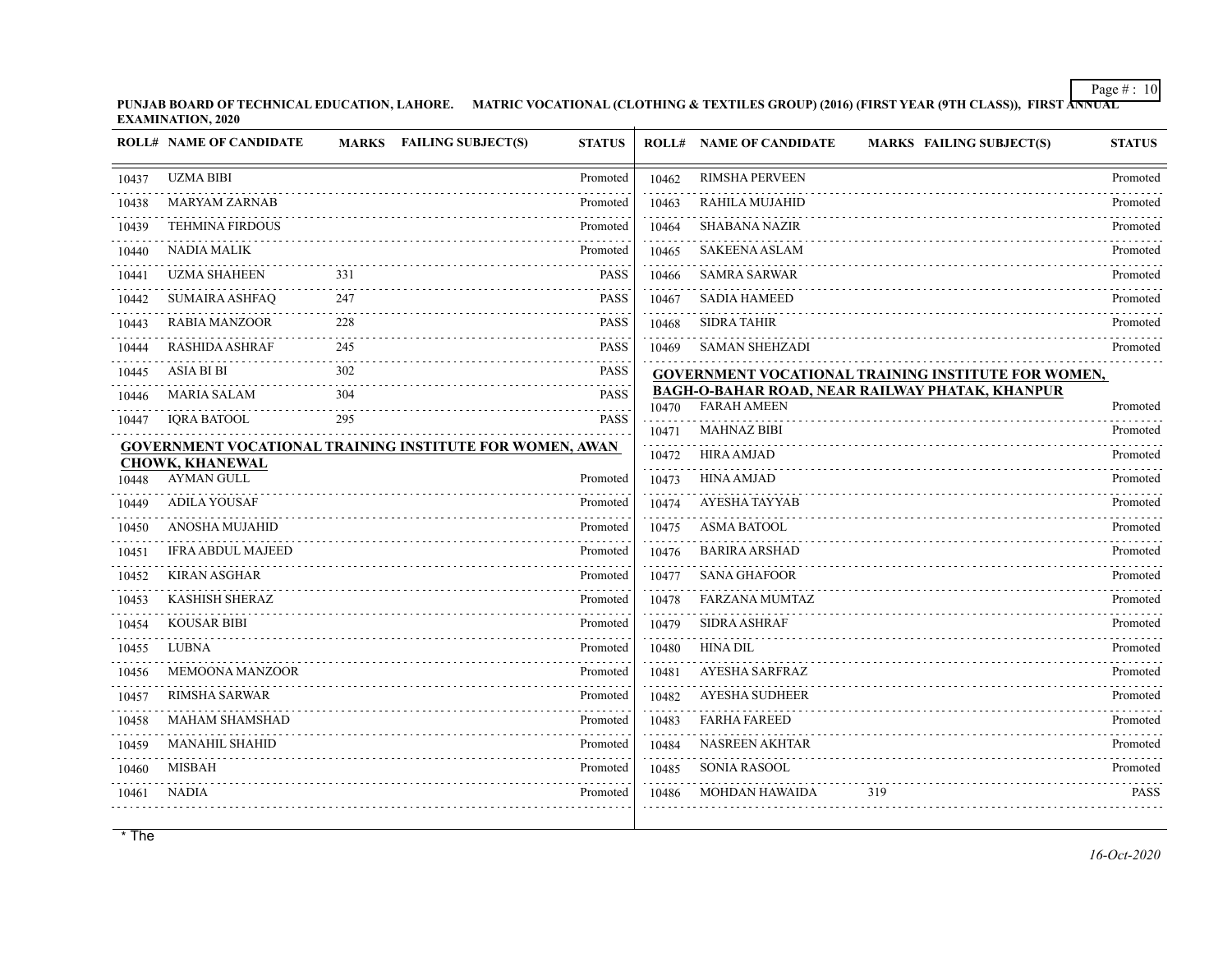**PUNJAB BOARD OF TECHNICAL EDUCATION, LAHORE. MATRIC VOCATIONAL (CLOTHING & TEXTILES GROUP) (2016) (FIRST YEAR (9TH CLASS)), FIRST ANNUAL EXAMINATION, 2020**

|       | <b>ROLL# NAME OF CANDIDATE</b>                                  |     | MARKS FAILING SUBJECT(S) | <b>STATUS</b>             |                          | <b>ROLL# NAME OF CANDIDATE</b>                  | <b>MARKS FAILING SUBJECT(S)</b>                                | <b>STATUS</b> |
|-------|-----------------------------------------------------------------|-----|--------------------------|---------------------------|--------------------------|-------------------------------------------------|----------------------------------------------------------------|---------------|
| 10487 | <b>SABA TASLEEM</b>                                             | 287 |                          | <b>PASS</b>               | 10512                    | <b>OANDEEL SAJID</b>                            |                                                                | Promoted      |
| 10488 | <b>SAFIA AHAMD</b>                                              | 324 |                          | <b>PASS</b>               | 10513                    | <b>LAIBA REHMAN</b>                             |                                                                | Promoted      |
| 10489 | <b>ASMA TASLEEM</b>                                             | 285 |                          | <b>PASS</b>               | 10514                    | <b>HIFZA BIBI</b>                               |                                                                | Promoted      |
| 10490 | <b>KASHAF AKHTAR</b>                                            | 277 |                          | <b>PASS</b>               | 10515                    | MAHNOOR FATIMA                                  |                                                                | Promoted      |
| 10491 | <b>MUQADAS SAEED</b>                                            | 250 |                          | <b>PASS</b>               |                          |                                                 | TCF HIGHER SECONDARY SCHOOL FOR GIRLS, THATTHA GURMANI,        |               |
|       | <b>GOVERNMENT VOCATIONAL TRAINING INSTITUTE FOR WOMEN, GALI</b> |     |                          |                           | <b>KOT ADDU</b><br>10516 | KHADIJA SAFDAR                                  |                                                                | Promoted      |
| 10492 | AMIN DAR WALI, KHARIAN<br><b>ISHA TARIQ</b>                     |     |                          | Promoted                  | 10517                    | <b>NAYAB FATIMA</b>                             |                                                                | Promoted      |
| 10493 | <b>NAYYAB ANSAR</b>                                             |     |                          | Promoted                  | 10518                    | <b>IQRA BIBI</b>                                |                                                                | Promoted      |
| 10494 | <b>TAYYABA MAHBOOB</b>                                          |     |                          | Promoted                  | 10519                    | <b>NOUSHEEN BIBI</b>                            |                                                                | Promoted      |
| 10495 | <b>AMNA KHAN</b>                                                |     |                          | Promoted                  | 10520                    | <b>MAHRUKH MAJEED</b>                           |                                                                | Promoted      |
| 10496 | <b>SIDRA GUL</b>                                                |     |                          | Promoted                  | 10521                    | <b>FARZANA RAMZAN</b>                           | 320                                                            | <b>PASS</b>   |
| 10497 | MEMOONA ASIF                                                    |     |                          | Promoted                  | 10522                    | IZZA FATIMA                                     | 268                                                            | <b>PASS</b>   |
| 10498 | AYESHA LIAQAT                                                   |     |                          | Promoted                  |                          |                                                 | <b>GOVERNMENT VOCATIONAL TRAINING INSTITUTE FOR WOMEN, DEV</b> |               |
| 10499 | <b>TAYYABA RANI</b>                                             |     |                          | Promoted                  | 10523                    | <b>SMAJ ROAD, LAHORE</b><br><b>FIZZA KHALID</b> | 266                                                            | <b>PASS</b>   |
| 10500 | <b>SADIA KOUSAR</b>                                             |     |                          | Promoted<br>1.1.1.1.1.1.1 | 10524                    | <b>MAHAM NASIR</b>                              | 243                                                            | <b>PASS</b>   |
| 10501 | KHADIJA KOUSAR                                                  |     |                          | Promoted                  |                          |                                                 | <b>GOVERNMENT VOCATIONAL TRAINING INSTITUTE FOR WOMEN,</b>     |               |
| 10502 | <b>AMNA PARVEEN</b>                                             |     |                          | Promoted                  |                          |                                                 | ZARAR SHAHEED ROAD, OLD OFFICER COLONY, LAHORE CANTT,          |               |
| 10503 | ALEESHA MEHMOOD                                                 |     |                          | Promoted                  | <b>LAHORE</b><br>10525   | <b>SAMEEN KHAN</b>                              |                                                                | Promoted      |
| 10504 | <b>SAMRA SAJID</b>                                              |     |                          | Promoted                  | 10526                    | <b>MAHA</b>                                     |                                                                | Promoted      |
| 10505 | ALISHAMA IJAZ                                                   |     |                          | Promoted                  | 10527                    | <b>MAYRYAM ARIF</b>                             |                                                                | Promoted      |
| 10506 | <b>BASEERAT AFZAL</b>                                           |     |                          | Promoted                  | 10528                    | <b>MAH NOOR AFTAB</b>                           |                                                                | Promoted      |
| 10507 | <b>RIMSHA ASIF</b>                                              |     |                          | Promoted                  |                          |                                                 |                                                                |               |
| 10508 | <b>FOZIA MEHMOOD</b>                                            |     |                          | Promoted                  |                          | <b>BAGHBANPURA, LAHORE</b>                      | <b>GOVERNMENT VOCATIONAL TRAINING INSTITUTE FOR WOMEN,</b>     |               |
| 10509 | <b>ZAINAB BATOOL</b>                                            |     |                          | Promoted                  | 10529                    | <b>IQRA SAEED</b>                               |                                                                | Promoted      |
| 10510 | <b>MARYAM BIBI</b>                                              |     |                          | Promoted                  | 10530                    | <b>SABEEN IJAZ</b>                              |                                                                | Promoted      |
| 10511 | <b>AREEJ NIDA</b>                                               |     |                          | Promoted                  | 10531                    | <b>NEELAM SHAHZADI</b>                          |                                                                | Promoted      |
|       |                                                                 |     |                          |                           |                          |                                                 |                                                                |               |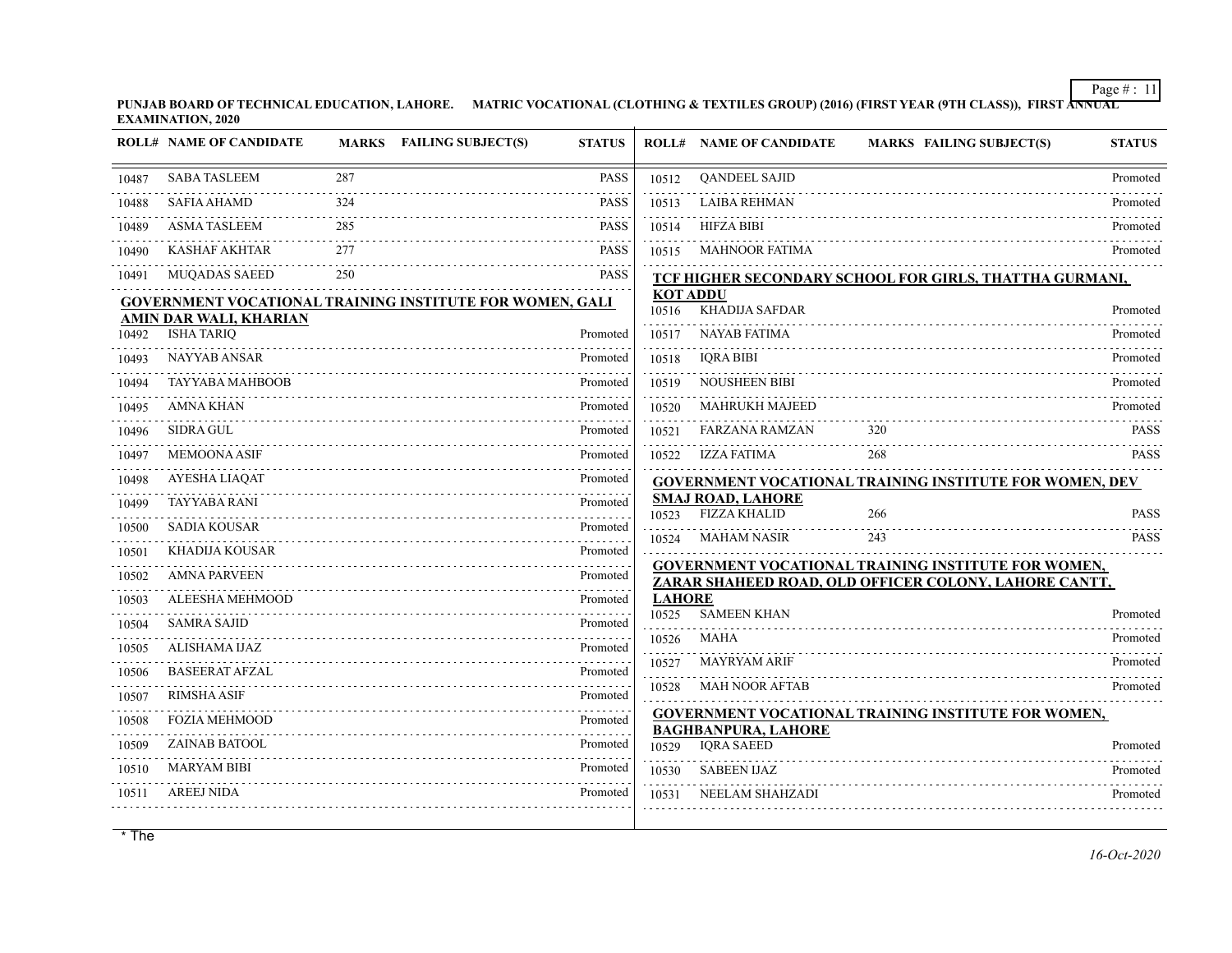**PUNJAB BOARD OF TECHNICAL EDUCATION, LAHORE. MATRIC VOCATIONAL (CLOTHING & TEXTILES GROUP) (2016) (FIRST YEAR (9TH CLASS)), FIRST ANNUAL EXAMINATION, 2020**

|       | <b>ROLL# NAME OF CANDIDATE</b>                                  |     | MARKS FAILING SUBJECT(S) | <b>STATUS</b> |            | <b>ROLL# NAME OF CANDIDATE</b>               | <b>MARKS FAILING SUBJECT(S)</b>                           | <b>STATUS</b> |
|-------|-----------------------------------------------------------------|-----|--------------------------|---------------|------------|----------------------------------------------|-----------------------------------------------------------|---------------|
| 10532 | <b>KIRAN</b>                                                    |     |                          | Promoted      | 10557      | <b>FARHEEN NASIR</b>                         |                                                           | Promoted      |
| 10533 | <b>SANA</b>                                                     |     |                          | Promoted      | 10558      | <b>FAIZA ABDUL KARIM</b>                     |                                                           | Promoted      |
| 10534 | MUQADDAS AKRAM                                                  |     |                          | .<br>Promoted | .<br>10559 | <b>ALINA ASHIQ</b>                           | 226                                                       | PASS          |
| 10535 | HAFIZA RUKHSAR KAUSAR                                           |     |                          | Promoted      | 10560      | <b>SAHIRA AKHTAR</b>                         | 295                                                       | <b>PASS</b>   |
| 10536 | <b>SAMIA AFZAL</b>                                              |     |                          | Promoted      | 10561      | <b>ASIA LIAQUAT</b>                          | 282                                                       | PASS          |
| 10537 | <b>ALIZA</b>                                                    |     |                          | Promoted      | 10562      | UNSHA KANWAL                                 | 265                                                       | <b>PASS</b>   |
| 10538 | <b>NIMRA LATIF</b>                                              |     |                          | Promoted      |            |                                              | TCF HIGHER SECONDARY SCHOOL FOR GIRLS, RORANWALA (LODHER) |               |
| 10539 | SAIQA                                                           |     |                          | Promoted      | 10563      | <b>BADIAN ROAD,, LAHORE</b><br>WAJEEHA JAMIL |                                                           | Promoted      |
| 10540 | <b>ANAM</b>                                                     |     |                          | Promoted      | 10564      | ZAINAB AMJAD                                 |                                                           | Promoted      |
| 10541 | <b>NOOR NASEEM</b>                                              |     |                          | Promoted      | 10565      | <b>AQSA RIASAT</b>                           |                                                           | Promoted      |
| 10542 | <b>ARIBA ASIF</b>                                               | 248 |                          | <b>PASS</b>   | 10566      | NIMRA ISMAIL                                 |                                                           | Promoted      |
| 10543 | <b>SABA ASHRAF</b>                                              | 260 |                          | <b>PASS</b>   | 10567      | AQSA                                         |                                                           | Promoted      |
|       | <b>GOVERNMENT VOCATIONAL TRAINING INSTITUTE FOR WOMEN, AWAN</b> |     |                          |               | 10568      | <b>MALIHA TAHIR</b>                          |                                                           | Promoted      |
| 10544 | <b>TOWN, LAHORE</b><br><b>HUDA JABEEN</b>                       |     |                          | Promoted      | 10569      | <b>IQRA YOUNAS</b>                           |                                                           | Promoted      |
| 10545 | <b>SANA IQBAL</b>                                               |     |                          | Promoted      | 10570      | <b>AFSHAN</b>                                |                                                           | Promoted      |
| 10546 | <b>SUMBAL</b>                                                   |     |                          | Promoted      | 10571      | <b>IQRA TABASSUM</b>                         | .                                                         | Promoted      |
| 10547 | <b>SANIA TARIQ</b>                                              |     |                          | Promoted      | 10572      | MEMOONA SAJJAD                               |                                                           | Promoted      |
| 10548 | <b>RUKHSAR TARIQ</b>                                            |     |                          | Promoted      | 10573      | <b>AROOJ</b>                                 |                                                           | Promoted      |
| 10549 | <b>RAZIA BIBI</b>                                               |     |                          | Promoted      | 10574      | MARYAM                                       |                                                           | Promoted      |
| 10550 | <b>AMNA ASLAM</b>                                               |     |                          | Promoted      | 10575      | <b>KAINAT KOMAL</b>                          |                                                           | Promoted      |
| 10551 | MARYAM MAHBOOB KHAN                                             |     |                          | Promoted      | 10576      | FATIMA                                       |                                                           | Promoted      |
| 10552 | <b>SONIA BIBI</b>                                               |     |                          | Promoted      | 10577      | <b>AYESHA</b>                                |                                                           | Promoted      |
| 10553 | <b>FATIMA SAJID</b>                                             |     |                          | Promoted      | 10578      | <b>RIMSHA</b>                                |                                                           | Promoted      |
| 10554 | <b>MUBEEN TUFAIL</b>                                            |     |                          | Promoted      | 10579      | <b>SAHAR ZAMAN</b>                           |                                                           | Promoted      |
| 10555 | <b>KINZA SHAFIQ</b>                                             |     |                          | Promoted      | 10580      | <b>AYESHA IDREES</b>                         |                                                           | Promoted      |
| 10556 | <b>AMINA NASEER</b>                                             |     |                          | Promoted      | 10581      | ZAKIA BIBI                                   |                                                           | Promoted      |
|       |                                                                 |     |                          |               |            |                                              |                                                           |               |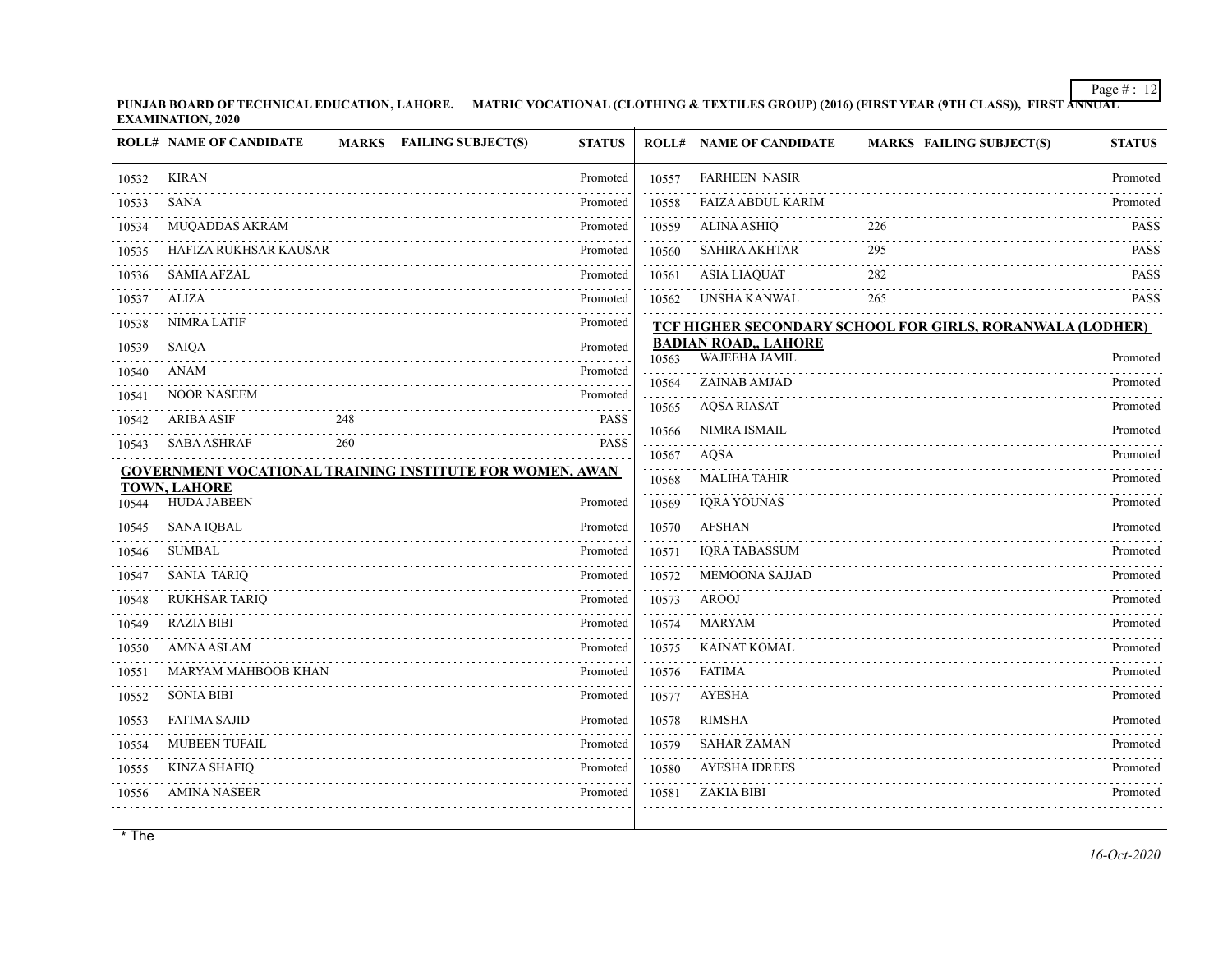**PUNJAB BOARD OF TECHNICAL EDUCATION, LAHORE. MATRIC VOCATIONAL (CLOTHING & TEXTILES GROUP) (2016) (FIRST YEAR (9TH CLASS)), FIRST ANNUAL EXAMINATION, 2020**

|               | <b>ROLL# NAME OF CANDIDATE</b><br><b>MARKS</b> FAILING SUBJECT(S) | <b>STATUS</b> |                | <b>ROLL# NAME OF CANDIDATE</b>                                 | <b>MARKS FAILING SUBJECT(S)</b>                                 | <b>STATUS</b> |
|---------------|-------------------------------------------------------------------|---------------|----------------|----------------------------------------------------------------|-----------------------------------------------------------------|---------------|
| 10582         | <b>NIMRA</b>                                                      | Promoted      | 10607          | <b>FATIMA</b>                                                  |                                                                 | Promoted      |
| 10583         | <b>ASMA SAFDAR</b>                                                | Promoted      | 10608          | <b>NAZIA YAQOOB</b>                                            |                                                                 | Promoted      |
| 10584         | <b>ASIA RIAZ</b>                                                  | Promoted      |                |                                                                | TCF SECONDARY SCHOOL FOR GIRLS, VILLAGE AWAN DHAI WALA NEAR     |               |
| 10585         | <b>AMNA ANWAR</b>                                                 | Promoted      | 10609          | <b>BATAPUR JALLO MORE, LAHORE</b><br><b>FATIMA SHABBIR</b>     |                                                                 | Promoted      |
| 10586         | <b>MEHREEN</b>                                                    | Promoted      | 10610          | <b>RIMSHA BIBI</b>                                             |                                                                 | Promoted      |
| 10587         | <b>MAFIA</b>                                                      | Promoted      |                | <b>BISMA LATIF</b>                                             |                                                                 | Promoted      |
| 10588         | MAHAM                                                             | Promoted      | 10611<br>10612 | <b>ALISHBA SALEEM</b>                                          |                                                                 | Promoted      |
| 10589         | <b>HIRA JAMIL</b>                                                 | .<br>Promoted |                | <b>AFSHAN BIBI</b>                                             |                                                                 |               |
| 10590         | <b>ASMA</b>                                                       | Promoted      | 10613          |                                                                |                                                                 | Promoted      |
| 10591         | LAIBA                                                             | Promoted      | 10614          | <b>FATIMA BIBI</b>                                             |                                                                 | Promoted      |
| 10592         | TAHMINA                                                           | .<br>Promoted | 10615          | <b>MARIYA BIBI</b>                                             |                                                                 | Promoted      |
| 10593         | <b>SAHER ZAHEER</b>                                               | Promoted      | 10616          | AQSA YASIN                                                     |                                                                 | Promoted      |
| 10594         | NISHA PARVEEN                                                     | Promoted      | 10617          | <b>MARYAM BIBI</b>                                             |                                                                 | Promoted      |
| 10595         | <b>SUKANA JABEEN</b>                                              | Promoted      | 10618          | <b>SANIA SHABEER</b>                                           |                                                                 | Promoted      |
|               | TCF HIGHER SECONDARY SCHOOL FOR GIRLS, MINHALA KALAN,             |               | 10619          | <b>ASMA SALEEM</b>                                             |                                                                 | Promoted      |
| <b>LAHORE</b> |                                                                   |               | 10620          | <b>NADIA YOUSAF</b>                                            |                                                                 | Promoted      |
| 10596         | <b>AMINA ASHRAF</b>                                               | Promoted      | 10621          | <b>MARIA SAJJAD</b>                                            | 317                                                             | <b>PASS</b>   |
| 10597         | <b>MUNIBA AMEEN</b>                                               | Promoted      | 10622          | <b>IORA</b>                                                    | 315                                                             | <b>PASS</b>   |
| 10598         | <b>TAYBA RIAZ</b>                                                 | Promoted      | 10623          | <b>ESHA</b>                                                    | 288                                                             | <b>PASS</b>   |
| 10599         | <b>LAYBA ILAYAS</b>                                               | Promoted      | 10624          | NISHA BIBI                                                     | 329                                                             | <b>PASS</b>   |
| 10600         | <b>SHEZA IRSHAD</b>                                               | Promoted      | 10625          | <b>PINKY</b>                                                   | 301                                                             | <b>PASS</b>   |
| 10601         | FARZEEL AKRAM                                                     | Promoted      | 10626          | TAYYABA MUMTAZ                                                 | 302                                                             | <b>PASS</b>   |
| 10602         | <b>SIDRA ASIF</b>                                                 | Promoted      |                |                                                                | <b>GOVERNMENT VOCATIONAL TRAINING INSTITUTE FOR WOMEN,</b>      |               |
| 10603         | <b>SEHRASH NASEER</b>                                             | Promoted      | 10627          | <b>MOHALLA SHARIF PURA, WARD 1, LAYYAH</b><br>KASHMALA MUQADAS | 300                                                             | <b>PASS</b>   |
| 10604         | <b>RIMSHA</b>                                                     | Promoted      | 10628          | <b>NAYAB KANWAL</b>                                            | 301                                                             | <b>PASS</b>   |
| 10605         | <b>AYESHA BIBI</b>                                                | Promoted      |                |                                                                |                                                                 |               |
| 10606         | MISBAH JAMIL                                                      | Promoted      |                | <b>BANK ROAD, LIAQATPUR</b>                                    | <b>GOVERNMENT VOCATIONAL TRAINING INSTITUTE FOR WOMEN, 87-A</b> |               |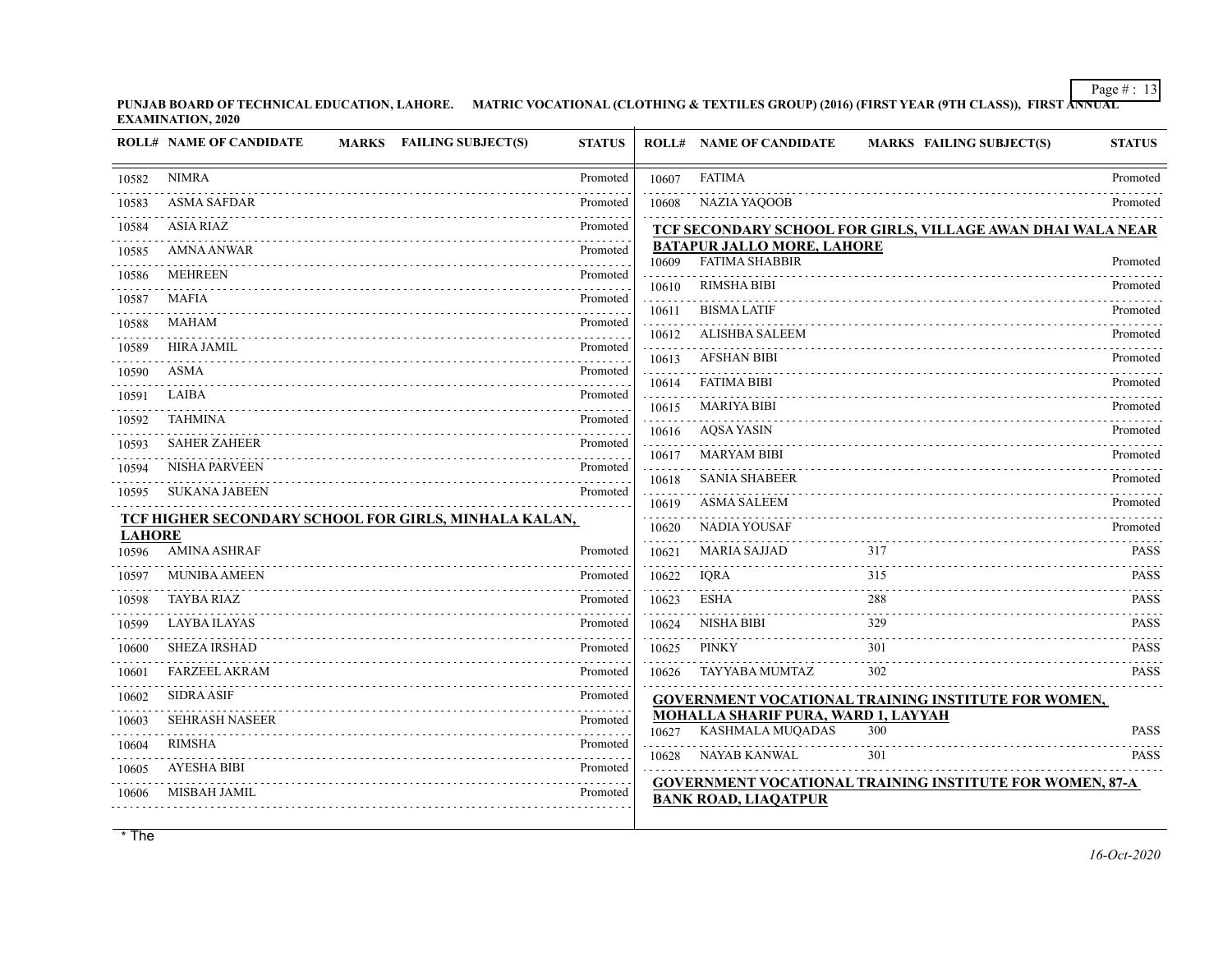**PUNJAB BOARD OF TECHNICAL EDUCATION, LAHORE. MATRIC VOCATIONAL (CLOTHING & TEXTILES GROUP) (2016) (FIRST YEAR (9TH CLASS)), FIRST ANNUAL EXAMINATION, 2020**

|       | <b>ROLL# NAME OF CANDIDATE</b>                   |     | MARKS FAILING SUBJECT(S)<br><b>STATUS</b>                       |                        | <b>ROLL# NAME OF CANDIDATE</b><br><b>MARKS FAILING SUBJECT(S)</b> | <b>STATUS</b> |
|-------|--------------------------------------------------|-----|-----------------------------------------------------------------|------------------------|-------------------------------------------------------------------|---------------|
| 10629 | <b>MISHAL HAROON</b>                             | 277 | <b>PASS</b>                                                     | 10651                  | KHALIDA RAZZAQ<br>.                                               | Promoted      |
| 10630 | RUMELLA KANWAL                                   | 261 | <b>PASS</b>                                                     | 10652                  | MISBAH JAMEEL                                                     | Promoted      |
| 10631 | <b>SAMINA KOUSAR</b>                             | 292 | <b>PASS</b>                                                     | 10653                  | <b>MUQADUS TALIB</b>                                              | Promoted      |
|       |                                                  |     | GOVERNMENT VOCATIONAL INSTITUTE FOR WOMEN, HATI MOTON           | 10654                  | RIMSHA RAMZAN                                                     | Promoted      |
|       | <b>MULL, LODHRAN</b><br><b>MARIA RASHEED</b>     |     |                                                                 | 10655                  | <b>ABIDA PARVEEN</b>                                              | Promoted      |
| 10632 | AYESHA KARIM                                     |     | Promoted<br>Promoted                                            | 10656                  | <b>AMNA SHAHSAWAR</b>                                             | Promoted      |
| 10633 |                                                  |     |                                                                 | 10657                  | <b>ALEEZA</b>                                                     | Promoted      |
| 10634 | <b>SAMREEN</b>                                   |     | Promoted                                                        | 10658                  | SYEDA AYSHA NAQVI                                                 | Promoted      |
| 10635 | <b>MEHWISH</b>                                   | 315 | <b>PASS</b>                                                     | 10659                  | <b>AREESHA EMAN</b>                                               | Promoted      |
| 10636 | <b>UROOJ</b>                                     | 262 | <b>PASS</b><br>$\omega$ is a set of                             | 10660                  | <b>RIMSHA YASEEN</b>                                              | Promoted      |
| 10637 | <b>SHAZIA</b>                                    | 282 | <b>PASS</b>                                                     | 10661                  | <b>ALISHBA RAMZAN</b>                                             | Promoted      |
| 10638 | <b>FARZANA SAGHIR</b>                            | 254 | <b>PASS</b>                                                     |                        | <b>GOVERNMENT VOCATIONAL TRAINING INSTITUTE FOR WOMEN,</b>        |               |
|       | <b>ROAD, LODHRAN</b>                             |     | GOVERNMENT VOCATIONAL TRAINING INSTITUTE FOR WOMEN, DC          |                        | JINNAH TOWN, STREET NO4, NEAR HOLYFLOWERS SCHOOL, MIAN            |               |
| 10639 | <b>NOSHEEN BIBI</b>                              |     | Promoted                                                        | <b>CHANNU</b><br>10662 | NISHA NOOR                                                        | Promoted      |
| 10640 | <b>SONIA ASHRAF</b>                              |     | Promoted                                                        | 10663                  | <b>HIRA ZAFAR</b>                                                 | Promoted      |
| 10641 | <b>SIDRA BATOOL</b>                              |     | Promoted                                                        | 10664                  | <b>SEHRISH RAMZAN</b>                                             | Promoted      |
| 10642 | <b>SAIRA HAROON</b>                              |     | Promoted                                                        | 10665                  | <b>HAMNA SOHAIL</b>                                               | Promoted      |
| 10643 | <b>SAFIA PARVEEN</b>                             |     | Promoted                                                        | 10666                  | <b>RABIA ALTAF</b>                                                | Promoted      |
| 10644 | ZUNAIRA ABDUL SAMI                               |     | Promoted                                                        | 10667                  | <b>ASMA</b>                                                       | Promoted      |
| 10645 | <b>SALMA NASEER</b>                              | 266 | <b>PASS</b>                                                     | 10668                  | <b>ALISHBA SADDIQUE</b>                                           | Promoted      |
| 10646 | <b>IQRA ESSA</b>                                 | 259 | <b>PASS</b>                                                     | 10669                  | <b>ANAM SAEED</b>                                                 | Promoted      |
| 10647 | <b>MUQADAS BIBI</b>                              | 260 | <b>PASS</b>                                                     | 10670                  | <b>SANIA AROOJ</b>                                                | Promoted      |
| 10648 | <b>MARYAM MOMIN</b>                              | 287 | <b>PASS</b>                                                     | 10671                  | <b>NAILA SHAHZADI</b>                                             | Promoted      |
| 10649 | <b>SOMAL BIBI</b>                                | 291 | <b>PASS</b>                                                     | 10672                  | <b>KAINAAT</b>                                                    | Promoted      |
|       |                                                  |     | <b>GOVERNMENT VOCATIONAL TRAINING INSTITUTE FOR WOMEN, NEAR</b> | 10673                  | <b>SANAM BATOOL</b>                                               | Promoted      |
| 10650 | <b>MARKET MELSI, MAILSI</b><br><b>BAKHT NAMA</b> |     | Promoted                                                        | 10674                  | <b>AFSHAN PERVEEN</b>                                             | Promoted      |
|       |                                                  |     |                                                                 | 10675                  | AMAL AYESHA                                                       | Promoted      |
|       |                                                  |     |                                                                 |                        |                                                                   |               |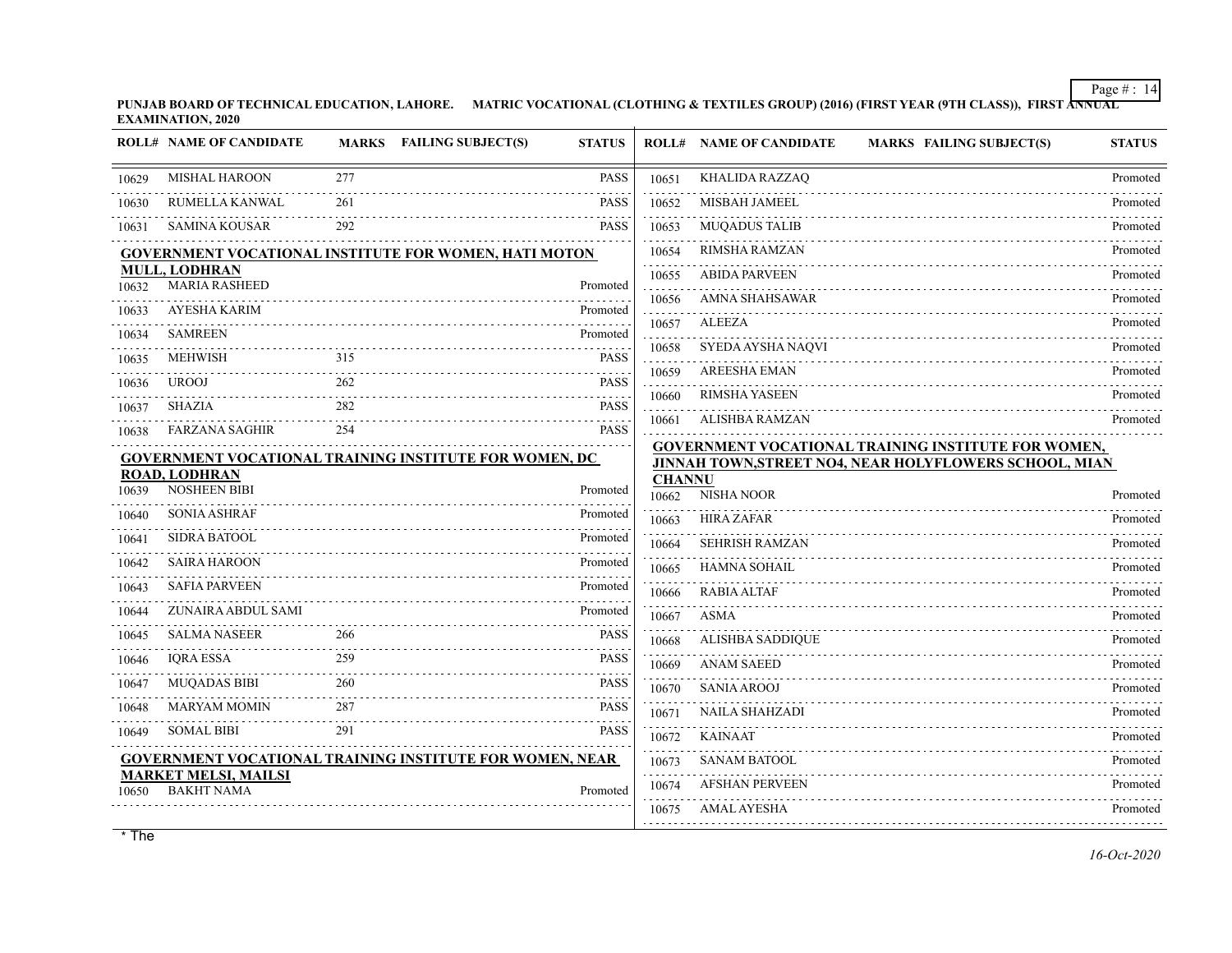**PUNJAB BOARD OF TECHNICAL EDUCATION, LAHORE. MATRIC VOCATIONAL (CLOTHING & TEXTILES GROUP) (2016) (FIRST YEAR (9TH CLASS)), FIRST ANNUAL EXAMINATION, 2020**

|       | <b>ROLL# NAME OF CANDIDATE</b> |     | MARKS FAILING SUBJECT(S)                                         | <b>STATUS</b> |       | <b>ROLL# NAME OF CANDIDATE</b> | <b>MARKS FAILING SUBJECT(S)</b> | <b>STATUS</b>    |
|-------|--------------------------------|-----|------------------------------------------------------------------|---------------|-------|--------------------------------|---------------------------------|------------------|
| 10676 | <b>ARZOO TABASUM</b>           |     |                                                                  | Promoted      | 10700 | <b>ATIQA MAHEEN</b>            |                                 | Promoted         |
| 10677 | <b>HAMDA</b>                   |     |                                                                  | Promoted      | 10701 | <b>AKASHA ABRAR</b>            |                                 | Promoted         |
| 10678 | <b>TAYYBA</b>                  |     |                                                                  | Promoted      | 10702 | SHAFFAQ SHAHZADI               |                                 | Promoted         |
| 10679 | <b>RIDA BATOOL</b>             |     |                                                                  | Promoted      | 10703 | <b>MARIA SHABBIR</b>           |                                 | Promoted         |
| 10680 | NADIA GULL                     |     |                                                                  | Promoted      | 10704 | <b>SAKEENA BIBI</b>            |                                 | Promoted         |
| 10681 | <b>SAMRA SARFARAZ</b>          |     |                                                                  | Promoted      | 10705 | RIMSHA IKHLAQ                  |                                 | Promoted         |
| 10682 | <b>SAMINA KANWAL</b>           |     |                                                                  | Promoted      | 10706 | <b>GHULAM FATIMA</b>           |                                 | Promoted         |
| 10683 | <b>NAZIA PERVEEN</b>           | 338 |                                                                  | <b>PASS</b>   | 10707 | <b>SABA HAMEED</b>             |                                 | Promoted         |
| 10684 | <b>IQRA IRSHAD</b>             | 326 |                                                                  | <b>PASS</b>   | 10708 | <b>SANA MUBEEN</b>             |                                 | Promoted         |
| 10685 | AYESHA KASHIF                  | 316 |                                                                  | <b>PASS</b>   | 10709 | <b>FIZZA SAHER QASWAR</b>      |                                 | Promoted         |
| 10686 | <b>ISHA NOOR</b>               | 251 |                                                                  | <b>PASS</b>   | 10710 | <b>ZEEMAL RANA</b>             |                                 | Promoted         |
| 10687 | <b>SOFIA NAEEM KOUSAR</b>      |     |                                                                  | Special Exam. | 10711 | <b>SEHRISH FATIMA</b>          |                                 | Promoted         |
|       |                                |     | GOVERNMENT VOCATIONAL TRAINING INSTITUTE FOR WOMEN,              |               | 10712 | <b>NABEELA</b>                 |                                 | Promoted         |
| 10688 | <b>ULFAT AZAM</b>              |     | AL-HAYAT LODGE, PIRZADA COLONY BY PASS ROAD, MINCHINABAD         | Promoted      | 10713 | <b>HAMNA</b>                   |                                 | Promoted         |
| 10689 | <b>IQRA RIAZ</b>               |     |                                                                  | Promoted      | 10714 | IMAN FATIMA                    |                                 | Promoted         |
| 10690 | <b>FAIZA KHALID</b>            |     |                                                                  | Promoted      | 10715 | <b>MUNAZA MANZOOR</b>          |                                 | Promoted         |
| 10691 | <b>RAZALA IQBAL</b>            | 261 |                                                                  | <b>PASS</b>   | 10716 | <b>FATIMA NOOR</b>             |                                 | Promoted         |
| 10692 | <b>JAWERIA AMEEN</b>           | 283 |                                                                  | <b>PASS</b>   | 10717 | <b>SAFA TAHIR</b>              |                                 | Promoted         |
| 10693 | <b>RUBINA AMEER</b>            | 267 |                                                                  | <b>PASS</b>   | 10718 | <b>MALIKA MAJEED</b>           |                                 | Promoted         |
| 10694 | <b>TAYYABAH</b>                | 268 |                                                                  | <b>PASS</b>   | 10719 | <b>AYESHA SHAKEEL</b>          |                                 | Promoted         |
| 10695 | <b>FOZIA ASHRAF</b>            | 268 |                                                                  | <b>PASS</b>   | 10720 | <b>ASMA KAINAT</b>             |                                 | Promoted         |
|       |                                |     | <b>GOVERNMENT VOCATIONAL TRAINING INSTITUTE FOR WOMEN, QASIM</b> |               | 10721 | <b>AYMEN</b>                   |                                 | Promoted         |
|       | PUR COLONY, MULTAN             |     |                                                                  |               | 10722 | MISBAH DILDAR                  |                                 | Promoted         |
| 10696 | <b>AYSHA NASIR</b>             |     |                                                                  | Promoted      | 10723 | <b>SAHAR KANWAL</b>            |                                 | Promoted<br>.    |
| 10697 | <b>SIDRA SALEEM</b>            |     |                                                                  | Promoted      | 10724 | <b>KASHFA NOREEN</b>           | 270                             | <b>PASS</b><br>. |
| 10698 | <b>PARVEEN HUSSAIN</b>         |     |                                                                  | Promoted      | 10725 | <b>AMORZISH NADEEM</b>         | 226                             | <b>PASS</b>      |
| 10699 | SUMAIRA RIAZ                   |     |                                                                  | Promoted      |       |                                |                                 |                  |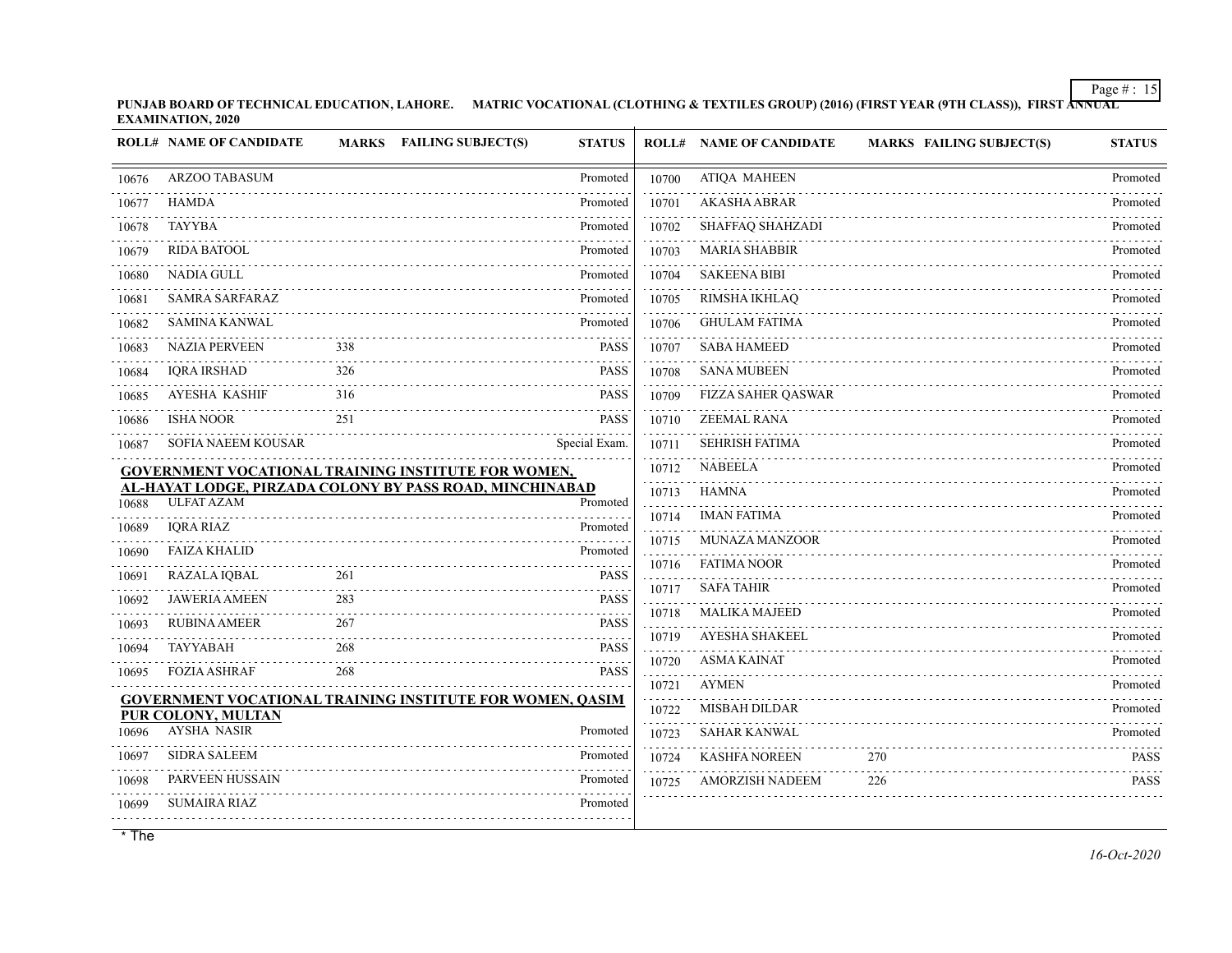**PUNJAB BOARD OF TECHNICAL EDUCATION, LAHORE. MATRIC VOCATIONAL (CLOTHING & TEXTILES GROUP) (2016) (FIRST YEAR (9TH CLASS)), FIRST ANNUAL EXAMINATION, 2020**

|       | <b>ROLL# NAME OF CANDIDATE</b>         | <b>MARKS</b> | <b>FAILING SUBJECT(S)</b>                                     | <b>STATUS</b> |                        | <b>ROLL# NAME OF CANDIDATE</b>            | <b>MARKS FAILING SUBJECT(S)</b>                                 | <b>STATUS</b>    |
|-------|----------------------------------------|--------------|---------------------------------------------------------------|---------------|------------------------|-------------------------------------------|-----------------------------------------------------------------|------------------|
|       |                                        |              | <b>GOVERNMENT VOCATIONAL TRAINING INSTITUTE FOR WOMEN,</b>    |               | 10749                  | <b>ANITA</b>                              | 287                                                             | <b>PASS</b>      |
|       | DERA ADDA (NEW MULTAN), MULTAN         |              | MOHALLA JALIL ABAD, H.NO. 107/GA, QAMAR CHAKI WALI GALI, NEAR |               | 10750                  | <b>NAZISH BIBI</b>                        | 245                                                             | <b>PASS</b>      |
| 10726 | <b>MAHNOOR ALI</b>                     | 233          |                                                               | <b>PASS</b>   | .<br>10751             | <b>AIMAN BIBI</b>                         | 293                                                             | <b>PASS</b>      |
|       |                                        |              | GOVERNMENT VOCATIONAL TRAINING INSTITUTE FOR WOMEN, RICH      |               | 10752                  | <b>OURAT-UL-AIN ABBASI</b>                | 293                                                             | <b>PASS</b>      |
|       | <b>BELL ROAD KASHMIR POINT, MURREE</b> |              |                                                               |               | 10753                  | <b>IORA HAFEEZ</b>                        | 233                                                             | <b>PASS</b>      |
| 10727 | ANDLEEB QAMAR ABBASI                   |              |                                                               | Promoted      | 10754                  | <b>SANATAJ</b>                            | 292                                                             | <b>PASS</b>      |
| 10728 | <b>SAMEENA JAMEEL</b>                  |              |                                                               | Promoted      | 10755                  | <b>MARIA ABBASI</b>                       | 289                                                             | <b>PASS</b>      |
| 10729 | <b>AYESHA BIBI</b>                     |              |                                                               | Promoted      |                        |                                           | <b>GOVERNMENT VOCATIONAL TRAINING INSTITUTE FOR WOMEN, NEAR</b> |                  |
| 10730 | <b>HIFZA BIBI</b>                      |              |                                                               | Promoted      |                        |                                           | FAISAL STADIUM, DERA GHAZI KHAN ROAD, MUZAFFARGARH              |                  |
| 10731 | <b>SAHRISH BIBI</b>                    |              |                                                               | Promoted      | 10756                  | ZUBAIDA KHANUM                            | 263                                                             | <b>PASS</b><br>. |
| 10732 | <b>RAMSHA</b>                          |              |                                                               | Promoted      | 10757                  | <b>JAVARIA BIBI</b>                       | 254                                                             | <b>PASS</b>      |
| 10733 | <b>TAYYIBA RAZZAQ</b>                  |              |                                                               | Promoted      |                        |                                           | GOVERNMENT VOCATIONAL TRAINING INSTITUTE FOR WOMEN,             |                  |
| 10734 | <b>ASMA GULSHAIR</b>                   |              |                                                               | Promoted      | 10758                  | <b>TEHMINA ZULFIQAR</b>                   | MOHALLA SHEIKHIAN, NEAR MASJID SHEIKHIAN, NANKANA SAHIB<br>256  | <b>PASS</b>      |
| 10735 | <b>SAMAN NASEER</b>                    |              |                                                               | Promoted      |                        |                                           | <b>GOVERNMENT VOCATIONAL TRAINING INSTITUTE FOR WOMEN,</b>      |                  |
| 10736 | <b>BISMA RAZZAQ</b>                    |              |                                                               | Promoted      |                        | MOHALLAH ABBAS NAGAR NATT STREET, NAROWAL |                                                                 |                  |
| 10737 | <b>AQSA SAFEER</b>                     |              |                                                               | Promoted      | 10759                  | <b>TAHMINA SAREET ASHIQ</b>               |                                                                 | Promoted         |
| 10738 | <b>TAYYIBA YOUNAS</b>                  |              |                                                               | Promoted      | 10760<br>$- - - - -$   | <b>TUBA MUBRIK</b>                        |                                                                 | Promoted         |
| 10739 | <b>AZRA BIBI</b>                       |              |                                                               | Promoted      | 10761                  | <b>TAYYABA MUBARAK</b>                    |                                                                 | Promoted         |
| 10740 | <b>SWAIRA SAJID</b>                    |              |                                                               | Promoted      | 10762<br>.             | <b>NOREEN KHALID</b>                      |                                                                 | Promoted         |
| 10741 | <b>ALEEZA SHAKIL</b>                   |              |                                                               | Promoted      | 10763                  | <b>SAMIA KHALID</b>                       |                                                                 | Promoted<br>.    |
| 10742 | <b>MUQADAS NISAR</b>                   |              |                                                               | Promoted      | 10764<br>.             | <b>ANUM SHAHZADI</b>                      |                                                                 | Promoted         |
| 10743 | <b>EMAN FATIMA</b>                     |              |                                                               | Promoted      | 10765                  | <b>ALINA</b>                              |                                                                 | Promoted         |
| 10744 | <b>JAWARIA MUSHTAQ</b>                 |              |                                                               | Promoted      | 10766                  | MUNEEBA SHAHZADI                          |                                                                 | Promoted         |
| 10745 | <b>RANIA WAHID</b>                     |              |                                                               | Promoted      | 10767<br>الداعات عامات | <b>WAJEEHA</b>                            |                                                                 | Promoted         |
| 10746 | AYESHA TABASSUM                        | 281          |                                                               | <b>PASS</b>   | 10768                  | <b>ARIFA BIBI</b>                         |                                                                 | Promoted         |
| 10747 | <b>SAIMA KAUSAR</b>                    | 273          |                                                               | <b>PASS</b>   | 10769                  | <b>ANEEBA NOOR</b>                        |                                                                 | Promoted         |
| 10748 | <b>MUQADAS FAROOQ</b>                  | 226          |                                                               | <b>PASS</b>   | 10770                  | <b>ANEELA BIBI</b>                        |                                                                 | Promoted         |
|       |                                        |              |                                                               |               |                        |                                           |                                                                 |                  |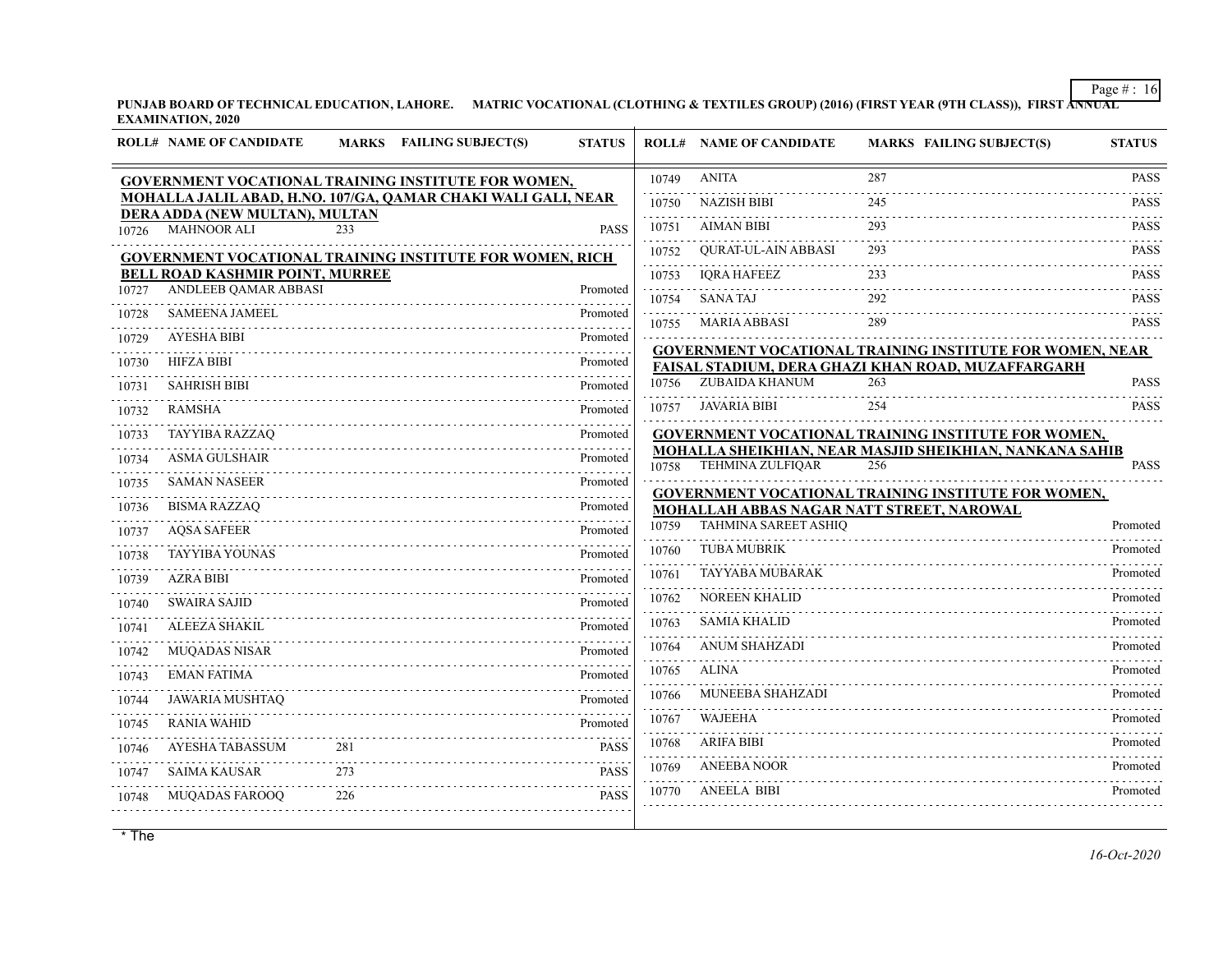**PUNJAB BOARD OF TECHNICAL EDUCATION, LAHORE. MATRIC VOCATIONAL (CLOTHING & TEXTILES GROUP) (2016) (FIRST YEAR (9TH CLASS)), FIRST ANNUAL EXAMINATION, 2020**

|       | <b>ROLL# NAME OF CANDIDATE</b>                |     | MARKS FAILING SUBJECT(S)                             | <b>STATUS</b> |       | <b>ROLL# NAME OF CANDIDATE</b>                     | <b>MARKS FAILING SUBJECT(S)</b>                            | <b>STATUS</b> |
|-------|-----------------------------------------------|-----|------------------------------------------------------|---------------|-------|----------------------------------------------------|------------------------------------------------------------|---------------|
| 10771 | HAFIZA MUQADAS                                | 303 |                                                      | <b>PASS</b>   | 10796 | <b>SAMRA YAQOOB</b>                                |                                                            | Promoted      |
| 10772 | <b>KIRAN BIBI</b>                             | 256 |                                                      | <b>PASS</b>   | 10797 | <b>TANZEELA KHALIQ</b>                             |                                                            | Promoted      |
| 10773 | <b>ALEEBA</b>                                 | 286 |                                                      | <b>PASS</b>   | 10798 | ISHA ALI SHAMSHAD                                  | 258                                                        | <b>PASS</b>   |
| 10774 | <b>SAMINA NAEEM</b>                           | 248 |                                                      | <b>PASS</b>   | 10799 | <b>KIRAN SHSHAHZADI</b>                            | 250                                                        | <b>PASS</b>   |
| 10775 | SABA MUSHTAQ                                  | 240 |                                                      | <b>PASS</b>   | 10800 | <b>MAHAM KHALID</b>                                | 241                                                        | <b>PASS</b>   |
| 10776 | <b>SHUMILA RANI</b>                           | 283 |                                                      | <b>PASS</b>   |       |                                                    | <b>GOVERNMENT VOCATIONAL TRAINING INSTITUTE FOR WOMEN,</b> |               |
|       |                                               |     | GOVERNMENT VOCATIONAL TRAINING INSTITUTE FOR WOMEN,, |               | 10801 | <b>KHUTAILA ROAD, PHALIA</b><br><b>UMM-E-LAILA</b> |                                                            | Promoted      |
| 10777 | <b>NAUSHERA VIRKAN</b><br><b>MADNI FATIMA</b> |     |                                                      | Promoted      | 10802 | <b>ALEEZA ALEEM</b>                                |                                                            | Promoted      |
| 10778 | <b>DEEBA</b>                                  |     |                                                      | Promoted      | 10803 | <b>ALLAH RAKHI</b>                                 |                                                            | Promoted      |
| 10779 | <b>ANAM SHEHZADI</b>                          |     |                                                      | Promoted      | 10804 | <b>ZOHRA EMAN BUTT</b>                             |                                                            | Promoted      |
| 10780 | <b>ANSA YOUSAF</b>                            |     |                                                      | Promoted      | 10805 | <b>ALIZA KHALID</b>                                |                                                            | Promoted      |
| 10781 | <b>ARIBA TARIQ</b>                            |     |                                                      | Promoted      | 10806 | <b>SANGAM SHAHZADI</b>                             |                                                            | Promoted      |
| 10782 | FATIMA -TUL-ZAHRA                             |     |                                                      | Promoted      | 10807 | <b>KASHMALA MUKHTAR</b>                            |                                                            | Promoted      |
| 10783 | <b>FIZRA WARIS</b>                            |     |                                                      | Promoted      | 10808 | <b>MUQADDAS</b>                                    |                                                            | Promoted      |
| 10784 | <b>KOMAL ARIF</b>                             |     |                                                      | Promoted      | 10809 | <b>IRAM JOZAF</b>                                  |                                                            | Promoted      |
| 10785 | <b>MADIHA FAYYAZ</b>                          |     |                                                      | Promoted      | 10810 | <b>SAMEERA TARIQ</b>                               |                                                            | Promoted      |
| 10786 | MAHREEN SHEHZADI                              |     |                                                      | Promoted      | 10811 | RIMSHA IJAZ                                        |                                                            | Promoted      |
| 10787 | <b>MUNAZA KHALIL</b>                          |     |                                                      | Promoted      | 10812 | <b>SABA MUKHTAR</b>                                |                                                            | Promoted      |
| 10788 | <b>NOORUL HUDAA</b>                           |     |                                                      | Promoted      | 10813 | <b>AZBA MUBEEN</b>                                 |                                                            | Promoted      |
| 10789 | <b>RAFIA</b>                                  |     |                                                      | Promoted      | 10814 | <b>MARIA BIBI</b>                                  |                                                            | Promoted      |
| 10790 | RIMSHA BASHIR                                 |     |                                                      | Promoted      | 10815 | <b>KAINAT SUNDAS</b>                               |                                                            | Promoted      |
| 10791 | LAIBA                                         |     |                                                      | Promoted      | 10816 | <b>NAYAB KANWAL</b>                                |                                                            | Promoted      |
| 10792 | <b>SANIA IMRAN</b>                            |     |                                                      | Promoted      | 10817 | <b>HINA SULTAN</b>                                 |                                                            | Promoted      |
| 10793 | <b>SEHAR NOOR</b>                             |     |                                                      | Promoted      | 10818 | <b>NEEZA AMJAD</b>                                 |                                                            | Promoted      |
| 10794 | <b>SEHAR HUSSAIN</b>                          |     |                                                      | Promoted      | 10819 | <b>FOZIA MISHAL</b>                                |                                                            | Promoted      |
| 10795 | <b>SWERA JAVED</b>                            |     |                                                      | Promoted      | 10820 | ALIZA NAZ                                          |                                                            | Promoted      |
|       |                                               |     |                                                      |               |       |                                                    |                                                            |               |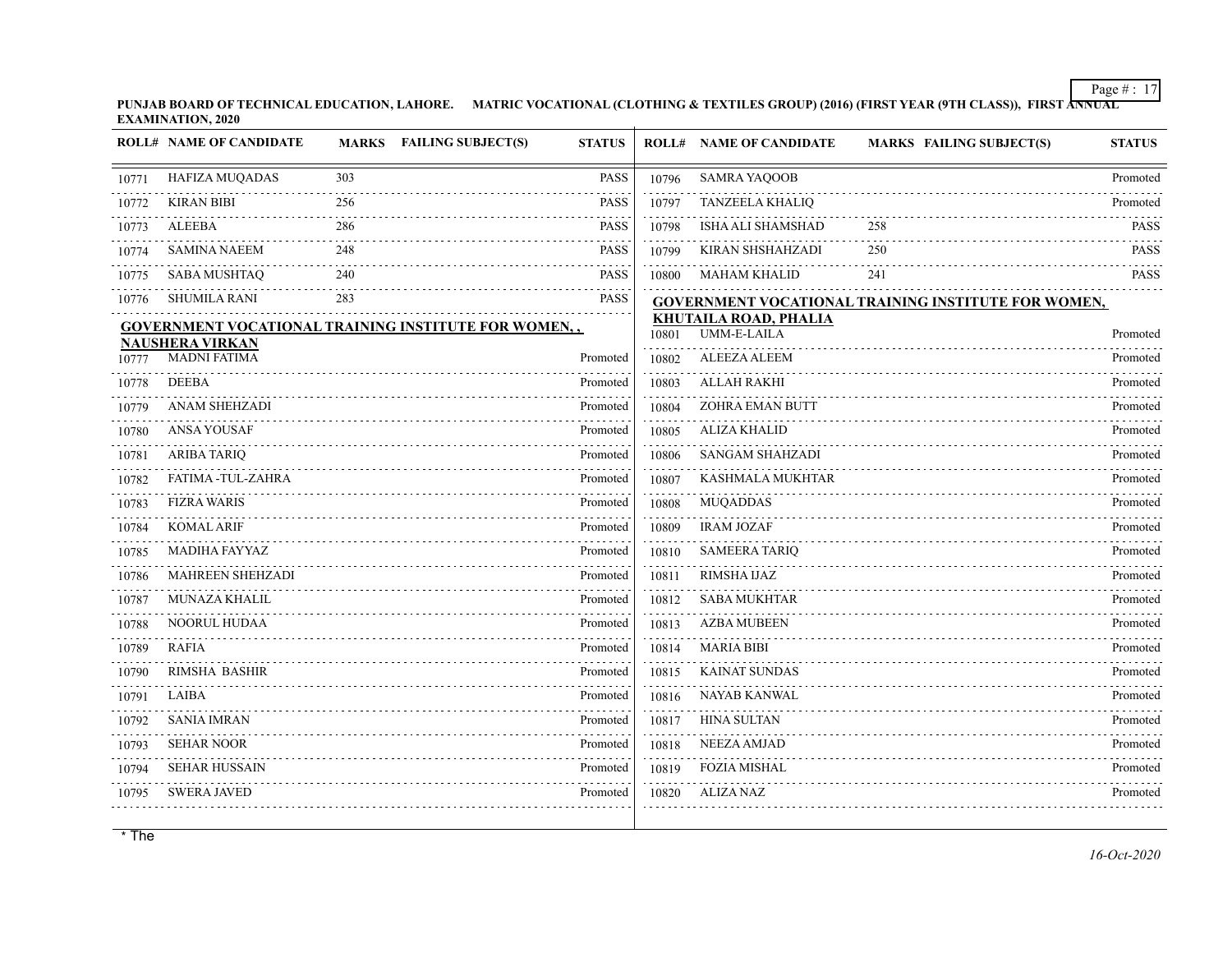**PUNJAB BOARD OF TECHNICAL EDUCATION, LAHORE. MATRIC VOCATIONAL (CLOTHING & TEXTILES GROUP) (2016) (FIRST YEAR (9TH CLASS)), FIRST ANNUAL EXAMINATION, 2020**

|       | <b>ROLL# NAME OF CANDIDATE</b>                        |     | MARKS FAILING SUBJECT(S)                                        | <b>STATUS</b> |       | <b>ROLL# NAME OF CANDIDATE</b><br><b>MARKS FAILING SUBJECT(S)</b>                                | <b>STATUS</b> |
|-------|-------------------------------------------------------|-----|-----------------------------------------------------------------|---------------|-------|--------------------------------------------------------------------------------------------------|---------------|
| 10821 | <b>AMINA KANWAL</b>                                   |     |                                                                 | Promoted      | 10845 | <b>SHAKILA SAIF</b>                                                                              | Promoted      |
| 10822 | UMM-E-MERAJ                                           |     |                                                                 | Promoted      | 10846 | MAHANAZ KANWAL                                                                                   | Promoted      |
| 10823 | <b>AOSA JAVED</b>                                     |     |                                                                 | Promoted      | 10847 | <b>FARZANA LATIF</b>                                                                             | Promoted      |
| 10824 | <b>HASAINA BEENISH</b>                                |     |                                                                 | Promoted      | 10848 | <b>SAMREENA IQBAL</b>                                                                            | Promoted      |
| 10825 | ANISH KHALIL                                          |     |                                                                 | Promoted      | 10849 | KHURSHEEDA MAI                                                                                   | Promoted      |
| 10826 | <b>ALEENA ZAFAR</b>                                   |     |                                                                 | Promoted      | 10850 | ZAHRAH BATOOL                                                                                    | Promoted      |
| 10827 | <b>KAJAL AKRAM</b>                                    | 210 |                                                                 | <b>PASS</b>   | 10851 | <b>SABA ZIA</b>                                                                                  | Promoted      |
| 10828 | <b>SANA SHABBIR</b>                                   | 254 |                                                                 | <b>PASS</b>   | 10852 | <b>NUSSRAT BIBI</b>                                                                              | Promoted      |
| 10829 | <b>SABIKA IJAZ</b>                                    | 269 |                                                                 | <b>PASS</b>   | 10853 | <b>ASIFA IRUM</b>                                                                                | Promoted      |
|       |                                                       |     | GOVERNMENT VOCATIONAL TRAINING INSTITUTE FOR WOMEN, EID         |               | 10854 | <b>SHABANA ASGHAR</b>                                                                            | Promoted      |
| 10830 | <b>GAH ROAD, RAHIM YAR KHAN</b><br><b>IMRANA BIBI</b> | 263 |                                                                 | <b>PASS</b>   |       | <b>GOVERNMENT VOCATIONAL TRAINING INSTITUTE FOR WOMEN,</b>                                       |               |
| 10831 | <b>SAJIDA BIBI</b>                                    | 286 |                                                                 | <b>PASS</b>   |       | RAWALPINDI CANTT, RAWALPINDI<br>10855 SYEDA HIRA ZAINAB<br>261                                   | <b>PASS</b>   |
| 10832 | KHADIJA RAFIQUE                                       | 206 |                                                                 | <b>PASS</b>   |       |                                                                                                  |               |
| 10833 | <b>MAHNOOR AKBAR</b>                                  | 253 |                                                                 | <b>PASS</b>   |       | <b>GOVERNMENT VOCATIONAL TRAINING INSTITUTE FOR WOMEN, MAIN</b><br>ROAD RUSTAM COLONY, SADIQABAD |               |
|       |                                                       |     |                                                                 |               | 10856 | MUQADDAS MAQSOOD                                                                                 | Promoted      |
|       | <b>BUS STAND BEHIND FINE HOTEL, RAJANPUR</b>          |     | <b>GOVERNMENT VOCATIONAL TRAINING INSTITUTE FOR WOMEN, NEAR</b> |               | 10857 | <b>ALIYA</b>                                                                                     | Promoted      |
| 10834 | <b>ANIQA BIBI</b>                                     |     |                                                                 | Promoted      | 10858 | <b>AYESHA SHAREEF</b>                                                                            | Promoted      |
| 10835 | <b>RAZIA BIBI</b>                                     |     |                                                                 | Promoted      | 10859 | <b>KIRAN</b>                                                                                     | Promoted      |
| 10836 | <b>RUKHSANA NASEER</b>                                |     |                                                                 | Promoted      | 10860 | <b>UMME ROMAN</b>                                                                                | Promoted      |
| 10837 | <b>SHABANA NASEER</b>                                 |     |                                                                 | Promoted      | 10861 | <b>AMNA ASGHAR</b>                                                                               | Promoted      |
| 10838 | <b>SAWERA NASEER</b>                                  |     |                                                                 | Promoted      | 10862 | <b>AQSA BIBI</b>                                                                                 | Promoted      |
| 10839 | <b>ASMA KIRAN</b>                                     |     |                                                                 | Promoted      | 10863 | <b>RANIA</b>                                                                                     | Promoted      |
| 10840 | <b>ZARINA BIBI</b>                                    |     |                                                                 | Promoted      | 10864 | <b>SAIRA SHOUKAT</b>                                                                             | Promoted      |
| 10841 | <b>BUSHRA RAMZAN</b>                                  |     |                                                                 | Promoted      | 10865 | <b>SIDRA RASHEED</b>                                                                             | Promoted      |
| 10842 | <b>FARZANA BIBI</b>                                   |     |                                                                 | Promoted      | 10866 | <b>IFRA RAFIQUE</b><br>.                                                                         | Promoted      |
| 10843 | <b>ROBINA KOUSAR</b>                                  |     |                                                                 | Promoted      | 10867 | <b>AYESHA SALEEM</b>                                                                             | Promoted      |
| 10844 | <b>FOUZIA KHANUM</b>                                  |     |                                                                 | Promoted      | 10868 | <b>KASHIFA AKBAR</b>                                                                             | Promoted      |
|       |                                                       |     |                                                                 |               |       |                                                                                                  |               |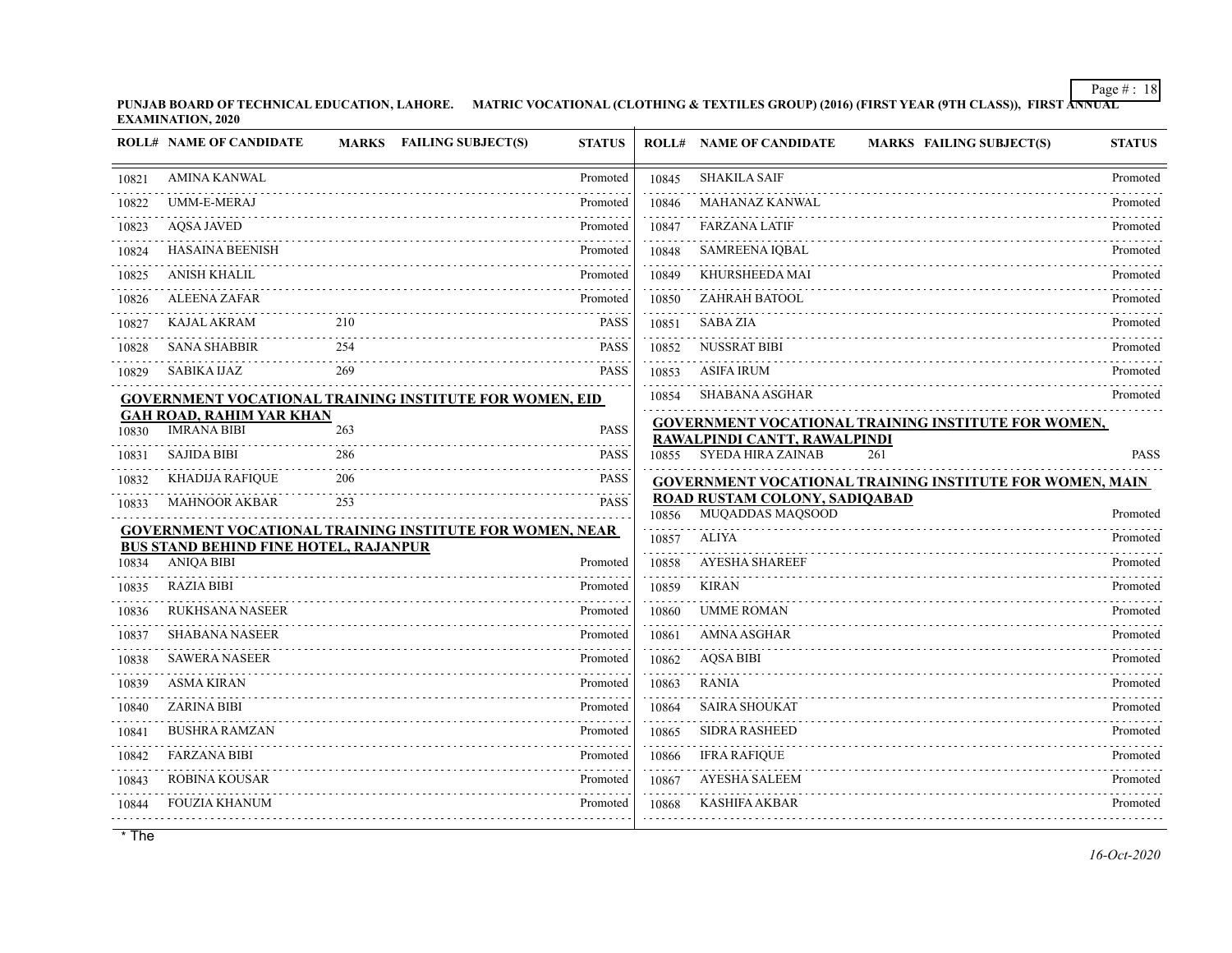**PUNJAB BOARD OF TECHNICAL EDUCATION, LAHORE. MATRIC VOCATIONAL (CLOTHING & TEXTILES GROUP) (2016) (FIRST YEAR (9TH CLASS)), FIRST ANNUAL EXAMINATION, 2020**

|       | <b>ROLL# NAME OF CANDIDATE</b>                                     |     | MARKS FAILING SUBJECT(S)                                                                                          | <b>STATUS</b> |       | <b>ROLL# NAME OF CANDIDATE</b><br><b>MARKS FAILING SUBJECT(S)</b> | <b>STATUS</b> |
|-------|--------------------------------------------------------------------|-----|-------------------------------------------------------------------------------------------------------------------|---------------|-------|-------------------------------------------------------------------|---------------|
| 10869 | <b>MARIA SARWAR</b>                                                |     |                                                                                                                   | Promoted      | 10893 | <b>SUMAIRA BASHIR</b>                                             | Promoted      |
| 10870 | <b>TASLIMA BIBI</b>                                                |     |                                                                                                                   | Promoted      | 10894 | <b>HAFSA RASHEED</b>                                              | Promoted      |
| 10871 | <b>TEHMINA YAQOOB</b>                                              |     |                                                                                                                   | Promoted      | 10895 | <b>AQSA RASHEED</b>                                               | Promoted      |
| 10872 | <b>MAHEEN MAQSOOD</b>                                              |     |                                                                                                                   | Promoted      |       | GOVERNMENT VOCATIONAL TRAINING INSTITUTE FOR WOMEN,               |               |
| 10873 | <b>SANIA</b>                                                       |     |                                                                                                                   | Promoted      | 10896 | <b>BLOCK NO.13 BAGH-E-UMAR, SARGODHA</b><br><b>KIRAN SHAHZADI</b> | Promoted      |
| 10874 | <b>MANISHA SALEEM</b>                                              |     |                                                                                                                   | Promoted      | 10897 | <b>GULNAZ</b>                                                     | Promoted      |
| 10875 | <b>AFREEN ABBAS</b>                                                | 266 |                                                                                                                   | <b>PASS</b>   | 10898 | <b>HAFSA SABIR</b>                                                | Promoted      |
|       |                                                                    |     | <b>GOVERNMENT VOCATIONAL TRAINING INSTITUTE FOR WOMEN,</b>                                                        |               | 10899 | <b>SABA REHAN MALIK</b>                                           | Promoted      |
| 10876 | SAMONDARI RAJIN ROAD MAHALA DANISH PUR, SAMMUNDRI<br>MUQQDAS AKRAM | 229 |                                                                                                                   | <b>PASS</b>   | 10900 | <b>MARYAM HANIF</b>                                               | Promoted      |
| 10877 | <b>KAINAT RASOOL</b>                                               | 239 |                                                                                                                   | <b>PASS</b>   | 10901 | <b>SANA USMAN</b>                                                 | Promoted      |
| 10878 | <b>SAMRA ASHRAF</b>                                                | 268 |                                                                                                                   | <b>PASS</b>   | 10902 | HAFIZA MUODAS FATIMA                                              | Promoted      |
|       |                                                                    |     |                                                                                                                   |               | 10903 | <b>LAIBA</b>                                                      | Promoted      |
|       |                                                                    |     | GOVERNMENT VOCATIONAL TRAINING INSTITUTE FOR WOMEN, 469-<br>G.B SAMUNDRI, CHACK NO 469 G.B RAJANA ROAD, SAMMUNDRI |               | 10904 | RABIYA MUSHTAQ                                                    | Promoted      |
| 10879 | <b>SHAHEEN MARIA</b>                                               |     |                                                                                                                   | Promoted      | 10905 | <b>ZUHRA ZIA</b>                                                  | Promoted      |
| 10880 | <b>ANEEBA YASMIN</b>                                               |     |                                                                                                                   | Promoted      | 10906 | <b>SEHRISH RAMZAN</b>                                             | Promoted      |
| 10881 | <b>MEHWISH KHALID</b>                                              |     |                                                                                                                   | Promoted      | 10907 | <b>IRAM HASSAN</b>                                                | Promoted      |
| 10882 | <b>AQSA NADEEM</b>                                                 |     |                                                                                                                   | Promoted      | 10908 | <b>SUMAIYA EJAZ</b>                                               | Promoted      |
| 10883 | <b>AFSHAN ILYAS</b>                                                |     |                                                                                                                   | Promoted      | 10909 | <b>SOFIA IMRAN</b>                                                | Promoted      |
| 10884 | <b>SIDRA BIBI</b>                                                  |     |                                                                                                                   | Promoted      | 10910 | ROOMANA ANJUM                                                     | Promoted      |
| 10885 | <b>ISHA NAEEM</b>                                                  |     |                                                                                                                   | Promoted      | 10911 | <b>HALIMA SADIA</b>                                               | Promoted      |
| 10886 | <b>JAVERIA AMJAD</b>                                               |     |                                                                                                                   | Promoted<br>. | 10912 | <b>ZUNAIRA KHAN</b>                                               | Promoted      |
| 10887 | <b>MEHNAL MUKHTAR</b>                                              |     |                                                                                                                   | Promoted<br>. | 10913 | <b>WARDA</b>                                                      | Promoted      |
| 10888 | <b>AOSA SHAHZADI</b>                                               |     |                                                                                                                   | Promoted      | 10914 | <b>MALIHA MUSTAFA</b>                                             | Promoted      |
| 10889 | <b>AZKA KHALIL</b>                                                 |     |                                                                                                                   | Promoted      | 10915 | MISHAL EMMANWAL                                                   | Promoted      |
| 10890 | ANEEQA REHMAN                                                      |     |                                                                                                                   | Promoted      | 10916 | <b>ALEENA</b>                                                     | Promoted      |
| 10891 | <b>KAINAT</b>                                                      |     |                                                                                                                   | Promoted      |       | <b>RIMSHA</b>                                                     | Promoted      |
| 10892 | MARIAM                                                             |     |                                                                                                                   | Promoted      | 10917 |                                                                   |               |
|       |                                                                    |     |                                                                                                                   |               |       |                                                                   |               |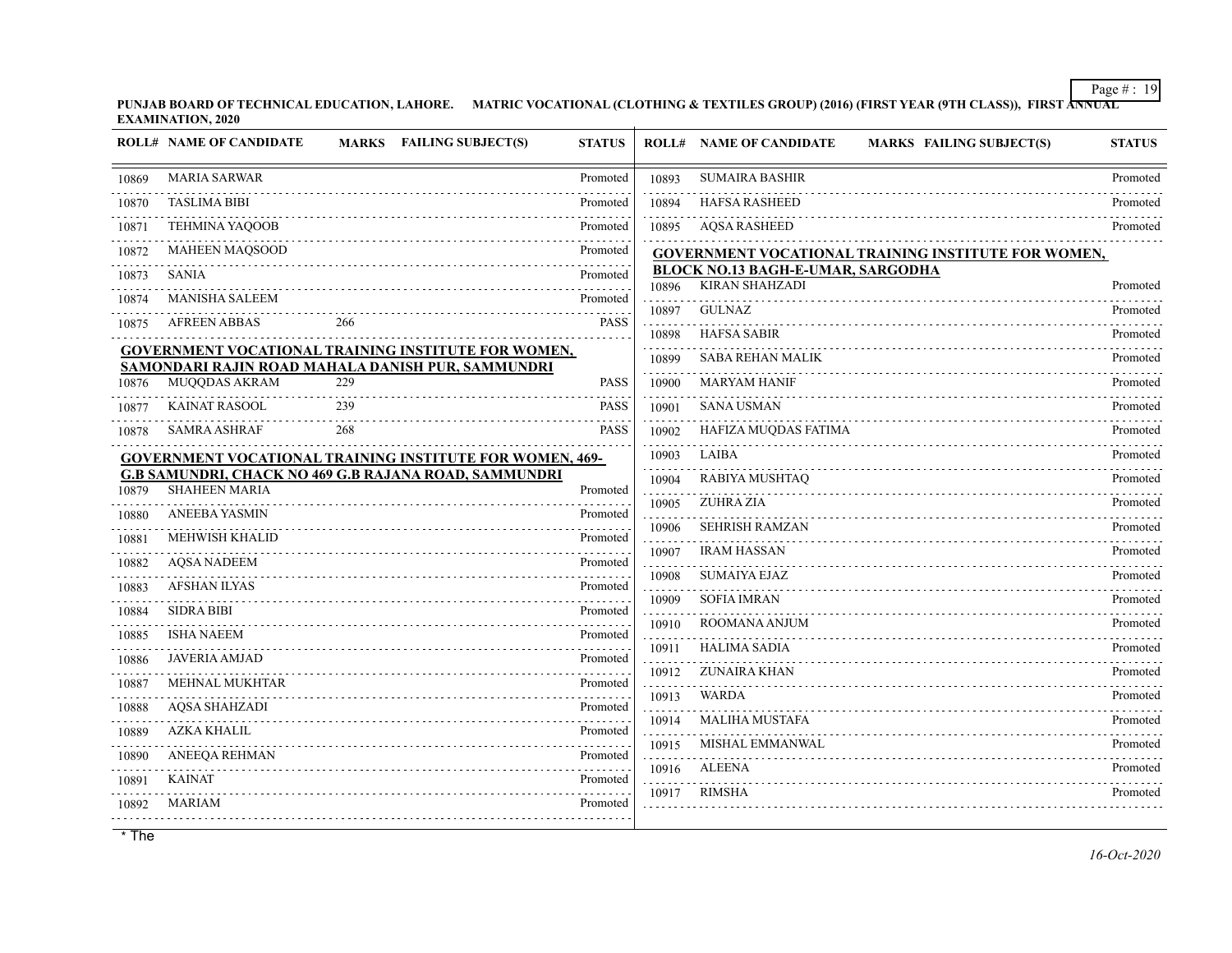**PUNJAB BOARD OF TECHNICAL EDUCATION, LAHORE. MATRIC VOCATIONAL (CLOTHING & TEXTILES GROUP) (2016) (FIRST YEAR (9TH CLASS)), FIRST ANNUAL EXAMINATION, 2020**

|       | <b>ROLL# NAME OF CANDIDATE</b>                        |     | MARKS FAILING SUBJECT(S)                                   | <b>STATUS</b>            |                        | <b>ROLL# NAME OF CANDIDATE</b> | <b>MARKS FAILING SUBJECT(S)</b>                             | <b>STATUS</b> |
|-------|-------------------------------------------------------|-----|------------------------------------------------------------|--------------------------|------------------------|--------------------------------|-------------------------------------------------------------|---------------|
| 10918 | <b>SAMINA BIBI</b>                                    |     |                                                            | Promoted                 | 10943                  | MUQADAS SHAREEF                | 275                                                         | <b>PASS</b>   |
| 10919 | <b>SABA ASLAM</b>                                     |     |                                                            | Promoted                 | 10944                  | <b>SANA</b>                    | 296                                                         | <b>PASS</b>   |
| 10920 | <b>ANAM IRSHAD</b>                                    |     |                                                            | Promoted                 | 10945                  | <b>QURAT-UL-AIN</b>            | 230                                                         | <b>PASS</b>   |
| 10921 | ZAHRA TABASUM                                         |     |                                                            | Promoted                 | 10946                  | <b>KHADIJA JAFAR</b>           | 206                                                         | <b>PASS</b>   |
| 10922 | <b>SAMINAH ARIF</b>                                   | 259 |                                                            | $- - - -$<br><b>PASS</b> |                        |                                | <b>GOVERNMENT VOCATIONAL TRAINING INSTITUTE FOR WOMEN,,</b> |               |
| 10923 | <b>RAFIA SALEEM</b>                                   | 220 |                                                            | <b>PASS</b>              | <b>VEHARI</b><br>10947 | SEHRISH KHALIQ                 |                                                             | Promoted      |
| 10924 | ALISHBA MASROOR                                       | 243 |                                                            | <b>PASS</b>              | 10948                  | <b>AMARA RIAZ</b>              |                                                             | Promoted      |
|       |                                                       |     | <b>GOVERNMENT VOCATIONAL TRAINING INSTITUTE FOR WOMEN,</b> |                          | 10949                  | <b>SIDRA HUSSAIN</b>           |                                                             | Promoted      |
| 10925 | <b>AKBER BAZAR, SHEIKHUPURA</b><br><b>SANA BATOOL</b> |     |                                                            | Promoted                 | 10950                  | <b>AIMAN ARIF</b>              |                                                             | Promoted      |
| 10926 | <b>FARAH TUBA SAFDAR</b>                              |     |                                                            | Promoted                 | 10951                  | <b>BUSHRA NAWAZ</b>            |                                                             | Promoted      |
| 10927 | <b>KARISHNA JHON</b>                                  |     |                                                            | Promoted                 | 10952                  | <b>ANSA ALYAS</b>              |                                                             | Promoted      |
| 10928 | <b>LAYBA RAHAT</b>                                    |     |                                                            | Promoted                 | 10953                  | MEHWISH GHULAM                 |                                                             | Promoted      |
| 10929 | <b>KINZA JABEEN</b>                                   |     |                                                            | Promoted                 | 10954                  | <b>ABEEHA SHAHID</b>           |                                                             | Promoted      |
| 10930 | <b>AMNA RAHAT</b>                                     |     |                                                            | Promoted                 | 10955                  | <b>NIMRA SARWAR</b>            |                                                             | Promoted      |
| 10931 | <b>KAUSAR PARVEEN</b>                                 |     |                                                            | Promoted                 | 10956                  | ZARQA                          |                                                             | Promoted      |
| 10932 | <b>SUNDAS JABBAR</b>                                  |     |                                                            | Promoted                 | 10957                  | <b>MISHAL ABID</b>             |                                                             | Promoted      |
| 10933 | <b>AYESHA</b>                                         |     |                                                            | Promoted                 | 10958                  | <b>KAINAT PERVEEN</b>          |                                                             | Promoted      |
| 10934 | <b>SOBIA REHMAN</b>                                   |     |                                                            | Promoted                 | 10959                  | AYESHA RASHEED                 |                                                             | Promoted      |
| 10935 | <b>NEELAM</b>                                         |     |                                                            | Promoted                 | 10960                  | <b>RIMSHA BIBI</b>             |                                                             | Promoted      |
| 10936 | <b>ALISHBA JAVED</b>                                  |     |                                                            | Promoted                 | 10961                  | <b>KHANSA FAZAL</b>            |                                                             | Promoted      |
| 10937 | <b>RUAB FATIMA</b>                                    |     |                                                            | Promoted                 | 10962                  | HAFSA AHMAD ALI                |                                                             | Promoted      |
| 10938 | <b>SANA RANI</b>                                      |     |                                                            | Promoted                 | 10963                  | <b>NABILA MAJEED</b>           |                                                             | Promoted      |
| 10939 | <b>MOMINA RANI</b>                                    |     |                                                            | Promoted                 | 10964                  | <b>SANA NOOR</b>               |                                                             | Promoted      |
| 10940 | <b>ASMA NAWAZ</b>                                     |     |                                                            | Promoted                 | 10965                  | <b>YASMEEN</b>                 |                                                             | Promoted      |
| 10941 | <b>AYASHA SADIKA</b>                                  |     |                                                            | Promoted                 | 10966                  | <b>AOSA MUNAWAR</b>            | 300                                                         | <b>PASS</b>   |
| 10942 | <b>MARYAM BIBI</b>                                    |     |                                                            | Promoted                 |                        |                                | <b>GOVERNMENT VOCATIONAL TRAINING INSTITUTE FOR WOMEN,</b>  |               |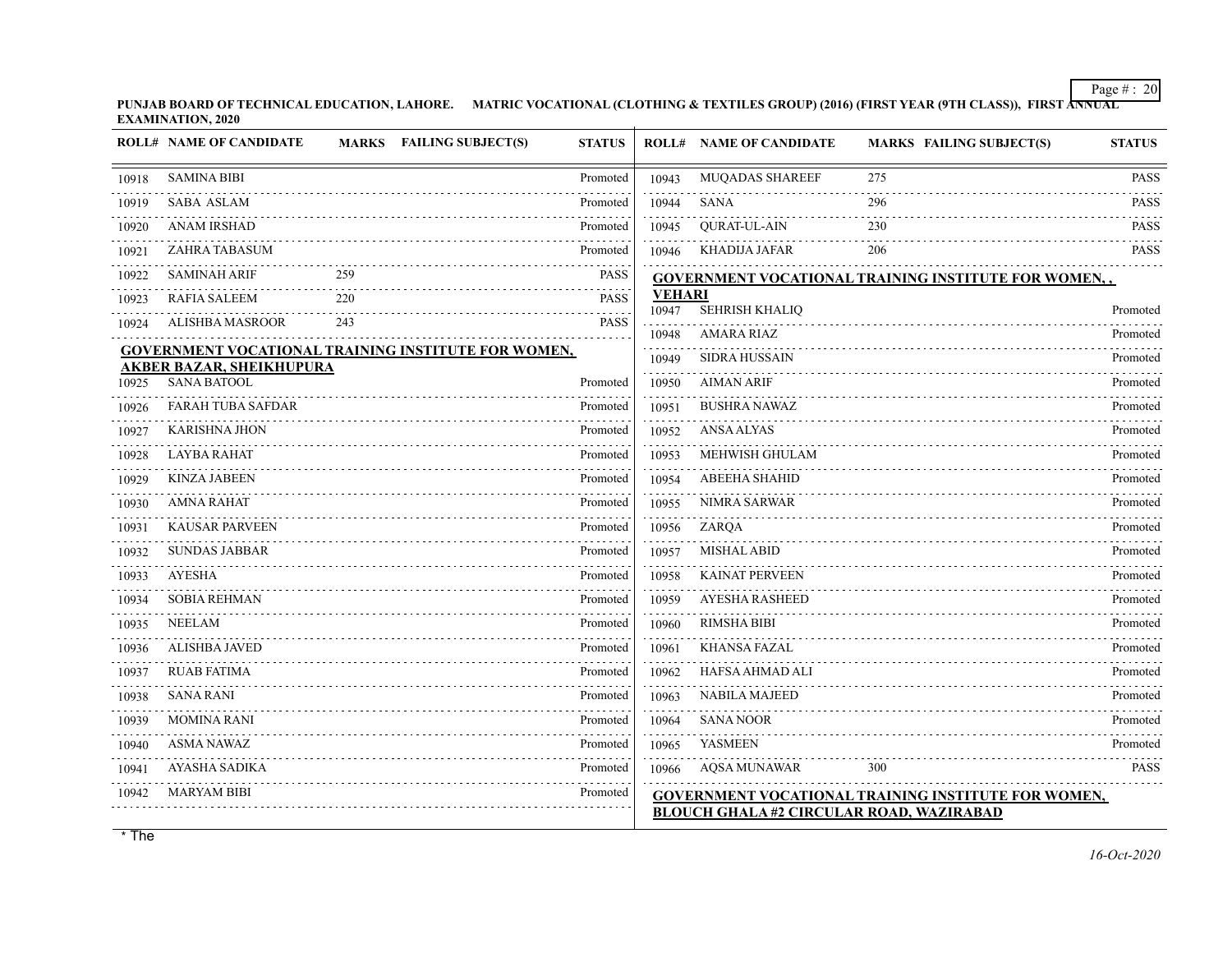**PUNJAB BOARD OF TECHNICAL EDUCATION, LAHORE. MATRIC VOCATIONAL (CLOTHING & TEXTILES GROUP) (2016) (FIRST YEAR (9TH CLASS)), FIRST ANNUAL EXAMINATION, 2020**

|                | MARKS FAILING SUBJECT(S)<br><b>ROLL# NAME OF CANDIDATE</b> | <b>STATUS</b> | <b>ROLL# NAME OF CANDIDATE</b> | <b>MARKS FAILING SUBJECT(S)</b> | <b>STATUS</b> |
|----------------|------------------------------------------------------------|---------------|--------------------------------|---------------------------------|---------------|
| 10967          | <b>BISMA NOOR</b>                                          | Promoted      |                                |                                 |               |
| 10968          | AREEBA                                                     | Promoted      |                                |                                 |               |
| 10969          | <b>KIRAN ABBAS</b>                                         | Promoted      |                                |                                 |               |
| 10970          | <b>MEHWISH</b>                                             | Promoted      |                                |                                 |               |
| 10971          | ANEESA                                                     | Promoted      |                                |                                 |               |
| 10972          | HAJRA                                                      | Promoted      |                                |                                 |               |
| 10973          | <b>KINZA TARIQ</b>                                         | Promoted      |                                |                                 |               |
| 10974          | NADIA BIBI                                                 | Promoted      |                                |                                 |               |
| 10975          | <b>ANUSHA</b>                                              | Promoted      |                                |                                 |               |
| 10976          | <b>AYESHA AKHTER</b>                                       | Promoted      |                                |                                 |               |
| 10977          | <b>AYESHA EMAN</b>                                         | .<br>Promoted |                                |                                 |               |
| 10978          | <b>AMINA NAVEED</b>                                        | Promoted      |                                |                                 |               |
| 10979          | <b>ZABREEN SHAKOOR</b>                                     | Promoted      |                                |                                 |               |
|                | <b>GOVERNMENT VOCATIONAL TRAINING INSTITUTE FOR WOMEN,</b> |               |                                |                                 |               |
| 10980          | <b>KHURSHEED COLONY, YAZMAN</b><br><b>ANAM ALTAF</b>       | Promoted      |                                |                                 |               |
| 10981          | <b>AMNA ALTAF</b>                                          | Promoted      |                                |                                 |               |
| 10982          | <b>HUMAIRA LATIF</b>                                       | Promoted      |                                |                                 |               |
| 10983          | <b>FARWA SHAHZADI</b>                                      | Promoted      |                                |                                 |               |
| 10984          | <b>AYESHA AMJED</b>                                        | Promoted      |                                |                                 |               |
| 10985          | <b>TAIBA SHAFQAT</b>                                       | Promoted      |                                |                                 |               |
| 10986          | <b>MISBAH YASEEN</b>                                       | Promoted      |                                |                                 |               |
|                | ALIA AKBAR                                                 | Promoted      |                                |                                 |               |
|                |                                                            |               |                                |                                 |               |
| 10987<br>10988 | <b>MARIUM AKBAR</b>                                        | Promoted      |                                |                                 |               |
| 10989          | <b>ALIA MUSHTAQ</b>                                        | Promoted      |                                |                                 |               |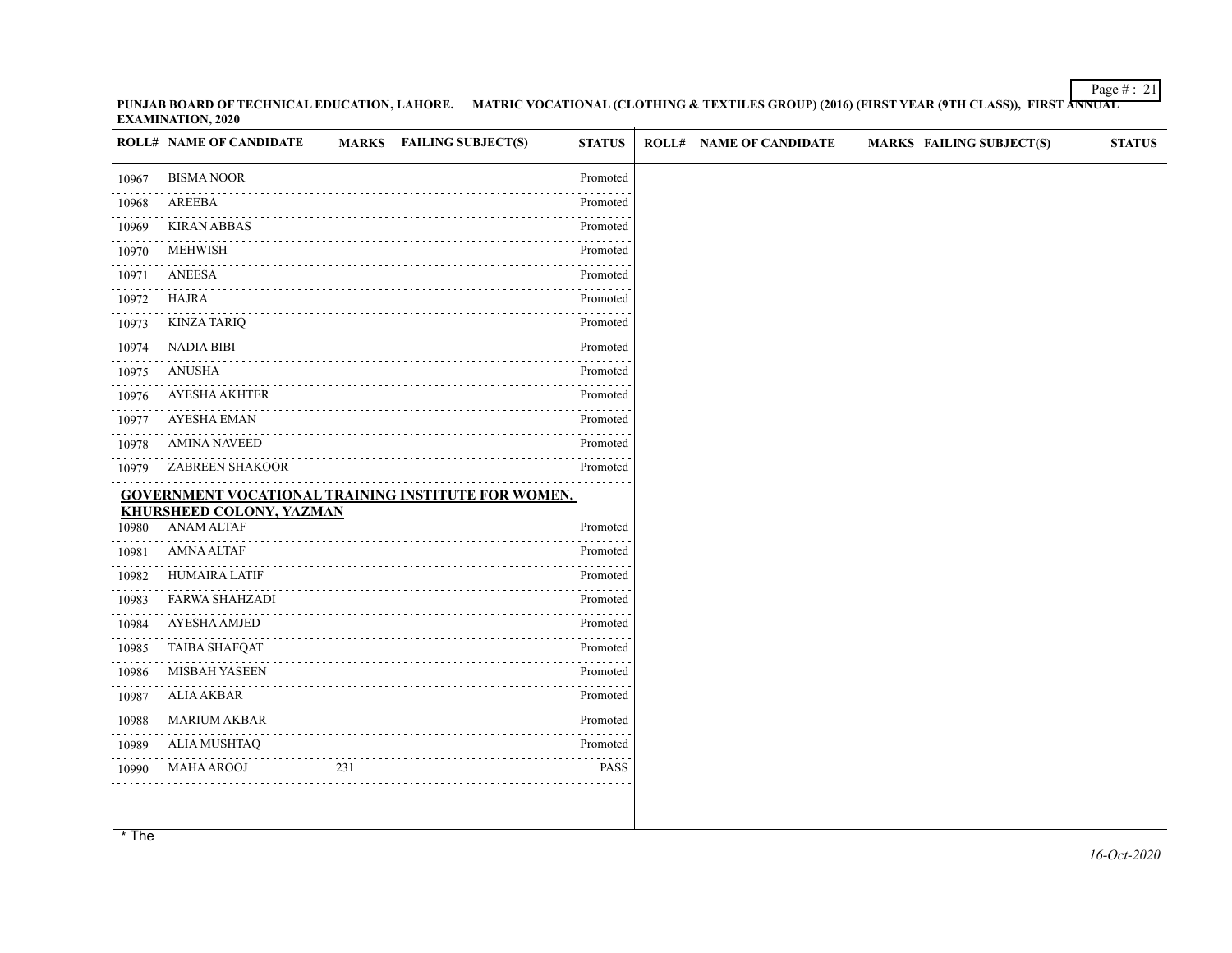## Page # : 22 **PUNJAB BOARD OF TECHNICAL EDUCATION, LAHORE. MATRIC VOCATIONAL (CLOTHING & TEXTILES GROUP REV\_2012) (SECOND YEAR (10TH CLASS)), FIRST ANNUAL EXAMINATION, 2020**  $\sim$

|               | <b>ROLL# NAME OF CANDIDATE</b>                                                                                       | MARKS FAILING SUBJECT(S) | <b>STATUS</b> | <b>ROLL# NAME OF CANDIDATE</b> | <b>MARKS FAILING SUBJECT(S)</b>                                                                                                                                   | <b>STATUS</b> |
|---------------|----------------------------------------------------------------------------------------------------------------------|--------------------------|---------------|--------------------------------|-------------------------------------------------------------------------------------------------------------------------------------------------------------------|---------------|
|               | <b>GHOUS TECHNICAL INSTITUTE, GOVT. MIDDLE SCHOOL #2, ARIFWALA</b>                                                   |                          |               |                                |                                                                                                                                                                   |               |
| 10991         | <b>SIDRA FAROOQ</b>                                                                                                  |                          | Special Exam. |                                |                                                                                                                                                                   |               |
|               | <b>GOVERNMENT VOCATIONAL TRAINING INSTITUTE FOR WOMEN, DC</b>                                                        |                          |               |                                |                                                                                                                                                                   |               |
| 10992         | <b>ROAD, LODHRAN</b><br>HASINA KIRAN SADDIQUE                                                                        |                          | Special Exam. |                                |                                                                                                                                                                   |               |
| <b>CHANNU</b> | <b>GOVERNMENT VOCATIONAL TRAINING INSTITUTE FOR WOMEN,</b><br>JINNAH TOWN, STREET NO4, NEAR HOLYFLOWERS SCHOOL, MIAN |                          |               |                                |                                                                                                                                                                   |               |
| 10993         | SAIRA MUHAMMAD<br><b>MAQSOOD</b>                                                                                     |                          | Special Exam. |                                |                                                                                                                                                                   |               |
|               | <b>GOVERNMENT VOCATIONAL TRAINING INSTITUTE FOR WOMEN, NEAR</b>                                                      |                          |               |                                |                                                                                                                                                                   |               |
| 10994         | FAISAL STADIUM, DERA GHAZI KHAN ROAD, MUZAFFARGARH<br><b>NASEEM MIRZA</b>                                            |                          | Special Exam. |                                |                                                                                                                                                                   |               |
|               | <b>GOVERNMENT VOCATIONAL TRAINING INSTITUTE FOR WOMEN, EID</b>                                                       |                          |               |                                |                                                                                                                                                                   |               |
| 10995         | <b>GAH ROAD, RAHIM YAR KHAN</b><br><b>AYESHA WAHID</b>                                                               |                          | Special Exam. |                                |                                                                                                                                                                   |               |
|               | <b>GOVERNMENT VOCATIONAL TRAINING INSTITUTE FOR WOMEN,</b>                                                           |                          |               |                                |                                                                                                                                                                   |               |
| 10996         | <b>KHURSHEED COLONY, YAZMAN</b><br><b>SANA SATTAR</b>                                                                |                          | Special Exam. |                                |                                                                                                                                                                   |               |
|               |                                                                                                                      |                          |               |                                |                                                                                                                                                                   |               |
|               |                                                                                                                      |                          |               |                                |                                                                                                                                                                   |               |
|               |                                                                                                                      |                          |               |                                |                                                                                                                                                                   |               |
|               |                                                                                                                      |                          |               |                                |                                                                                                                                                                   |               |
|               |                                                                                                                      |                          |               |                                |                                                                                                                                                                   |               |
|               |                                                                                                                      |                          |               |                                |                                                                                                                                                                   |               |
|               |                                                                                                                      |                          |               |                                |                                                                                                                                                                   |               |
|               |                                                                                                                      |                          |               |                                |                                                                                                                                                                   |               |
|               |                                                                                                                      |                          |               |                                |                                                                                                                                                                   |               |
|               |                                                                                                                      |                          |               |                                |                                                                                                                                                                   |               |
|               |                                                                                                                      |                          |               |                                |                                                                                                                                                                   |               |
|               |                                                                                                                      |                          |               |                                | * The marks awarded under the promotion criteria is the best prediction of the performance of the student and has been awarded based marks awarded under the pror |               |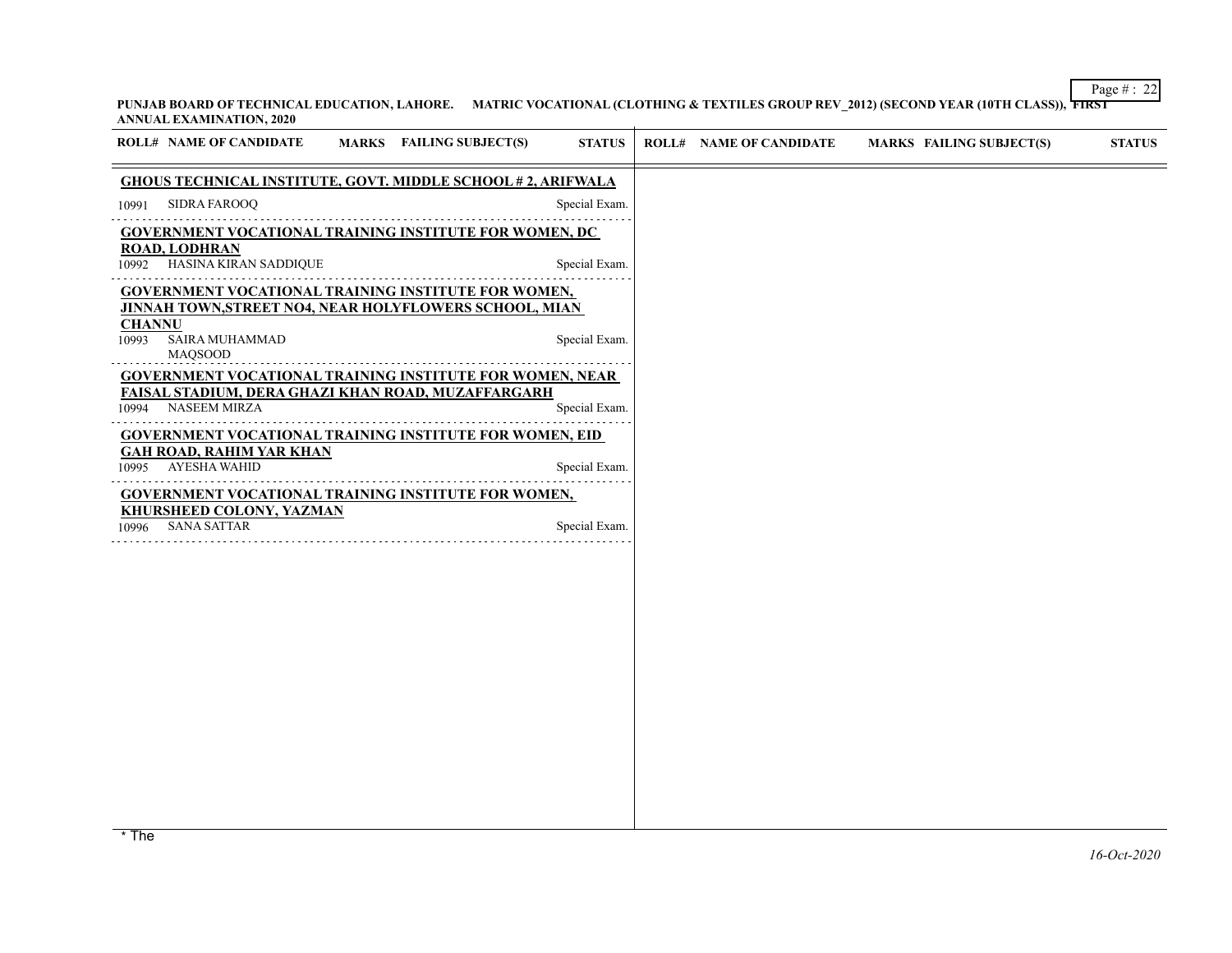**PUNJAB BOARD OF TECHNICAL EDUCATION, LAHORE. MATRIC VOCATIONAL (CLOTHING & TEXTILES GROUP) (2016) (SECOND YEAR (10TH CLASS)), FIRST ANNUAL EXAMINATION, 2020**

|       | <b>ROLL# NAME OF CANDIDATE</b>                | MARKS FAILING SUBJECT(S)                                                                                  | <b>STATUS</b>            |            | <b>ROLL# NAME OF CANDIDATE</b>           | <b>MARKS FAILING SUBJECT(S)</b>                            | <b>STATUS</b>            |
|-------|-----------------------------------------------|-----------------------------------------------------------------------------------------------------------|--------------------------|------------|------------------------------------------|------------------------------------------------------------|--------------------------|
|       |                                               | GOVERNMENT VOCATIONAL TRAINING INSTITUTE FOR WOMEN,,                                                      |                          | 11017      | <b>IORA ASAD</b>                         | $304 + 325 = 629$                                          | <b>PASS</b><br>1.1.1.1.1 |
| 10997 | <b>AHMADPUR EAST</b><br><b>MUQADDAS AMEEN</b> | $349 + 369 = 718$                                                                                         | <b>PASS</b>              | 11018      | NIDA YOUNIS                              | $244 + 261 = 505$                                          | <b>PASS</b>              |
|       |                                               | $309 + 330 = 639$                                                                                         | <b>PASS</b>              | 11019      | <b>FARZANA AMIN</b>                      | $333 + 356 = 689$                                          | <b>PASS</b>              |
| 10998 | SAMREEN AKRAM                                 |                                                                                                           |                          | 11020      | <b>SUMAIRA BIBI</b>                      | $325 + 345 = 670$                                          | <b>PASS</b>              |
|       | PUR ROAD, ALIPUR                              | <b>GOVERNMENT VOCATIONAL TRAINING INSTITUTE FOR WOMEN, FATEH</b>                                          |                          | 11021      | ADINA NISAR                              | $300 + 320 = 620$                                          | <b>PASS</b>              |
| 10999 | <b>TANZEELA HUSSAIN</b>                       | $335 + 358 = 693$                                                                                         | <b>PASS</b>              | 11022      | <b>FAIOA ARIF</b>                        | $274 + 301 = 575$                                          | <b>PASS</b>              |
| 11000 | NISHWA ZAFAR                                  | $291 + 313 = 604$                                                                                         | <b>PASS</b>              | 11023      | SYEEDA FATIMA NAQVI                      | $274 + 301 = 575$                                          | <b>PASS</b>              |
| 11001 | <b>SAMIA SHABIR</b>                           | $285 + 308 = 593$                                                                                         | <b>PASS</b>              | 11024      | MEHWISH JAMIL                            | $288 + 304 = 592$                                          | <b>PASS</b>              |
| 11002 | <b>FARHANA RASHEED</b>                        | $341 + 363 = 704$                                                                                         | <b>PASS</b>              | 11025      | <b>FARZANA SHAHEEN</b>                   | $298 + 320 = 618$                                          | <b>PASS</b>              |
| 11003 | ANIQA GHAZAL                                  | $359 + 268 = 627$                                                                                         | <b>PASS</b>              | 11026      | NIDA NAZIR                               | $322 + 344 = 666$                                          | <b>PASS</b>              |
| 11004 | <b>TASLEEM AKHTAR</b>                         | Fail In First Year (9Th Class) + 253                                                                      | <b>RL FIRST</b>          | 11027      | FARZANA MANSHA                           | $291 + 313 = 604$                                          | <b>PASS</b>              |
|       |                                               |                                                                                                           | YEAR (9TH<br>CLASS)      | 11028      | <b>IRAM NOUREEN</b>                      | $326 + 351 = 677$                                          | .<br><b>PASS</b>         |
| 11005 | <b>SHAMEEM AKHTAR</b>                         | $272 + 298 = 570$                                                                                         | <b>PASS</b>              | 11029      | <b>HAFEEZAN RAFIOUE</b>                  | $315 + 271 = 586$                                          | <b>PASS</b>              |
|       |                                               | <b>GOVERNMENT VOCATIONAL TRAINING INSTITUTE FOR WOMEN, NEAR</b>                                           |                          | 11030      | FAKHRA ASLAM                             | $310 + 270 = 580$                                          | <b>PASS</b>              |
| 11006 | <b>DCO HOUSE, ATTOCK</b><br>NIMRA JAVED       | $287 + 245 = 532$                                                                                         | <b>PASS</b>              | 11031      | ALIYA NOOR                               | $307 + 272 = 579$                                          | <b>PASS</b>              |
| 11007 | <b>NOOR FATIMA</b>                            | $250 + 251 = 501$                                                                                         | <b>PASS</b>              | 11032      | KIRAN MUSHTAO                            |                                                            | Special Exam.            |
|       |                                               |                                                                                                           |                          | 11033      | AYESHA UMAR                              |                                                            | Special Exam.            |
|       |                                               | GOVERNMENT VOCATIONAL TRAINING INSTITUTE FOR WOMEN,<br>CHISHTIA ROAD NEAR NOOR MAHAL CINEMA, BAHAWALNAGAR |                          | 11034      | MEHRUN NISA                              | $292 + 245 = 537$                                          | <b>PASS</b>              |
| 11008 | <b>AYESHA BIBI</b>                            | $279 + 296 = 575$                                                                                         | <b>PASS</b>              | 11035      | KAINAT BASHEER                           |                                                            | Special Exam.            |
| 11009 | <b>SIDRA PERVEEZ</b>                          | $275 + 293 = 568$                                                                                         | <b>PASS</b>              |            |                                          | <b>GOVERNMENT VOCATIONAL TRAINING INSTITUTE FOR WOMEN,</b> |                          |
| 11010 | AQSA KANWAL                                   | $311 + 324 = 635$                                                                                         | <b>PASS</b>              |            | <b>BAGHDAD ROAD NEAR GPO, BAHAWALPUR</b> |                                                            |                          |
| 11011 | NIMRA SALEEM                                  | $260 + 277 = 537$                                                                                         | <b>PASS</b>              | .          | 11036 SAIMA RAFIO                        | $323 + 344 = 667$                                          | <b>PASS</b>              |
| 11012 | <b>TAYYABA YASIN</b>                          | $270 + 287 = 557$                                                                                         | <b>PASS</b>              | 11037      | <b>MARYAM KHALID</b>                     | $294 + 317 = 611$                                          | <b>PASS</b><br>.         |
| 11013 | HUMERA RAMZAN                                 | $337 + 358 = 695$                                                                                         | .<br><b>PASS</b>         | 11038      | HAMNA JAVEED                             | $326 + 350 = 676$                                          | <b>PASS</b>              |
| 11014 | AYESHA BIBI                                   | $242 + 261 = 503$                                                                                         | 1.1.1.1.1<br><b>PASS</b> | 11039<br>. | MISBAH RAMZAN                            | $321 + 344 = 665$                                          | <b>PASS</b>              |
| 11015 | ABIRAH KAINAT                                 | $245 + 272 = 517$                                                                                         | 11111<br><b>PASS</b>     | 11040      | FARIHA SOHAIL                            | $307 + 333 = 640$                                          | <b>PASS</b>              |
| 11016 | YASMEEN SHOUKAT                               | $309 + 333 = 642$                                                                                         | <b>PASS</b>              | 11041      | MEHWISH RIAZ                             | $305 + 327 = 632$                                          | <b>PASS</b>              |
|       |                                               |                                                                                                           |                          |            |                                          |                                                            |                          |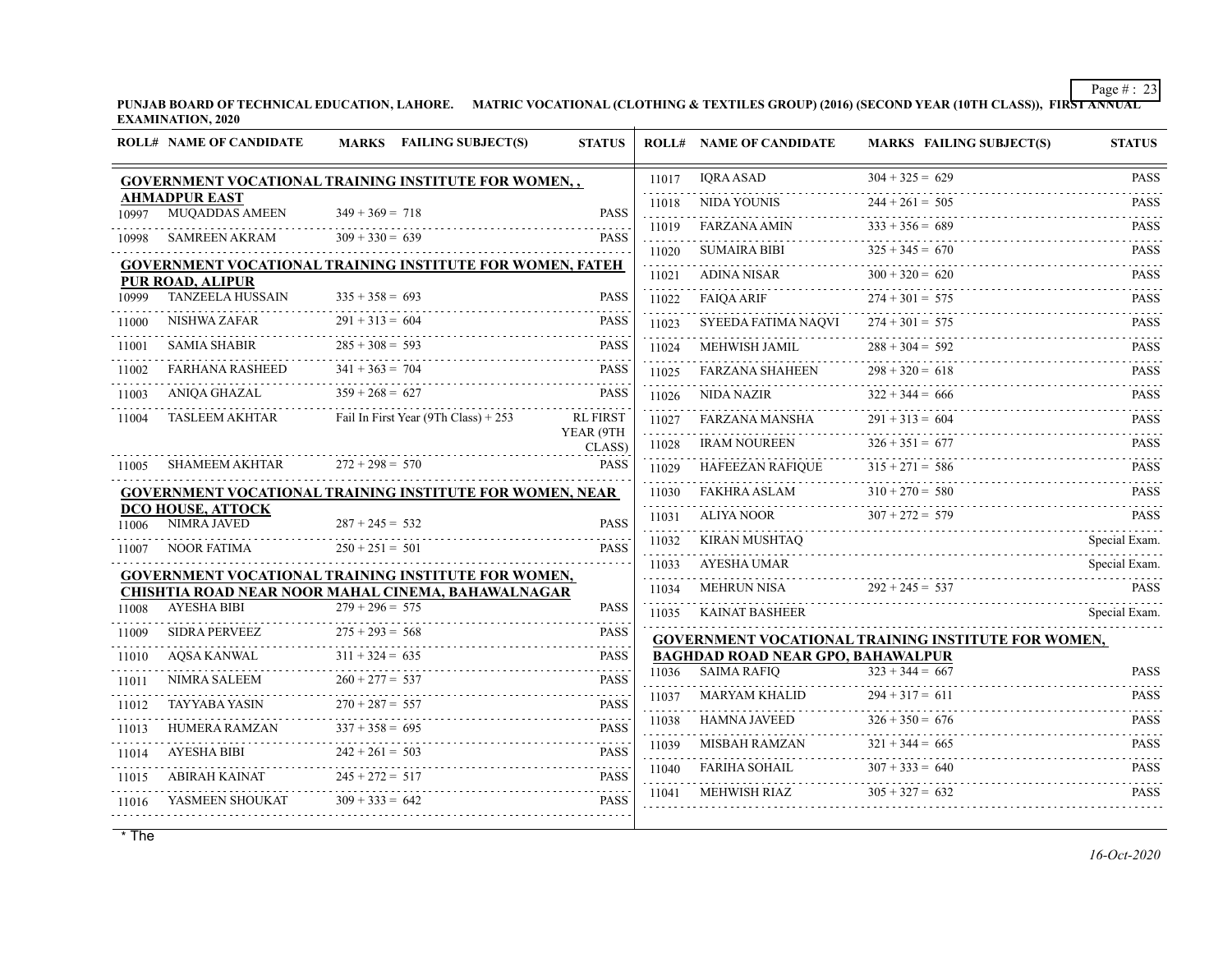**PUNJAB BOARD OF TECHNICAL EDUCATION, LAHORE. MATRIC VOCATIONAL (CLOTHING & TEXTILES GROUP) (2016) (SECOND YEAR (10TH CLASS)), FIRST ANNUAL EXAMINATION, 2020**

|       | <b>ROLL# NAME OF CANDIDATE</b>              |                   | MARKS FAILING SUBJECT(S)                                   | <b>STATUS</b>            |                | <b>ROLL# NAME OF CANDIDATE</b>                                     | MARKS FAILING SUBJECT(S)                                         | <b>STATUS</b> |
|-------|---------------------------------------------|-------------------|------------------------------------------------------------|--------------------------|----------------|--------------------------------------------------------------------|------------------------------------------------------------------|---------------|
| 11042 | <b>SHAHLA RAUF</b>                          | $313 + 336 = 649$ |                                                            | <b>PASS</b>              | 11065          | IQRA MUSTAFA                                                       | $345 + 369 = 714$                                                | <b>PASS</b>   |
| 11043 | <b>SUMERA SAEED</b>                         | $309 + 333 = 642$ |                                                            | <b>PASS</b>              | 11066          | ESHA KANWAL                                                        | $285 + 308 = 593$                                                | <b>PASS</b>   |
| 11044 | <b>HIRA SHOUKAT</b>                         | $325 + 346 = 671$ |                                                            | <b>PASS</b>              | 11067          | UMAIRA RAMZAN                                                      | $338 + 358 = 696$                                                | <b>PASS</b>   |
| 11045 | SAHIBA KANWAL                               | $338 + 359 = 697$ |                                                            | <b>PASS</b>              | 11068          | ZAINAB YOUNAS                                                      | $336 + 358 = 694$                                                | <b>PASS</b>   |
| 11046 | KHADEEJA ASHRAF                             | $313 + 338 = 651$ |                                                            | <b>PASS</b>              | 11069          | <b>SANA FALAK SHAIR</b>                                            | $286 + 308 = 594$                                                | <b>PASS</b>   |
| 11047 | <b>GHAZAL MARYAM</b>                        | $295 + 317 = 612$ |                                                            | <b>PASS</b>              | 11070          | SAMRAJAMIL                                                         | $285 + 308 = 593$                                                | <b>PASS</b>   |
| 11048 | <b>HINA JAVED</b>                           | $319 + 341 = 660$ |                                                            | <b>PASS</b>              | 11071          | ZUFSHAN                                                            | $255 + 219 = 474$                                                | <b>PASS</b>   |
| 11049 | <b>ZAINAB RAUF</b>                          | $332 + 356 = 688$ |                                                            | <b>PASS</b>              | 11072          | ROMA SEHRISH AKRAM                                                 | $273 + 229 = 502$                                                | <b>PASS</b>   |
| 11050 | MUNEEBA MURTAZA                             | $310 + 333 = 643$ |                                                            | <b>PASS</b>              | 11073          | NIMRA ZAHEER                                                       | $308 + 246 = 554$                                                | <b>PASS</b>   |
|       |                                             |                   | GOVERNMENT VOCATIONAL TRAINING INSTITUTE FOR WOMEN,        |                          | 11074          | MEHMONA KALSOM                                                     | $314 + 239 = 553$                                                | <b>PASS</b>   |
|       |                                             |                   | GULSHAN COLONY, TAKBEER TOWN, STREET NO.6, NEAR DR. BUSHRA |                          |                | 11075 MARIA HABEEN                                                 | $312 + 254 = 566$                                                | <b>PASS</b>   |
| 11051 | RIAZ CLINIC, BHALWAL<br><b>SHEHRIL ASIF</b> | $336 + 357 = 693$ |                                                            | <b>PASS</b>              |                |                                                                    | <b>GOVERNMENT VOCATIONAL TRAINING INSTITUTE FOR WOMEN, RAJA</b>  |               |
| 11052 | HINA FATIMA                                 | $284 + 308 = 592$ |                                                            | <b>PASS</b>              |                | WALA NEAR BANDH MASJID, CHINIOT<br>11076 MASOOMA                   |                                                                  | Special Exam. |
| 11053 | <b>SADIA NOREEN</b>                         | $304 + 324 = 628$ |                                                            | <b>PASS</b>              |                | HUMA FATIMA                                                        | $276 + 253 = 529$                                                | <b>PASS</b>   |
| 11054 | NIGHAT RANI                                 | $274 + 299 = 573$ |                                                            | <b>PASS</b>              | 11077<br>11078 | URWA                                                               | $298 + 286 = 584$                                                | <b>PASS</b>   |
|       |                                             |                   | GOVERNMENT VOCATIONAL TRAINING INSTITUTE FOR WOMEN,        |                          | 11079          | KIRAN BASHIR                                                       | $285 + 278 = 563$                                                | <b>PASS</b>   |
|       | <b>AZEEM ABAD, BUREWALA</b>                 |                   |                                                            |                          |                |                                                                    |                                                                  |               |
| 11055 | <b>AREESHA NADIR</b>                        | $333 + 356 = 689$ |                                                            | <b>PASS</b>              | 11080          | SAMINA BASHIR                                                      | $316 + 272 = 588$                                                | <b>PASS</b>   |
| 11056 | SADIA                                       | $321 + 345 = 666$ |                                                            | <b>PASS</b>              | 11081          | <b>ANEESA BIBI0</b>                                                | $277 + 268 = 545$                                                | <b>PASS</b>   |
| 11057 | <b>IQRA RIAZ</b>                            | $304 + 325 = 629$ |                                                            | <b>PASS</b><br>1.1.1.1.1 | 11082          | LAIBA                                                              | $247 + 249 = 496$                                                | <b>PASS</b>   |
| 11058 | ALISHBA TASNEEM                             | $257 + 283 = 540$ |                                                            | <b>PASS</b>              |                |                                                                    | <b>GOVERNMENT VOCATIONAL TRAINING INSTITUTE FOR WOMEN, HOUSE</b> |               |
| 11059 | <b>RIMSHA TASNEEM</b>                       |                   |                                                            | Promoted                 | 11083          | NO.5, STREET NO. 5, GULBERG TOWN, CHISHTIAN<br><b>KOMAL NAZEER</b> | $319 + 340 = 659$                                                | <b>PASS</b>   |
| 11060 | LAIBA SHAHZADI                              | $296 + 320 = 616$ |                                                            | <b>PASS</b>              |                | SIDRA KOUSAR                                                       | $349 + 369 = 718$                                                | <b>PASS</b>   |
| 11061 | DAMISHA ASGHAR                              | $334 + 357 = 691$ |                                                            | <b>PASS</b>              | 11084<br>11085 | TASNEEM KOUSAR                                                     | $308 + 333 = 641$                                                | <b>PASS</b>   |
| 11062 | <b>RABIA AHSAN</b>                          | $373 + 395 = 768$ |                                                            | <b>PASS</b>              | 11086          | AOSA MUBEEN                                                        | $233 + 253 = 486$                                                | <b>PASS</b>   |
| 11063 | RIMSHA MUSHTAO                              | $238 + 266 = 504$ |                                                            | <b>PASS</b>              |                | SANA                                                               | $303 + 324 = 627$                                                | <b>PASS</b>   |
| 11064 | ZARWA MEHROOZ                               | $356 + 376 = 732$ |                                                            | <b>PASS</b>              | 11087<br>11088 | .<br>FATIMA BATOOL                                                 | $341 + 363 = 704$                                                | <b>PASS</b>   |
|       |                                             |                   |                                                            |                          |                |                                                                    |                                                                  |               |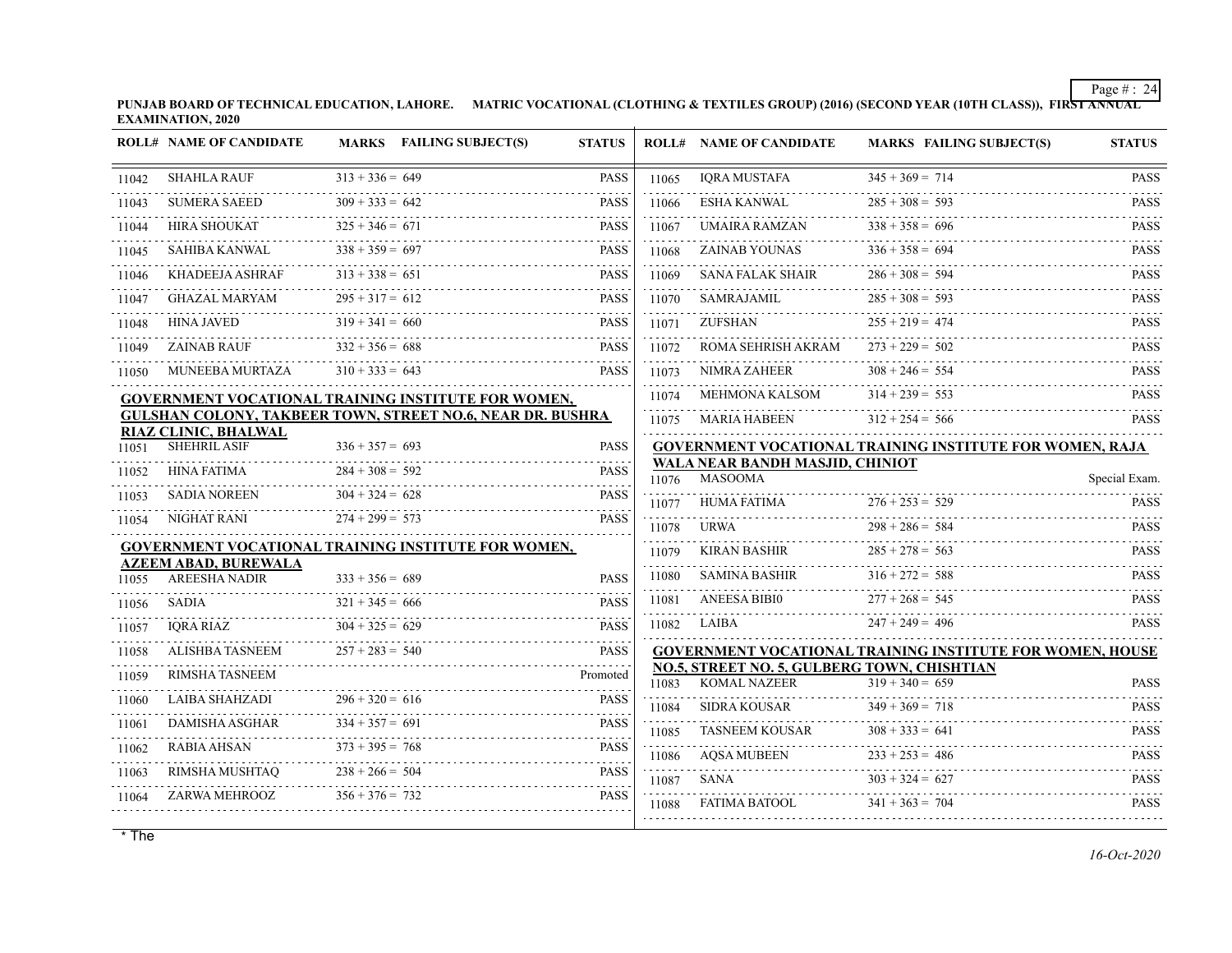**PUNJAB BOARD OF TECHNICAL EDUCATION, LAHORE. MATRIC VOCATIONAL (CLOTHING & TEXTILES GROUP) (2016) (SECOND YEAR (10TH CLASS)), FIRST ANNUAL EXAMINATION, 2020**

|       | <b>ROLL# NAME OF CANDIDATE</b>                                  |                   | MARKS FAILING SUBJECT(S) | <b>STATUS</b>              |            | <b>ROLL# NAME OF CANDIDATE</b> | <b>MARKS FAILING SUBJECT(S)</b>                          | <b>STATUS</b>         |
|-------|-----------------------------------------------------------------|-------------------|--------------------------|----------------------------|------------|--------------------------------|----------------------------------------------------------|-----------------------|
| 11089 | NAGHMA ATRIA                                                    | $356 + 376 = 732$ |                          | <b>PASS</b>                | 11113      | AROOSA SAJJAD                  | $241 + 261 = 502$                                        | <b>PASS</b>           |
| 11090 | <b>AMREEN HANIF</b>                                             | $317 + 341 = 658$ |                          | <b>PASS</b>                | 11114      | <b>SIMAB RASHID</b>            | $321 + 345 = 666$                                        | <b>PASS</b>           |
| 11091 | <b>SABA UROOJ</b>                                               | $259 + 278 = 537$ |                          | <b>PASS</b>                | 11115      | <b>RUBAB RASHID</b>            | $395 + 413 = 808$                                        | <b>PASS</b>           |
| 11092 | <b>TANZEELA YASIN</b>                                           | $275 + 301 = 576$ |                          | <b>PASS</b>                | 11116      | .<br>KASHMALA SAJJAD           | $265 + 289 = 554$                                        | <b>PASS</b>           |
| 11093 | <b>RIDA RASHEED</b>                                             | $227 + 247 = 474$ |                          | <b>PASS</b>                | 11117      | MARIA RAZZAQ                   | $267 + 281 = 548$                                        | <b>PASS</b>           |
| 11094 | <b>TAHIRA NASEEM</b>                                            |                   |                          | Special Exam.              | 11118      | <b>ALEEHA MUNIR</b>            | $295 + 317 = 612$                                        | <b>PASS</b>           |
|       | <b>GOVERNMENT VOCATIONAL TRAINING INSTITUTE FOR WOMEN, NEAR</b> |                   |                          |                            | 11119      | NIDA KHALID PITAFI             | $291 + 304 = 595$                                        | <b>PASS</b>           |
|       | NATIONAL BANK, ADDA ABDULLAH CHISHTIAN, CHISHTIAN               |                   |                          |                            | 11120      | MAHRUKH GULL                   | $234 + 253 = 487$                                        | <b>PASS</b>           |
| 11095 | <b>AYESHA RASHEED</b>                                           | $313 + 336 = 649$ |                          | <b>PASS</b>                | 11121      | <b>FOZIA ALI</b>               | $278 + 296 = 574$                                        | <b>PASS</b>           |
| 11096 | NADIA ALLAH RAKHA                                               | $278 + 302 = 580$ |                          | <b>PASS</b><br>in in in de | .<br>11122 | <b>BUSHRA SAJJAD</b>           | $286 + 308 = 594$                                        | <b>PASS</b>           |
| 11097 | <b>SANA ARSHAD</b>                                              | $301 + 320 = 621$ |                          | <b>PASS</b>                | .<br>11123 | <b>SIDRA MUJAHID</b>           | $239 + 257 = 496$                                        | <b>PASS</b>           |
| 11098 | <b>FATIMA ANWAR</b>                                             | $294 + 317 = 611$ |                          | <b>PASS</b>                | .<br>11124 | .<br>MASOOMA ZAHRA             | $280 + 304 = 584$                                        | 111111<br><b>PASS</b> |
| 11099 | <b>KISHWAR HUSSAIN</b>                                          | $328 + 350 = 678$ |                          | <b>PASS</b>                | 11125      | <b>AISHA SHABBIR</b>           | $285 + 299 = 584$                                        | <b>PASS</b>           |
| 11100 | <b>SAMREEN BIBI</b>                                             | $317 + 339 = 656$ |                          | <b>PASS</b><br>$- - - - -$ | 11126      | HUMAIRA NAWAZ                  | $299 + 321 = 620$                                        | <b>PASS</b>           |
| 11101 | MAMONA AMANULLAH                                                | $327 + 351 = 678$ |                          | <b>PASS</b><br>2.2.2.2.2   | 11127      | FATIMA YASEEN                  | $288 + 313 = 601$                                        | <b>PASS</b>           |
| 11102 | <b>AOSA AMIN</b>                                                | $309 + 296 = 605$ |                          | <b>PASS</b>                | 11128      | <b>AROOSHA ZAINAB</b>          | $304 + 246 = 550$                                        | <b>PASS</b>           |
| 11103 | <b>IFRA BASHIR</b>                                              | $289 + 284 = 573$ |                          | <b>PASS</b><br>1.1.1.1     |            | FATIMA                         | $352 + 278 = 630$                                        | <b>PASS</b>           |
| 11104 | <b>SOBIA ARSHAD</b>                                             | $296 + 290 = 586$ |                          | <b>PASS</b>                | 11129      |                                |                                                          |                       |
| 11105 | <b>GHAZALA BIBI</b>                                             | $289 + 296 = 585$ |                          | <b>PASS</b>                | 11130      | <b>MEHWISH ZAHRA</b>           | $322 + 260 = 582$                                        | <b>PASS</b>           |
| 11106 | SHAZIA RAIZ ABID                                                | $253 + 243 = 496$ |                          | <b>PASS</b>                | 11131      | <b>NAFEESA SATAR</b>           | $308 + 244 = 552$                                        | <b>PASS</b>           |
|       | <b>GOVERNMENT VOCATIONAL TRAINING INSTITUTE FOR WOMEN,</b>      |                   |                          |                            | 11132<br>. | <b>FOUZIA MUSHTAQ</b>          | $301 + 254 = 555$                                        | <b>PASS</b>           |
|       | BLOCK NO. 9 NEAR D.H.O HOSPITAL RAILWAY ROAD, DERA GHAZI KHAN   |                   |                          |                            | 11133      | <b>SIDRA UMER</b>              | $314 + 225 = 539$                                        | <b>PASS</b>           |
| 11107 | <b>BUSHRA BATOOL</b>                                            | $300 + 320 = 620$ |                          | <b>PASS</b>                | 11134      | SHUMAILA MEHMOOD               | $325 + 228 = 553$                                        | .<br><b>PASS</b>      |
| 11108 | <b>MUOADAS SHAKEEL</b>                                          | $267 + 281 = 548$ |                          | <b>PASS</b>                |            |                                | TCF HIGHER SECONDARY SCHOOL FOR GIRLS, MAIN MULTAN ROAD, |                       |
| 11109 | <b>NOSHEEN RASHEED</b>                                          | $261 + 285 = 546$ |                          | <b>PASS</b>                |            | <b>DINA NATH</b>               |                                                          |                       |
| 11110 | <b>MEHAK ZAHRA</b>                                              | $311 + 333 = 644$ |                          | 2.2.2.2.1<br><b>PASS</b>   | 11135      | <b>ASIA BIBI</b>               | $355 + 376 = 731$                                        | <b>PASS</b>           |
| 11111 | RIMSHA SAFDAR                                                   | $286 + 308 = 594$ |                          | 1.1.1.1.1<br><b>PASS</b>   | 11136      | ASMA SALEEM                    | $401 + 417 = 818$                                        | <b>PASS</b>           |
| 11112 | <b>HUZAIFA BIBI</b>                                             | $266 + 281 = 547$ |                          | <b>PASS</b>                | 11137      | <b>EMAN ASHRAFI</b>            | $385 + 406 = 791$                                        | <b>PASS</b>           |
|       |                                                                 |                   |                          |                            |            |                                |                                                          |                       |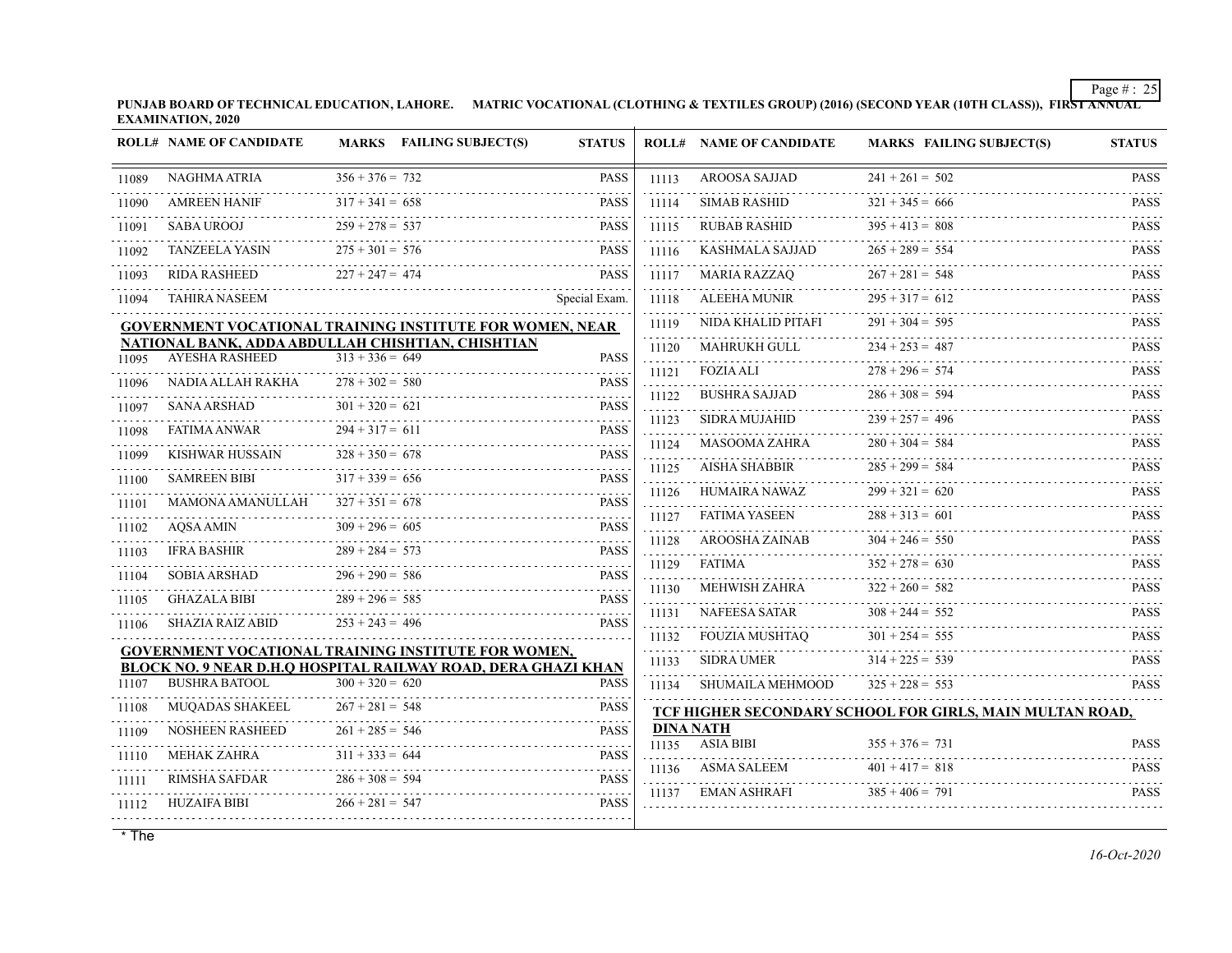**PUNJAB BOARD OF TECHNICAL EDUCATION, LAHORE. MATRIC VOCATIONAL (CLOTHING & TEXTILES GROUP) (2016) (SECOND YEAR (10TH CLASS)), FIRST ANNUAL EXAMINATION, 2020**

|       | <b>ROLL# NAME OF CANDIDATE</b>                   |                        | MARKS FAILING SUBJECT(S)                                          | <b>STATUS</b> |            | <b>ROLL# NAME OF CANDIDATE</b>            | <b>MARKS FAILING SUBJECT(S)</b>                            | <b>STATUS</b>             |
|-------|--------------------------------------------------|------------------------|-------------------------------------------------------------------|---------------|------------|-------------------------------------------|------------------------------------------------------------|---------------------------|
| 11138 | HAMDA UBAID ULLAH                                | $378 + 398 = 776$      |                                                                   | <b>PASS</b>   | 11160      | ALEENA LIAQUAT                            | $292 + 304 = 596$                                          | <b>PASS</b>               |
| 11139 | .<br><b>IQRA BOOTA</b>                           | $385 + 405 = 790$      |                                                                   | <b>PASS</b>   | 11161      | <b>SANIA BIBI</b>                         | $273 + 289 = 562$                                          | <b>PASS</b>               |
| 11140 | <b>JAVARIA</b>                                   | $366 + 386 = 752$      |                                                                   | <b>PASS</b>   | 11162      | MISBAH IOBAL                              | $252 + 271 = 523$                                          | <b>PASS</b>               |
| 11141 | KHADIJA REHMAN                                   | $393 + 413 = 806$      |                                                                   | <b>PASS</b>   | 11163      | OUBRA BATOOL                              | $330 + 230 = 560$                                          | <b>PASS</b>               |
| 11142 | MAFIA ALAM                                       | $383 + 404 = 787$      |                                                                   | <b>PASS</b>   | .<br>11164 | MUQDDAS FAZAL                             | $314 + 242 = 556$                                          | <b>PASS</b>               |
| 11143 | <b>MAHWISH BIBI</b>                              | $405 + 423 = 828$      |                                                                   | <b>PASS</b>   | 11165      | SIDRA KHALEEL                             | $325 + 258 = 583$                                          | .<br><b>PASS</b>          |
| 11144 | <b>RABIA ASHRAF</b>                              | $405 + 423 = 828$      |                                                                   | <b>PASS</b>   |            |                                           | GOVERNMENT VOCATIONAL TRAINING INSTITUTE FOR WOMEN,        |                           |
| 11145 | UZMA                                             | $359 + 379 = 738$      |                                                                   | <b>PASS</b>   |            | STREET NO. 2, BIG CIVIL LINES, GUJRANWALA |                                                            |                           |
|       |                                                  |                        | <b>GOVERNMENT VOCATIONAL TRAINING INSTITUTE FOR WOMEN, NEAR</b>   |               | 11166      | ARMEEZA SARFRAZ MALIHI $248 + 265 = 513$  |                                                            | <b>PASS</b>               |
|       |                                                  |                        | KHIZRA MOSQUE D-BLOCK PEOPLES COLONY #1, FAISALABAD               |               | 11167      | HAIQA IQBAL                               | $342 + 363 = 705$                                          | <b>PASS</b>               |
| 11146 | ANAM                                             | $266 + 241 = 507$      |                                                                   | <b>PASS</b>   | 11168      | NATALIA IQBAL                             | $370 + 392 = 762$                                          | <b>PASS</b>               |
| 11147 | NOREEN AKHTER                                    | $299 + 266 = 565$      |                                                                   | <b>PASS</b>   | 11169      | ZUNAIRA AMBREEN                           | $352 + 373 = 725$                                          | <b>PASS</b>               |
| 11148 | MEHWISH SULTAN                                   | $307 + 266 = 573$      |                                                                   | <b>PASS</b>   | 11170      | AQSA ASLAM                                | $340 + 362 = 702$                                          | <b>PASS</b>               |
|       |                                                  |                        | <b>GOVERNMENT VOCATIONAL TRAINING INSTITUTE FOR WOMEN, ABBAS</b>  |               | 11171      | KHADIJA                                   | $322 + 345 = 667$                                          | <b>PASS</b>               |
|       | CHOWK, ALI AKBAR ROAD, AMAMIA COLONY, FEROZEWALA |                        |                                                                   |               | 11172      | <b>MAIRA</b>                              | $347 + 369 = 716$                                          | <b>PASS</b>               |
| 11149 | RABIA TUBASSAM                                   | $271 + 297 = 568$      |                                                                   | <b>PASS</b>   | 11173      | PAKEEZA                                   | $259 + 288 = 547$                                          | <b>PASS</b>               |
| 11150 | <b>HINA NADEEM</b>                               | $288 + 313 = 601$<br>. |                                                                   | <b>PASS</b>   | 11174      | MAHNOOR TARIQ                             | $248 + 272 = 520$                                          | <b>PASS</b>               |
| 11151 | ZAINAB ZAHID                                     | $324 + 346 = 670$      |                                                                   | <b>PASS</b>   | 11175      | <b>SABA</b>                               | $251 + 279 = 530$                                          | <b>PASS</b>               |
| 11152 | MAMOONA NADEEM                                   | $357 + 377 = 734$      |                                                                   | <b>PASS</b>   | 11176      | MISHAAL MASOOD BUTT                       | $291 + 314 = 605$                                          | <b>PASS</b>               |
| 11153 | <b>TANZEELA MAQSOOD</b>                          | $276 + 293 = 569$      |                                                                   | <b>PASS</b>   | 11177      | <b>NOOR FATIMA</b>                        | $284 + 308 = 592$                                          | <b>PASS</b>               |
|       |                                                  |                        | <b>GOVERNMENT VOCATIONAL TRAINING INSTITUTE FOR WOMEN, PLOT #</b> |               |            |                                           | $346 + 369 = 715$                                          |                           |
|       | 116/8 NEAR GHALA MANDI, FORT ABBAS               |                        |                                                                   |               | 11178<br>. | UM E KALSOOM                              |                                                            | <b>PASS</b>               |
| 11154 | <b>TAHIRA KOUSAR</b>                             | $236 + 257 = 493$      |                                                                   | <b>PASS</b>   | 11179      | AMNA KHAN                                 | $304 + 327 = 631$                                          | <b>PASS</b>               |
| 11155 | <b>SAMINA RIAZ</b>                               | $339 + 349 = 688$      |                                                                   | <b>PASS</b>   | 11180      | <b>DUA ADREES</b>                         | $301 + 239 = 540$                                          | <b>PASS</b><br>1.11111111 |
| 11156 | ZEENAT JABBAR                                    | $271 + 289 = 560$      |                                                                   | <b>PASS</b>   | 11181      | <b>HIFZA ADREES</b>                       | $315 + 269 = 584$                                          | <b>PASS</b>               |
| 11157 | <b>MAJEEDAN BIBI</b>                             | $234 + 255 = 489$      |                                                                   | <b>PASS</b>   | 11182      | AYESHA SADDIOUA                           | $337 + 235 = 572$                                          | <b>PASS</b>               |
| 11158 | ASIFA AKHTAR                                     | $269 + 289 = 558$      |                                                                   | <b>PASS</b>   | 11183      | SUMBAL ALI                                | $261 + 275 = 536$                                          | <b>PASS</b>               |
| 11159 | SADIA IOBAL                                      | $209 + 229 = 438$      |                                                                   | <b>PASS</b>   |            |                                           | <b>GOVERNMENT VOCATIONAL TRAINING INSTITUTE FOR WOMEN,</b> |                           |
|       |                                                  |                        |                                                                   |               |            | RAHWALI, GUJRANWALA                       |                                                            |                           |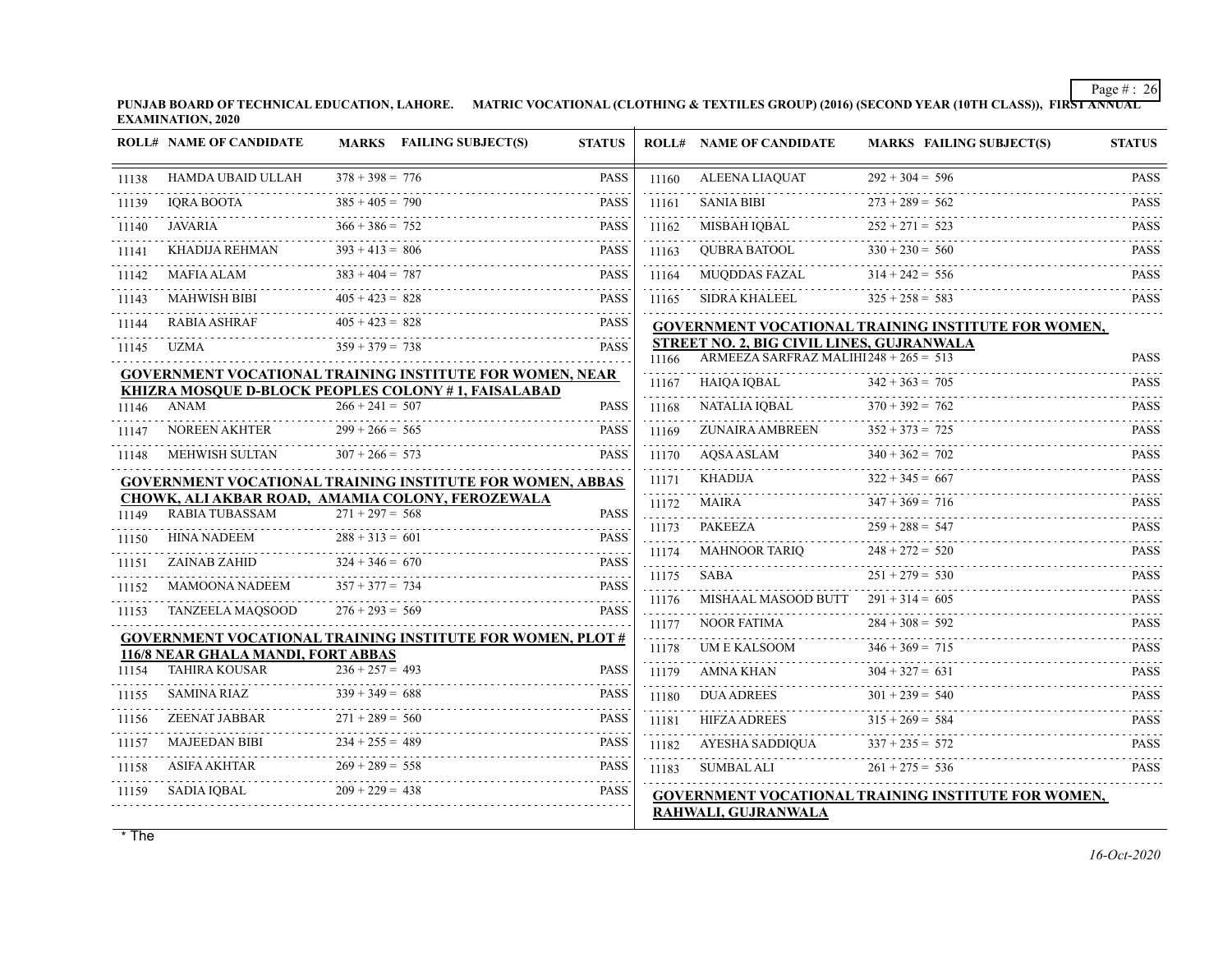**PUNJAB BOARD OF TECHNICAL EDUCATION, LAHORE. MATRIC VOCATIONAL (CLOTHING & TEXTILES GROUP) (2016) (SECOND YEAR (10TH CLASS)), FIRST ANNUAL EXAMINATION, 2020**

|       | <b>ROLL# NAME OF CANDIDATE</b>                  | MARKS FAILING SUBJECT(S)                                         | <b>STATUS</b>                                |                    | <b>ROLL# NAME OF CANDIDATE</b>          | <b>MARKS FAILING SUBJECT(S)</b>                                                  | <b>STATUS</b>                       |
|-------|-------------------------------------------------|------------------------------------------------------------------|----------------------------------------------|--------------------|-----------------------------------------|----------------------------------------------------------------------------------|-------------------------------------|
| 11184 | MUNEEBA KALSOOM                                 | $305 + 327 = 632$                                                | <b>PASS</b>                                  | 11209              | <b>RAMSHA BASHIR</b>                    | $272 + 287 = 559$                                                                | <b>PASS</b>                         |
| 11185 | NAILA ZULFIQAR ALI                              | $255 + 274 = 529$                                                | <b>PASS</b>                                  | 11210              | NOOR MUNAWAR                            | $262 + 277 = 539$                                                                | <b>PASS</b>                         |
| 11186 | <b>SAIRA MAJID</b>                              | $269 + 289 = 558$                                                | <b>PASS</b>                                  | 11211              | <b>BISMA SHAHID</b>                     | $284 + 299 = 583$                                                                | $\omega$ is a set of<br>PASS        |
| 11187 | <b>MALIKA RUBAB</b>                             | $323 + 345 = 668$                                                | <b>PASS</b>                                  | 11212              | <b>RIMSHA NASIR</b>                     | $315 + 336 = 651$                                                                | <b>PASS</b>                         |
| 11188 | <b>AMBREEN MAOBOOL</b>                          | $316 + 340 = 656$                                                | <b>PASS</b>                                  | 11213              | AYESHA BIBI                             | $296 + 317 = 613$                                                                | <b>PASS</b><br>.                    |
| 11189 | <b>AIMA NOOR</b>                                | $336 + 359 = 695$                                                | <b>PASS</b>                                  | 11214              | <b>SHEEZA BIBI</b>                      | $276 + 293 = 569$                                                                | <b>PASS</b>                         |
| 11190 | NOOR UL AIN                                     | $291 + 313 = 604$                                                | <b>PASS</b>                                  | 11215              | ZARISH RIAZ                             | $272 + 287 = 559$                                                                | <b>PASS</b>                         |
| 11191 | <b>MUNEEBA</b>                                  | $284 + 308 = 592$                                                | <b>PASS</b>                                  | 11216              | NAYAB NAEEM                             | $267 + 280 = 547$                                                                | <b>PASS</b>                         |
| 11192 | <b>HIRA SHAFIO</b>                              | $273 + 297 = 570$                                                | <b>PASS</b>                                  | 11217              | SABAHAT BATOOL                          | $317 + 288 = 605$                                                                | 111111<br><b>PASS</b>               |
| 11193 | TAYYABA SARWAR                                  | $231 + 255 = 486$                                                | <b>PASS</b>                                  |                    |                                         | GOVERNMENT VOCATIONAL TRAINING INSTITUTE FOR WOMEN,                              |                                     |
| 11194 | ZAINAB ASLAM                                    | $235 + 255 = 490$                                                | .<br><b>PASS</b>                             | 11218              | <b>IORA SARFRAZ</b>                     | VANIKE CHOWK, POST OFFICE ROAD, NEAR AMIN CLINIC, HAFIZABAD<br>$329 + 352 = 681$ | <b>PASS</b>                         |
| 11195 | <b>FAREEHA HAMEED</b>                           | $219 + 241 = 460$                                                | .<br><b>PASS</b>                             | .<br>11219         | AYESHA                                  | $351 + 373 = 724$                                                                | <b>PASS</b>                         |
| 11196 | <b>MEHAK SHAHZADI</b>                           |                                                                  | Special Exam.<br>.                           | 11220              | NOOR FATIMA                             | $339 + 359 = 698$                                                                | <b>PASS</b>                         |
| 11197 | <b>HIFZA NASEER</b>                             | $272 + 216 = 488$                                                | <b>PASS</b>                                  | .<br>11221         | <b>AMINA WARIS</b>                      | $395 + 413 = 808$                                                                | $- - - -$<br><b>PASS</b>            |
| 11198 | SEHAR                                           | $297 + 235 = 532$                                                | <b>PASS</b>                                  | .<br>11222         | JAVERIA ZIA                             | $224 + 243 = 467$                                                                | .<br><b>PASS</b>                    |
| 11199 | <b>SIDRA MUBARAK</b>                            | $277 + 222 = 499$                                                | <b>PASS</b>                                  | .<br>11223         | <b>MUQADUS ZAHRA</b>                    | $319 + 340 = 659$                                                                | .<br><b>PASS</b>                    |
| 11200 | <b>MARYAM YOUSAF</b>                            | $256 + 209 = 465$                                                | $\alpha$ is a set of $\alpha$<br><b>PASS</b> | 1.1.1.1.1<br>11224 | TAYYABA ARSHAD                          | $322 + 345 = 667$                                                                | .<br><b>PASS</b>                    |
| 11201 | IZBA SHAHZADI                                   | $307 + 233 = 540$                                                | <b>PASS</b><br>dia a a a a                   | .<br>11225         | <b>SALIHA</b>                           | $293 + 317 = 610$                                                                | <b>PASS</b>                         |
| 11202 | <b>ESHA BIBI</b>                                | $289 + 234 = 523$                                                | <b>PASS</b>                                  | .<br>11226         | <b>FARWA KHALID</b>                     | $255 + 274 = 529$                                                                | <b>PASS</b>                         |
|       |                                                 | <b>GOVERNMENT VOCATIONAL TRAINING INSTITUTE FOR WOMEN, JALAL</b> |                                              | .<br>11227         | <b>FAIZA ARSHAD</b>                     | $314 + 337 = 651$                                                                | .<br><b>PASS</b>                    |
| 11203 | PUR JATTAN ROAD, GUJRAT<br><b>MIDHAT FATIMA</b> | $260 + 285 = 545$                                                | <b>PASS</b>                                  |                    | <b>LAIBA RANI</b>                       | $243 + 261 = 504$                                                                | <b>PASS</b>                         |
|       | SYEDA MAHAM FATIMA                              | $281 + 304 = 585$                                                | <b>PASS</b>                                  | 11228<br>11229     | ZAREEN GUL                              | $332 + 356 = 688$                                                                | .<br><b>PASS</b>                    |
| 11204 | <b>JAFFARY</b>                                  |                                                                  |                                              |                    |                                         | $280 + 304 = 584$                                                                | <b>PASS</b>                         |
| 11205 | <b>MUSKAN SHAHID</b>                            | $319 + 339 = 658$                                                | <b>PASS</b>                                  | 11230<br>.         | MADIHA HASSAN<br><b>ATEEBA SHEHZADI</b> | $267 + 283 = 550$                                                                | 111111<br><b>PASS</b>               |
| 11206 | MISHAL                                          | $253 + 279 = 532$                                                | <b>PASS</b>                                  | 11231<br>.         | NOREEN FATIMA                           | $290 + 313 = 603$                                                                | $\omega$ is a second<br><b>PASS</b> |
| 11207 | <b>MARYAM ALTAF</b>                             | $231 + 253 = 484$                                                | <b>PASS</b>                                  | 11232<br>.         |                                         | $301 + 321 = 622$                                                                | 1.1.1.1.1.1.1                       |
| 11208 | UME RUBAB                                       | $294 + 317 = 611$                                                | <b>PASS</b>                                  | 11233              | <b>BISMA KAUSAR</b>                     |                                                                                  | <b>PASS</b>                         |
|       |                                                 |                                                                  |                                              |                    |                                         |                                                                                  |                                     |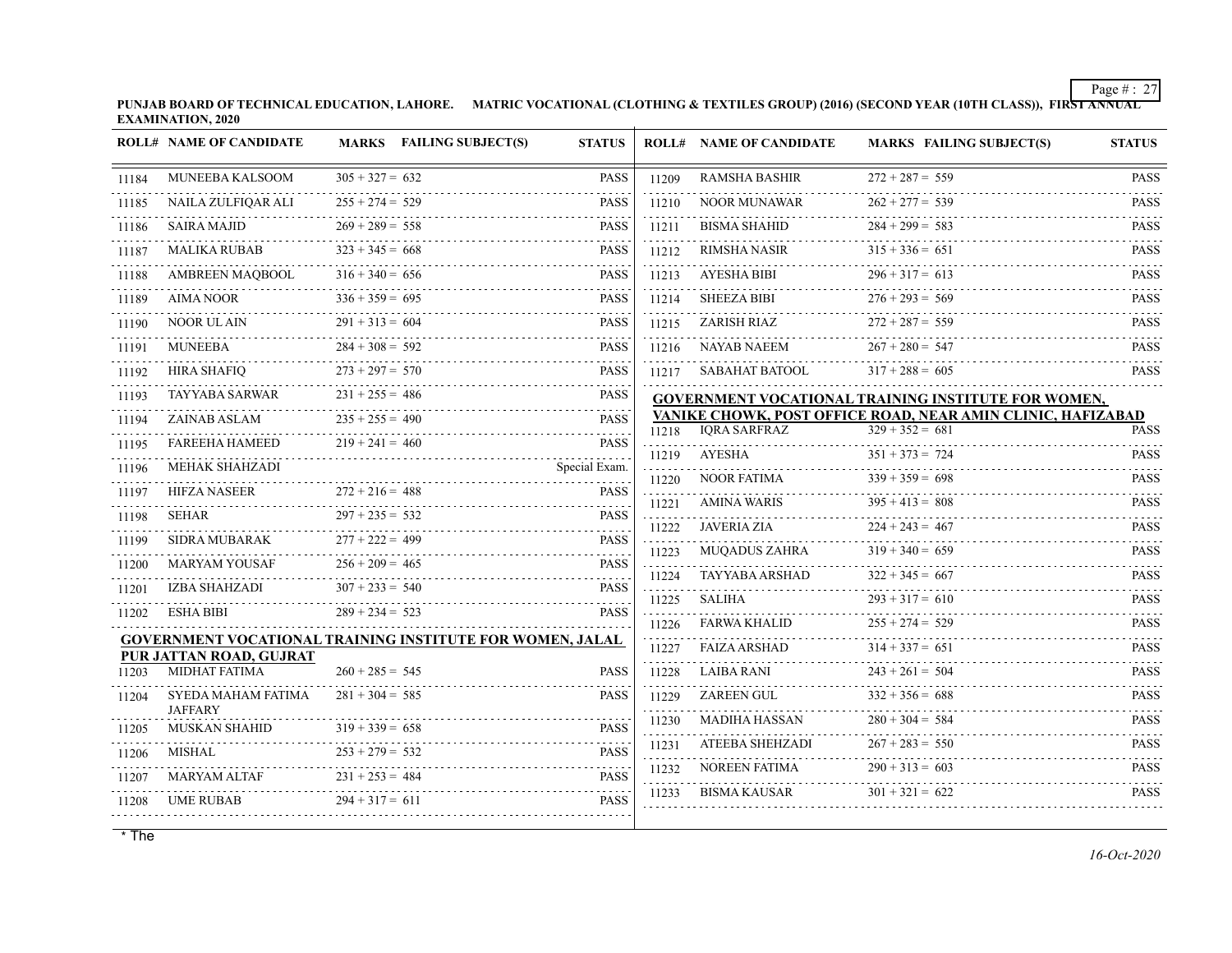**PUNJAB BOARD OF TECHNICAL EDUCATION, LAHORE. MATRIC VOCATIONAL (CLOTHING & TEXTILES GROUP) (2016) (SECOND YEAR (10TH CLASS)), FIRST ANNUAL EXAMINATION, 2020**

|       | <b>ROLL# NAME OF CANDIDATE</b>                  |                        | MARKS FAILING SUBJECT(S)                                        | <b>STATUS</b>                                     |                | <b>ROLL# NAME OF CANDIDATE</b> | <b>MARKS FAILING SUBJECT(S)</b>                                                                                             | <b>STATUS</b>    |
|-------|-------------------------------------------------|------------------------|-----------------------------------------------------------------|---------------------------------------------------|----------------|--------------------------------|-----------------------------------------------------------------------------------------------------------------------------|------------------|
| 11234 | <b>MARYAM KOSAR</b>                             | $321 + 345 = 666$      |                                                                 | <b>PASS</b>                                       | 11258          | <b>HUMERA NASEEM</b>           | $299 + 323 = 622$                                                                                                           | <b>PASS</b>      |
| 11235 | FARKHANDA                                       | $317 + 342 = 659$      |                                                                 | <b>PASS</b>                                       | 11259          | ANSA                           | $251 + 271 = 522$                                                                                                           | <b>PASS</b>      |
| 11236 | AYMEN FATIMA                                    | $280 + 304 = 584$      |                                                                 | <b>PASS</b>                                       | 11260          | <b>SADAF JABEEN</b>            | $223 + 243 = 466$                                                                                                           | <b>PASS</b>      |
|       |                                                 |                        | GOVERNMENT VOCATIONAL TRAINING INSTITUTE FOR WOMEN, NEAR        |                                                   | 11261          | <b>ASIA AHSAN</b>              | $289 + 304 = 593$                                                                                                           | <b>PASS</b>      |
| 11237 | RASHIDA MULAZAM                                 | $238 + 259 = 497$      | <b>QABIRSTAN, LAHORE SARGODHA ROAD, SUKHEKE, HAFIZABAD</b>      | <b>PASS</b>                                       | 11262          | RAMISHA NAYAB                  | $390 + 293 = 683$                                                                                                           | <b>PASS</b>      |
|       |                                                 |                        |                                                                 |                                                   |                |                                | <b>GOVERNMENT VOCATIONAL TRAINING INSTITUTE FOR WOMEN,</b>                                                                  |                  |
| 11238 | <b>ASMAT BIBI</b>                               | $229 + 247 = 476$      |                                                                 | <b>PASS</b>                                       |                | MAHMOOD COLONY, HASILPUR       |                                                                                                                             |                  |
| 11239 | AMREEN MANSAB                                   | $301 + 312 = 613$      |                                                                 | <b>PASS</b>                                       | 11263          | <b>MARYAM MUSHTAQ</b>          | $318 + 329 = 647$                                                                                                           | <b>PASS</b>      |
| 11240 | <b>MARYIAM ZAFAR</b>                            |                        |                                                                 | Promoted                                          | 11264          | <b>SABA NOOR</b>               | $291 + 304 = 595$                                                                                                           | <b>PASS</b>      |
| 11241 | <b>MUNEEBA</b>                                  | $229 + 247 = 476$      |                                                                 | <b>PASS</b>                                       | 11265          | NOREEN FATIMA                  | $318 + 339 = 657$                                                                                                           | <b>PASS</b><br>. |
| 11242 | AQSA KHALID                                     |                        |                                                                 | Promoted                                          | 11266          | RABIA YASMEEN                  | $294 + 317 = 611$                                                                                                           | <b>PASS</b>      |
| 11243 | ZAMAR SHEHZADI                                  | $270 + 232 = 502$      |                                                                 | <b>PASS</b>                                       | 11267          | <b>KISHWER ANWAR</b>           | $292 + 304 = 596$                                                                                                           | <b>PASS</b>      |
| 11244 | <b>FOZIA NASREEN</b>                            | $287 + 277 = 564$      |                                                                 | <b>PASS</b>                                       | 11268          | AMNA RIAZ                      | $278 + 304 = 582$                                                                                                           | <b>PASS</b>      |
|       |                                                 |                        | <b>GOVERNMENT VOCATIONAL TRAINING INSTITUTE FOR WOMEN, Y-18</b> |                                                   | 11269          | NAGINA BIBI                    | $297 + 320 = 617$                                                                                                           | <b>PASS</b>      |
|       | HOUSING COLONY, HAROONABAD<br>MUBBASHRA MUSTAFA |                        |                                                                 |                                                   | 11270          | AMNA RIAZ                      | $318 + 340 = 658$                                                                                                           | <b>PASS</b>      |
| 11245 |                                                 | $299 + 320 = 619$      |                                                                 | <b>PASS</b>                                       | 11271          | RIMSHA MUBEEN                  | $331 + 268 = 599$                                                                                                           | <b>PASS</b>      |
| 11246 | <b>HALEEMA BIBI</b>                             | $393 + 413 = 806$      |                                                                 | <b>PASS</b>                                       | 11272          | <b>ATTIA ASHRAF</b>            | $345 + 281 = 626$                                                                                                           | <b>PASS</b>      |
| 11247 | SAIRA                                           | $385 + 405 = 790$      |                                                                 | <b>PASS</b><br>.                                  | .<br>11273     | <b>MARIA RAMZAN</b>            | $333 + 257 = 590$                                                                                                           | <b>PASS</b>      |
| 11248 | MAEEZA                                          | $346 + 369 = 715$<br>. |                                                                 | <b>PASS</b><br>$\omega$ is $\omega$ in $\omega$ . | 112.74         | SADIA SATTAR                   | $348 + 284 = 632$                                                                                                           | <b>PASS</b>      |
| 11249 | MAHEEN SHAFIQ                                   | $304 + 327 = 631$      |                                                                 | <b>PASS</b><br>.                                  |                |                                |                                                                                                                             |                  |
| 11250 | <b>SUMERA RAIZ</b>                              | $301 + 323 = 624$      |                                                                 | <b>PASS</b><br>.                                  |                |                                | <b>GOVERNMENT VOCATIONAL TRAINING INSTITUTE FOR WOMEN, NEAR</b><br><b>GHALLA GODDAM MULTAN ROAD BYPASS CHOWK,, JALALPUR</b> |                  |
| 11251 | SIDRA KHALID                                    | $280 + 304 = 584$      |                                                                 | <b>PASS</b>                                       | <b>PIRWALA</b> |                                |                                                                                                                             |                  |
| 11252 | <b>SHAISTA FAROOQ</b>                           | $309 + 333 = 642$      |                                                                 | <b>PASS</b>                                       | 11275          | <b>RABIA ABBAS</b>             | $350 + 373 = 723$                                                                                                           | <b>PASS</b>      |
| 11253 | <b>SIDRA YASMEEN</b>                            | $240 + 261 = 501$      |                                                                 | <b>PASS</b>                                       | 11276          | FOZIA BIBI                     |                                                                                                                             | Promoted         |
| 11254 | <b>FARZANA BIBI</b>                             | $306 + 325 = 631$      |                                                                 | <b>PASS</b>                                       | 11277          | <b>SHAZIA NUSRAT</b>           |                                                                                                                             | Promoted         |
| 11255 | AYESHA ASGHAR                                   | $316 + 338 = 654$      |                                                                 | <b>PASS</b>                                       | 11278          | SHAHNILA RAMZAN                | $281 + 304 = 585$                                                                                                           | <b>PASS</b>      |
| 11256 | <b>IRAM BASHIR</b>                              | $242 + 261 = 503$      |                                                                 | .<br><b>PASS</b>                                  | 11279          | REHANA IMAM                    | $319 + 340 = 659$                                                                                                           | <b>PASS</b>      |
| 11257 | RUKHSANA KOUSER                                 | $302 + 327 = 629$      |                                                                 | <b>PASS</b>                                       | 11280          | MUBASHRA IQBAL                 |                                                                                                                             | Promoted         |
|       |                                                 |                        |                                                                 |                                                   |                |                                |                                                                                                                             |                  |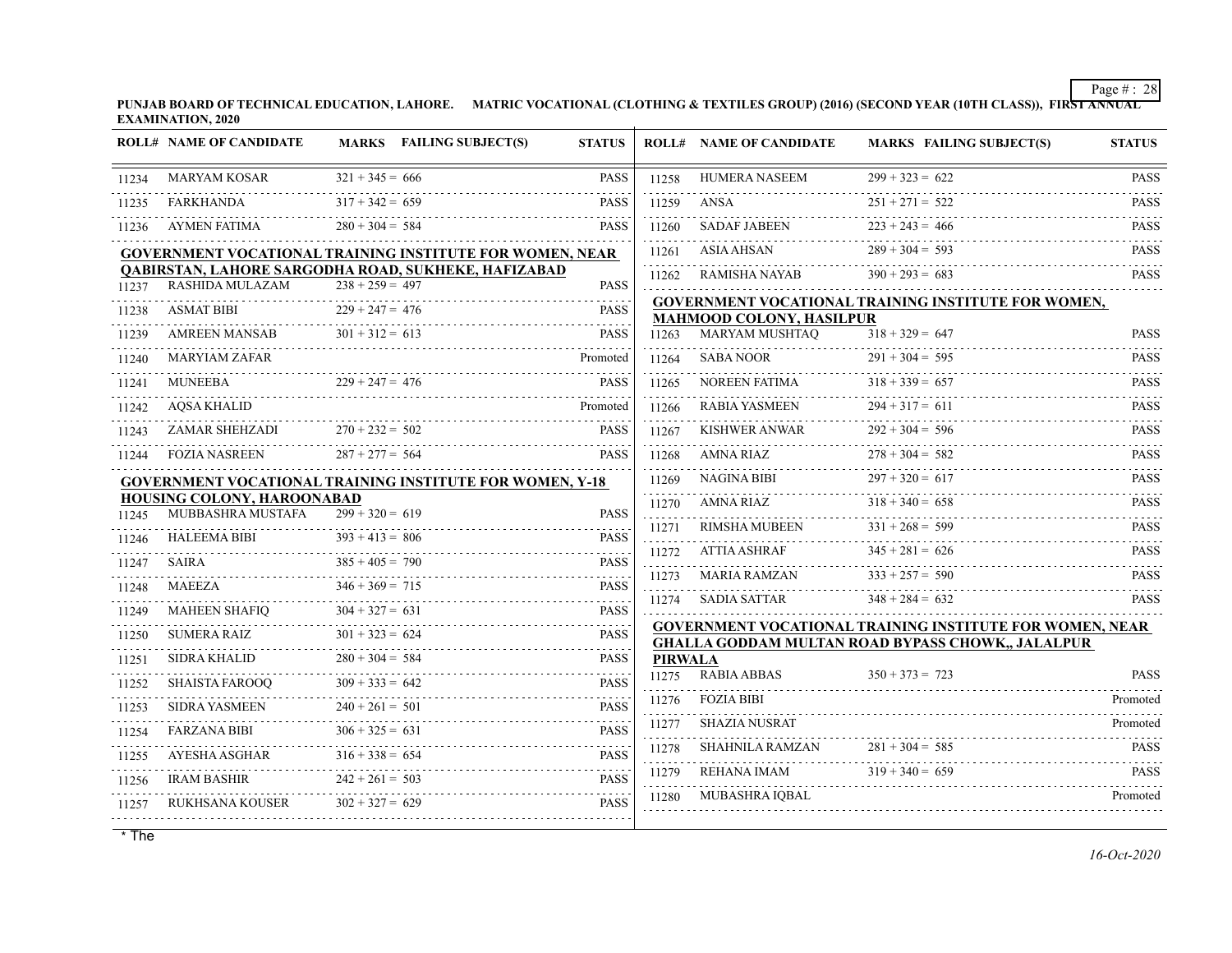**PUNJAB BOARD OF TECHNICAL EDUCATION, LAHORE. MATRIC VOCATIONAL (CLOTHING & TEXTILES GROUP) (2016) (SECOND YEAR (10TH CLASS)), FIRST ANNUAL EXAMINATION, 2020**

|       | <b>ROLL# NAME OF CANDIDATE</b>                                  |                   | MARKS FAILING SUBJECT(S)                                   | <b>STATUS</b>                            |            | <b>ROLL# NAME OF CANDIDATE</b>           | <b>MARKS FAILING SUBJECT(S)</b>                            | <b>STATUS</b>           |
|-------|-----------------------------------------------------------------|-------------------|------------------------------------------------------------|------------------------------------------|------------|------------------------------------------|------------------------------------------------------------|-------------------------|
| 11281 | <b>MUQADAS BIBI</b>                                             | $338 + 358 = 696$ |                                                            | <b>PASS</b>                              | 11305      | <b>FIZAH BAHNI</b>                       | $289 + 313 = 602$                                          | <b>PASS</b>             |
| 11282 | <b>HUMAIRA BANO</b>                                             | $364 + 385 = 749$ |                                                            | <b>PASS</b>                              | 11306      | <b>AYESHA HAROON</b>                     | $262 + 277 = 539$                                          | <b>PASS</b>             |
| 11283 | <b>IRAM MUMTAZ</b>                                              |                   |                                                            | Promoted                                 | 11307      | <b>AMNA BIBI</b>                         | $263 + 278 = 541$                                          | <b>PASS</b>             |
| 11284 | <b>SHAKEELA BIBI</b>                                            |                   |                                                            | Promoted                                 | .<br>11308 | <b>AQSA JAFER</b>                        | $297 + 320 = 617$                                          | <b>PASS</b>             |
| 11285 | <b>WAFA RUBAB</b>                                               | $294 + 317 = 611$ |                                                            | <b>PASS</b>                              | 11309      | <b>ASIA PARVEEN</b>                      | $271 + 297 = 568$                                          | <b>PASS</b>             |
| 11286 | <b>SANIA RASHEED</b>                                            | $350 + 373 = 723$ |                                                            | <b>PASS</b>                              | 11310      | <b>ASIA PARVEEN</b>                      | $293 + 317 = 610$                                          | <b>PASS</b>             |
| 11287 | AAMIRA FATIMA                                                   | $342 + 363 = 705$ |                                                            | <b>PASS</b>                              | 11311      | AYESHA PARVEEN                           | $284 + 308 = 592$                                          | <b>PASS</b>             |
| 11288 | AASIA RIAZ                                                      | $367 + 386 = 753$ |                                                            | <b>PASS</b>                              | 11312      | <b>FOZIA ASHRAF</b>                      | $296 + 317 = 613$                                          | <b>PASS</b>             |
| 11289 | UMM-E-HABIBA                                                    |                   |                                                            | Promoted                                 | 11313      | <b>MARIA MANZOOR</b>                     | $270 + 289 = 559$                                          | <b>PASS</b>             |
|       |                                                                 |                   | <b>GOVERNMENT VOCATIONAL TRAINING INSTITUTE FOR WOMEN,</b> |                                          | 11314      | KIRAN SHAZADI ABBAS                      | $283 + 307 = 590$                                          | <b>PASS</b>             |
| 11290 | <b>BI-PASS ROAD KHUSA COLONY, JAMPUR</b><br><b>SAMREEN BIBI</b> | $268 + 289 = 557$ |                                                            | <b>PASS</b>                              | 11315      | <b>KIRAN SHAZADI</b>                     | $281 + 304 = 585$                                          | <b>PASS</b>             |
|       | NOOR FATIMA GUL                                                 | $389 + 410 = 799$ |                                                            | <b>PASS</b>                              | 11316      | <b>SANIA ZUBAIR</b>                      | $260 + 286 = 546$                                          | <u>.</u><br><b>PASS</b> |
| 11291 |                                                                 |                   |                                                            |                                          | 11317      | <b>SEEMA BIBI</b>                        | $325 + 345 = 670$                                          | <b>PASS</b>             |
| 11292 | <b>HINA BIBI</b>                                                | $368 + 386 = 754$ |                                                            | <b>PASS</b>                              | 11318      | MOZIMA RANI                              | $261 + 278 = 539$                                          | <b>PASS</b>             |
| 11293 | <b>MAH NOOR</b>                                                 | $321 + 344 = 665$ |                                                            | <b>PASS</b>                              | 11319      | <b>TEHMINA YASMEEN</b>                   | $273 + 295 = 568$                                          | <b>PASS</b>             |
| 11294 | <b>MARVI YAMEEN</b>                                             | $289 + 316 = 605$ |                                                            | <b>PASS</b>                              | 11320      | <b>RASOOLAN BIBI</b>                     | $271 + 289 = 560$                                          | <b>PASS</b>             |
| 11295 | AKHTARI BIBI                                                    | $307 + 331 = 638$ |                                                            | <b>PASS</b>                              | 11321      | <b>SALEEMA RANI</b>                      | $289 + 263 = 552$                                          | <b>PASS</b>             |
| 11296 | <b>MISHAL MUREED</b>                                            | $275 + 293 = 568$ |                                                            | <b>PASS</b>                              | 11322      | SHAKEELA ANWAR                           | $272 + 246 = 518$                                          | <b>PASS</b>             |
| 11297 | KHALIDA KOMAL                                                   | $296 + 311 = 607$ |                                                            | <b>PASS</b>                              | 11323      | <b>MUNAZA IMRAN</b>                      | $299 + 282 = 581$                                          | <b>PASS</b>             |
| 11298 | HAJRA KHALIL                                                    | $303 + 327 = 630$ |                                                            | <b>PASS</b>                              | 11324      | SAWAIRA AZEEM                            | $285 + 248 = 533$                                          | <b>PASS</b>             |
| 11299 | <b>SIDRA HANIF</b>                                              | $311 + 333 = 644$ |                                                            | PASS                                     | 11325      | FAIQA ASGHAR ALI                         | $310 + 240 = 550$                                          | <b>PASS</b>             |
| 11300 | <b>SADAF RIAZ</b>                                               |                   |                                                            | Special Exam.                            |            |                                          |                                                            |                         |
| 11301 | <b>ULFAT BIBBI</b>                                              | $261 + 218 = 479$ |                                                            | <b>PASS</b>                              |            | <b>SATTELITE TOWN, JHANG</b>             | <b>GOVERNMENT VOCATIONAL TRAINING INSTITUTE FOR WOMEN,</b> |                         |
|       |                                                                 |                   | TCF HIGHER SECONDARY SCHOOL FOR GIRLS, 378/GB JARANWALA,   |                                          | 11326      | SHAHZADI SHAJRA ZAINAB $293 + 317 = 610$ |                                                            | <b>PASS</b>             |
| 11302 | <b>JARANWALA</b><br>ZOBIA ZAHOOR                                | $289 + 313 = 602$ |                                                            | <b>PASS</b>                              | 11327      | ABIDA NAWAZ                              | $291 + 313 = 604$                                          | <b>PASS</b>             |
|       | <b>SANA ASHRAF</b>                                              | $256 + 274 = 530$ |                                                            | <b>PASS</b>                              | 11328      | <b>SAJIDA PARVEEN</b>                    | $284 + 308 = 592$                                          | <b>PASS</b>             |
| 11303 |                                                                 | $307 + 333 = 640$ |                                                            | $\omega$ is a $\omega$ in<br><b>PASS</b> | 11329      | <b>RUBINA NOOR HASSAN</b>                | $314 + 338 = 652$                                          | .<br><b>PASS</b>        |
| 11304 | IQRA ABBAS                                                      |                   |                                                            |                                          |            |                                          |                                                            |                         |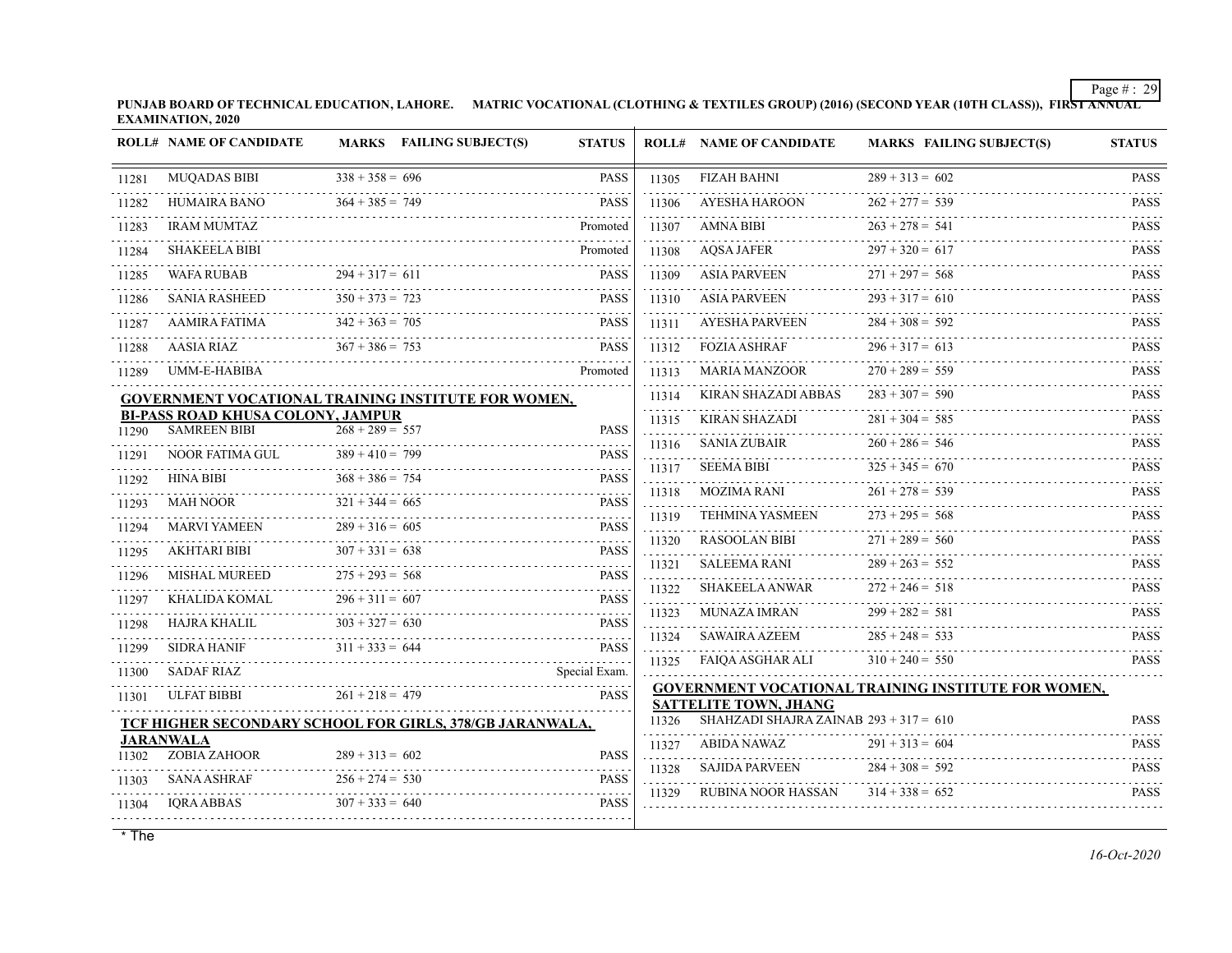**PUNJAB BOARD OF TECHNICAL EDUCATION, LAHORE. MATRIC VOCATIONAL (CLOTHING & TEXTILES GROUP) (2016) (SECOND YEAR (10TH CLASS)), FIRST ANNUAL EXAMINATION, 2020**

|       | <b>ROLL# NAME OF CANDIDATE</b>                                   |                   | <b>MARKS</b> FAILING SUBJECT(S) | <b>STATUS</b> |            | <b>ROLL# NAME OF CANDIDATE</b>                           | <b>MARKS FAILING SUBJECT(S)</b>                     | <b>STATUS</b>      |
|-------|------------------------------------------------------------------|-------------------|---------------------------------|---------------|------------|----------------------------------------------------------|-----------------------------------------------------|--------------------|
| 11330 | <b>KHADIJA NASIR</b>                                             | $307 + 334 = 641$ |                                 | <b>PASS</b>   | 11355      | <b>SADIA KANWAL</b>                                      | $302 + 327 = 629$                                   | <b>PASS</b>        |
| 11331 | <b>ALIAH RAFEEQ</b>                                              | $222 + 243 = 465$ |                                 | <b>PASS</b>   | 11356      | <b>SANIA MOHSIN</b>                                      | $322 + 346 = 668$                                   | <b>PASS</b>        |
| 11332 | <b>LISHBA NAZIR</b>                                              | $294 + 317 = 611$ |                                 | <b>PASS</b>   | 11357      | <b>HAMNA BIBI</b>                                        | $316 + 340 = 656$                                   | .<br><b>PASS</b>   |
| 11333 | WAJIHA                                                           | $223 + 243 = 466$ |                                 | <b>PASS</b>   | 11358      | MEHREEN BIBI                                             | $338 + 359 = 697$                                   | <b>PASS</b>        |
| 11334 | <b>NADIA PARVEEN</b>                                             | $316 + 340 = 656$ |                                 | <b>PASS</b>   | 11359      | NOSHABA                                                  |                                                     | Promoted           |
| 11335 | <b>AREEBA KHALID</b>                                             | $335 + 359 = 694$ |                                 | <b>PASS</b>   | 11360      | KHADIJA BATOOL                                           | $319 + 341 = 660$                                   | .<br><b>PASS</b>   |
| 11336 | LUBNA                                                            | $269 + 297 = 566$ |                                 | <b>PASS</b>   | 11361      | <b>SAMREEN ISHFAO</b>                                    | $313 + 338 = 651$                                   | <b>PASS</b>        |
| 11337 | <b>ISHA BIBI</b>                                                 | $301 + 323 = 624$ |                                 | <b>PASS</b>   | 11362      | SANA MASOOD                                              | $359 + 380 = 739$                                   | <b>PASS</b>        |
| 11338 | MUODDAS FATIMA                                                   | $309 + 334 = 643$ |                                 | <b>PASS</b>   | 11363      | <b>SHAZIA PARVEEN</b>                                    | $359 + 380 = 739$                                   | <b>PASS</b>        |
| 11339 | <b>SEHAR BANO</b>                                                | $247 + 272 = 519$ |                                 | <b>PASS</b>   | 11364      | MANAHIL AKRAM                                            | $304 + 327 = 631$                                   | <b>PASS</b>        |
| 11340 | <b>HAFSA BIBI</b>                                                | $277 + 301 = 578$ |                                 | <b>PASS</b>   | 11365      | <b>TEHMEENA ABBASS</b>                                   | $263 + 286 = 549$                                   | PASS<br>.          |
| 11341 | <b>BUSHRA ARIF</b>                                               | $274 + 301 = 575$ |                                 | <b>PASS</b>   | 11367      | NAINA UMAR DRAZ                                          |                                                     | Special Exam.      |
| 11342 | <b>MOMNA TARIQ</b>                                               | $257 + 283 = 540$ |                                 | <b>PASS</b>   | 11368      | MEHWISH BATOOL                                           |                                                     | Special Exam.<br>. |
| 11343 | <b>RUFQA SHABBIR</b>                                             | $284 + 308 = 592$ |                                 | <b>PASS</b>   | 11369      | <b>ERAM SHEHZADI</b>                                     |                                                     | Special Exam.      |
| 11344 | ALIA                                                             |                   |                                 | Special Exam. | 11370      | AYESHA SANA                                              | $242 + 228 = 470$                                   | <b>PASS</b>        |
| 11345 | RABIA ASLAM                                                      | $251 + 219 = 470$ |                                 | <b>PASS</b>   |            |                                                          | GOVERNMENT VOCATIONAL TRAINING INSTITUTE FOR WOMEN, |                    |
| 11346 | <b>FATIMA BIBI</b>                                               | $267 + 229 = 496$ |                                 | <b>PASS</b>   | 11371      | <b>CHANDI MOR, KAROR LAL ESAN</b><br><b>UZMA SHAHEEN</b> | $331 + 346 = 677$                                   | <b>PASS</b>        |
| 11347 | <b>NOUREEN BIBI</b>                                              |                   |                                 | Special Exam. | 11372      | <b>SUMAIRA ASHFAO</b>                                    | $247 + 265 = 512$                                   | <b>PASS</b>        |
| 11348 | <b>SAMREEN AKHTER</b>                                            | $238 + 223 = 461$ |                                 | <b>PASS</b>   | 11373      | .<br><b>RABIA MANZOOR</b>                                | $228 + 247 = 475$                                   | <b>PASS</b>        |
| 11349 | MARYAM                                                           | $243 + 208 = 451$ |                                 | <b>PASS</b>   | 11374      | <b>RASHIDA ASHRAF</b>                                    | $245 + 265 = 510$                                   | <b>PASS</b>        |
| 11350 | KALSOOM                                                          | $247 + 209 = 456$ |                                 | <b>PASS</b>   | 11375      | RIMSHA SHEHZADI                                          | $264 + 289 = 553$                                   | .<br><b>PASS</b>   |
| 11351 | FARWA MUSHTAO                                                    | $265 + 244 = 509$ |                                 | <b>PASS</b>   | 11376      | NADIA REHMAN                                             | $322 + 345 = 667$                                   | <b>PASS</b>        |
| 11352 | SAIRA MARYAM                                                     | $253 + 229 = 482$ |                                 | <b>PASS</b>   | 11377      | SHAISTA BATOOL                                           | .<br>$320 + 341 = 661$                              | .<br><b>PASS</b>   |
|       | <b>GOVERNMENT VOCATIONAL TRAINING INSTITUTE FOR WOMEN, JHANG</b> |                   |                                 |               | 11378      | ASIA BI BI                                               | $302 + 316 = 618$                                   | <b>PASS</b>        |
| 11353 | ROAD, KABIRWALA<br><b>SHABANA MAZHAR</b>                         | $323 + 345 = 668$ |                                 | <b>PASS</b>   | .<br>11379 | UME FARWA                                                | $249 + 272 = 521$                                   | <b>PASS</b>        |
| 11354 | MARIA SAJJAD                                                     | $378 + 399 = 777$ |                                 | <b>PASS</b>   | 11380      | MARIA SALAM                                              | $304 + 245 = 549$                                   | <b>PASS</b>        |
|       |                                                                  |                   |                                 |               |            |                                                          |                                                     |                    |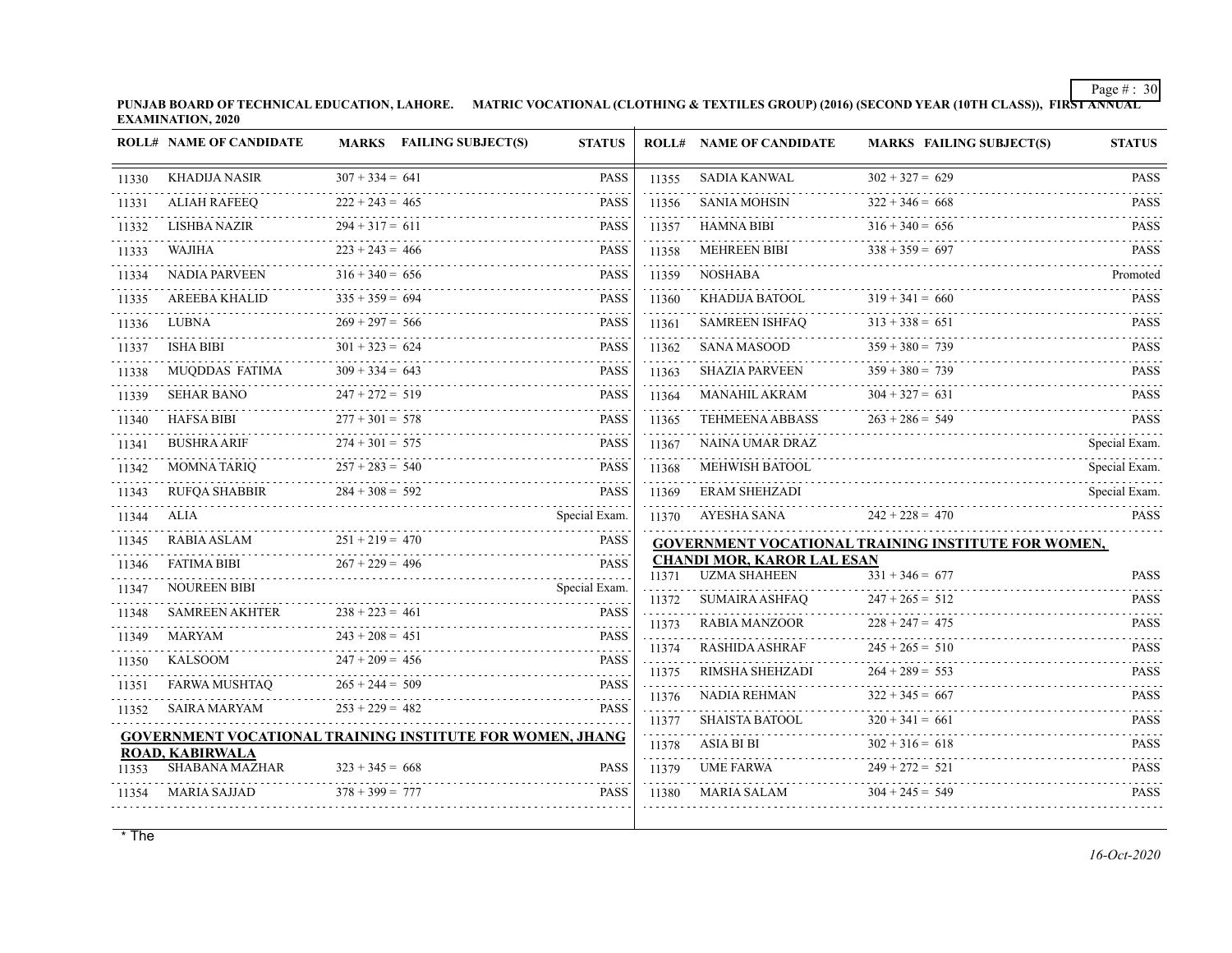**PUNJAB BOARD OF TECHNICAL EDUCATION, LAHORE. MATRIC VOCATIONAL (CLOTHING & TEXTILES GROUP) (2016) (SECOND YEAR (10TH CLASS)), FIRST ANNUAL EXAMINATION, 2020**

|       | <b>ROLL# NAME OF CANDIDATE</b>   | MARKS FAILING SUBJECT(S)                                                                                             | <b>STATUS</b>    |            | <b>ROLL# NAME OF CANDIDATE</b> | <b>MARKS FAILING SUBJECT(S)</b>                                 | <b>STATUS</b>                                                |
|-------|----------------------------------|----------------------------------------------------------------------------------------------------------------------|------------------|------------|--------------------------------|-----------------------------------------------------------------|--------------------------------------------------------------|
| 11381 | <b>AIYESHA BATOOL</b>            | $270 + 264 = 534$                                                                                                    | <b>PASS</b>      | 11405      | <b>SAMAN SHABEER</b>           | $305 + 325 = 630$                                               | <b>PASS</b>                                                  |
| 11382 | <b>RUBEENA ABBAS</b>             | $312 + 274 = 586$                                                                                                    | <b>PASS</b>      | 11406      | <b>MAHNOOR KHADIM</b>          | $367 + 386 = 753$                                               | <b>PASS</b>                                                  |
| 11383 | <b>IORA BATOOL</b>               | $295 + 237 = 532$                                                                                                    | <b>PASS</b>      | 11407      | <b>INSHA SUDHEER</b>           | $312 + 336 = 648$                                               | <b>PASS</b>                                                  |
|       |                                  | <b>GOVERNMENT VOCATIONAL TRAINING INSTITUTE FOR WOMEN, AWAN</b>                                                      |                  | 11408      | <b>NOOR FATIMA</b>             | $313 + 336 = 649$                                               | <b>PASS</b>                                                  |
| 11384 | <b>CHOWK, KHANEWAL</b><br>JESIKA | $287 + 308 = 595$                                                                                                    | <b>PASS</b>      | 11409      | MOHDAN HAWAIDA                 | $319 + 330 = 649$                                               | <b>PASS</b>                                                  |
|       | AYESHA NIAZ                      | $323 + 346 = 669$                                                                                                    | <b>PASS</b>      | 11410      | <b>SABA TASLEEM</b>            | $287 + 299 = 586$                                               | <b>PASS</b>                                                  |
| 11385 | ANAM SHAHZADI                    | $333 + 357 = 690$                                                                                                    | <b>PASS</b>      | 11411      | SAFIA AHAMD                    | $324 + 335 = 659$                                               | <b>PASS</b>                                                  |
| 11386 | AYESHA MAI                       | $344 + 363 = 707$                                                                                                    | <b>PASS</b>      | 11412      | <b>IRUM TASLEEM</b>            | $295 + 317 = 612$                                               | <b>PASS</b>                                                  |
| 11387 |                                  | $300 + 323 = 623$                                                                                                    |                  | .<br>11413 | <b>ASMA TASLEEM</b>            | $285 + 299 = 584$                                               | <b>PASS</b>                                                  |
| 11388 | RIBCA NATHANIAL                  |                                                                                                                      | <b>PASS</b><br>. | 11414      | KASHAF AKHTAR                  | $277 + 293 = 570$                                               | <b>PASS</b>                                                  |
| 11389 | HINA ANAM                        | $318 + 339 = 657$<br>$305 + 327 = 632$                                                                               | <b>PASS</b>      | 11415      | MUQADAS SAEED                  | $250 + 271 = 521$                                               | <b>PASS</b>                                                  |
| 11390 | SYEDA NOOR FATIMA                |                                                                                                                      | <b>PASS</b>      | 11416      | FARZANA AJMERI                 | $309 + 333 = 642$                                               | <b>PASS</b>                                                  |
| 11391 | <b>MEHWISH</b>                   | $332 + 356 = 688$                                                                                                    | <b>PASS</b>      | 11417      | ZAHRA RAZA                     | $282 + 287 = 569$                                               | <b>PASS</b>                                                  |
| 11392 | HINA ZAHRA                       | $293 + 317 = 610$                                                                                                    | <b>PASS</b>      |            | 11418 AQSA JABIN               | $274 + 263 = 537$                                               | <b>PASS</b>                                                  |
| 11393 | <b>NIMRA SEHAR</b>               | $328 + 351 = 679$                                                                                                    | PASS             |            |                                | <b>GOVERNMENT VOCATIONAL TRAINING INSTITUTE FOR WOMEN, GALI</b> |                                                              |
| 11394 | ASMA RASHEED                     | $311 + 333 = 644$                                                                                                    | <b>PASS</b>      |            | AMIN DAR WALI, KHARIAN         |                                                                 |                                                              |
| 11395 | <b>IORA YASEEN</b>               | $309 + 333 = 642$                                                                                                    | <b>PASS</b>      | 11419<br>. | ESHA MAJEED                    | $347 + 369 = 716$                                               | <b>PASS</b><br>1.1.1.1.1                                     |
| 11396 | HAJAN AYESHA                     | $327 + 352 = 679$                                                                                                    | <b>PASS</b>      | 11420      | <b>SOBIA SHAHEEN</b>           | $329 + 351 = 680$                                               | <b>PASS</b><br>$\mathbb{Z}^2$ . In the set of $\mathbb{Z}^2$ |
| 11397 | MALVIKA NAWAZ                    | $318 + 341 = 659$                                                                                                    | <b>PASS</b>      | 11421      | ZAIBAN                         | $343 + 362 = 705$                                               | <b>PASS</b><br>.                                             |
| 11398 | <b>SAHER BIBI</b><br>.           | $308 + 333 = 641$                                                                                                    | <b>PASS</b>      | 11422      | UMME KALSOOM                   | $333 + 355 = 688$                                               | <b>PASS</b>                                                  |
| 11399 | <b>OAFIYA</b>                    | $313 + 336 = 649$                                                                                                    | <b>PASS</b>      | 11423      | RIMSHA                         | $350 + 373 = 723$                                               | <b>PASS</b>                                                  |
| 11400 | <b>SIDRA ADREES</b>              | $286 + 308 = 594$                                                                                                    | <b>PASS</b>      | 11424<br>. | MARYAM SAEED                   | $304 + 324 = 628$                                               | <b>PASS</b>                                                  |
| 11401 | <b>RASHIDA BIBI</b>              | $299 + 320 = 619$                                                                                                    | <b>PASS</b>      | 11425      | <b>QURATUL AIN</b>             | $326 + 350 = 676$                                               | <b>PASS</b><br>.                                             |
| 11402 | MARYAM NAWAZ                     | $336 + 358 = 694$                                                                                                    | <b>PASS</b>      | 11426      | AYESHA MUDASSAR                | $357 + 376 = 733$                                               | <b>PASS</b><br>.                                             |
| 11403 | <b>SHAZIA RIAZ</b>               | $320 + 302 = 622$                                                                                                    | <b>PASS</b>      | 11427      | <b>AREEBA RIZWAN</b>           | $350 + 373 = 723$                                               | <b>PASS</b>                                                  |
| 11404 | SHUMAIL NAWAZ                    | $310 + 297 = 607$                                                                                                    | <b>PASS</b>      | 11428      | NOREEN FATIMA                  | $351 + 373 = 724$                                               | <b>PASS</b>                                                  |
|       |                                  | <b>GOVERNMENT VOCATIONAL TRAINING INSTITUTE FOR WOMEN,</b><br><b>BAGH-O-BAHAR ROAD, NEAR RAILWAY PHATAK, KHANPUR</b> |                  | 11429      | ATUBA AKRAM                    | $332 + 355 = 687$                                               | <b>PASS</b>                                                  |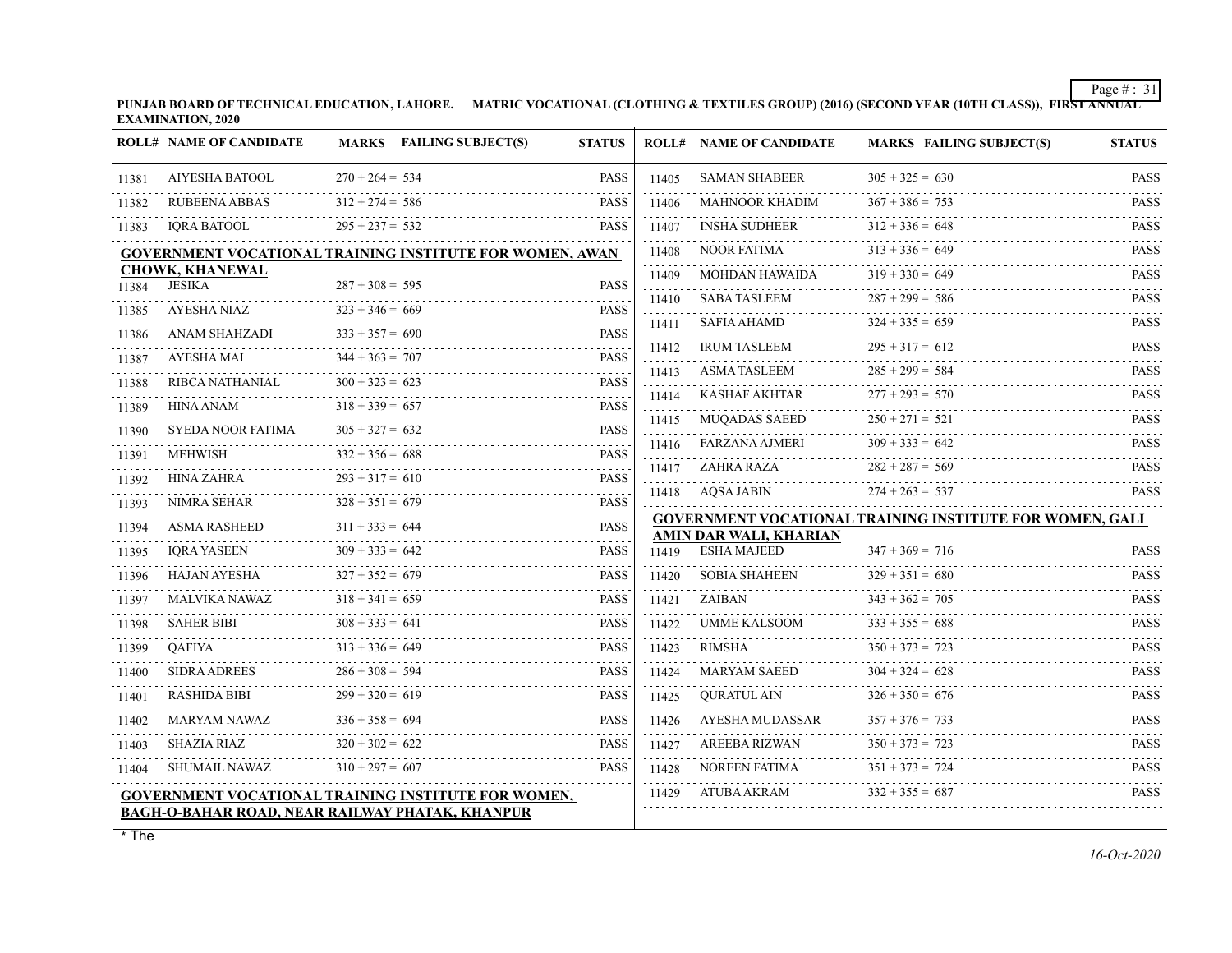**PUNJAB BOARD OF TECHNICAL EDUCATION, LAHORE. MATRIC VOCATIONAL (CLOTHING & TEXTILES GROUP) (2016) (SECOND YEAR (10TH CLASS)), FIRST ANNUAL EXAMINATION, 2020**

|                          | <b>ROLL# NAME OF CANDIDATE</b>            | MARKS FAILING SUBJECT(S)                                       | <b>STATUS</b>            |                        | <b>ROLL# NAME OF CANDIDATE</b>         | <b>MARKS FAILING SUBJECT(S)</b>                            | <b>STATUS</b> |
|--------------------------|-------------------------------------------|----------------------------------------------------------------|--------------------------|------------------------|----------------------------------------|------------------------------------------------------------|---------------|
| 11430                    | <b>KHADIJA RANI</b>                       |                                                                | Special Exam.            | 11452                  | <b>ALISHBA AYOUB</b>                   |                                                            | Special Exam. |
|                          |                                           | GOVERNMENT VOCATIONAL TRAINING INSTITUTE FOR WOMEN,            |                          | 11453                  | <b>SAMAN JAVAID WARSI</b>              |                                                            | Special Exam. |
|                          | <b>MANGLIA, KHARIAN</b><br>ZUMRA BASHARAT | $332 + 356 = 688$                                              | <b>PASS</b>              | 11454                  | <b>SYEDA AFREEN KAZMI</b>              |                                                            | Special Exam. |
| 11431                    | <b>SALIHA KHALID</b>                      | $319 + 339 = 658$                                              | <b>PASS</b>              | 11455                  | FIZZA KHALID                           | $266 + 245 = 511$                                          | <b>PASS</b>   |
| 11432                    |                                           |                                                                |                          | 11456                  | <b>MAHAM NASIR</b>                     | $243 + 241 = 484$                                          | <b>PASS</b>   |
| 11433                    | <b>RIZWANA KHADIM</b>                     | $325 + 345 = 670$                                              | <b>PASS</b>              |                        |                                        | <b>GOVERNMENT VOCATIONAL TRAINING INSTITUTE FOR WOMEN,</b> |               |
| 11434                    | HIJAVARIA AZHAR                           | $350 + 373 = 723$                                              | <b>PASS</b><br>.         |                        |                                        | ZARAR SHAHEED ROAD, OLD OFFICER COLONY, LAHORE CANTT,      |               |
| 11435                    | <b>SANA NOREEN</b>                        | $323 + 345 = 668$                                              | <b>PASS</b>              | <b>LAHORE</b><br>11457 | <b>OURAT-UL-AIN</b>                    | $314 + 336 = 650$                                          | <b>PASS</b>   |
|                          |                                           | TCF HIGHER SECONDARY SCHOOL FOR GIRLS, THATTHA GURMANI,        |                          |                        | <b>FATIMA NASIR</b>                    | $272 + 300 = 572$                                          | <b>PASS</b>   |
| <b>KOT ADDU</b><br>11436 | AYESHA KHALID                             | $330 + 351 = 681$                                              | <b>PASS</b>              | 11458                  |                                        |                                                            | <b>PASS</b>   |
| 11437                    | <b>FARZANA RAMZAN</b>                     | $320 + 331 = 651$                                              | <b>PASS</b>              | 11459                  | SAIMA REHMAN DURRANI $263 + 248 = 511$ |                                                            |               |
| 11438                    | <b>AOSA AMIN</b>                          | $345 + 369 = 714$                                              | i i i i i<br><b>PASS</b> |                        | <b>BAGHBANPURA, LAHORE</b>             | <b>GOVERNMENT VOCATIONAL TRAINING INSTITUTE FOR WOMEN,</b> |               |
| 11439                    | OMAISA OAYYUM                             | $325 + 344 = 669$                                              | <b>PASS</b>              | 11460                  | <b>SONIA AMEEN</b>                     |                                                            | Promoted      |
|                          |                                           | $364 + 385 = 749$                                              | <b>PASS</b>              | 11461                  | <b>AYESHA SHAHID</b>                   | $337 + 359 = 696$                                          | <b>PASS</b>   |
| 11440                    | AIMAN BANO                                |                                                                | <b>PASS</b>              | 11462                  | AYESHA SHAMIM BAIG                     | $380 + 398 = 778$                                          | <b>PASS</b>   |
| 11441                    | SHAKEELA KHALID                           | $335 + 358 = 693$                                              |                          | 11463                  | <b>AQSA ASIF</b>                       |                                                            | Promoted      |
| 11442                    | <b>MAHA AZIZ</b>                          | $314 + 336 = 650$                                              | <b>PASS</b>              | 11464                  | <b>SUMBAL FATIMA</b>                   | $289 + 313 = 602$                                          | <b>PASS</b>   |
| 11443                    | SABA AHMAD                                | $323 + 344 = 667$                                              | <b>PASS</b>              | 11465                  | <b>UME-AIMAN</b>                       | $334 + 356 = 690$                                          | <b>PASS</b>   |
| 11444                    | <b>SAIMA ASHRAF</b>                       | $317 + 339 = 656$                                              | <b>PASS</b>              | 11466                  | <b>AMNA NOOR</b>                       | $307 + 333 = 640$                                          | <b>PASS</b>   |
| 11445                    | <b>JAVERIA LATIF</b>                      | $293 + 317 = 610$<br>.                                         | <b>PASS</b>              |                        |                                        | $296 + 317 = 613$                                          | <b>PASS</b>   |
| 11446                    | NIDA AKBAR                                | $322 + 344 = 666$                                              | <b>PASS</b>              | 11467                  | MUSKAN TAHIR                           |                                                            |               |
| 11447                    | ZOYA ZAINAB                               | $326 + 350 = 676$                                              | <b>PASS</b>              | 11468                  | ZAREENA WARIS                          | $308 + 331 = 639$                                          | <b>PASS</b>   |
| 11448                    | <b>ASMA RASHEED</b>                       | $312 + 336 = 648$                                              | <b>PASS</b>              | 11469                  | <b>IRAM FATIMA</b>                     | $304 + 325 = 629$                                          | <b>PASS</b>   |
| 11449                    | <b>RAFIA FIDA HUSSAIN</b>                 | $374 + 393 = 767$                                              | <b>PASS</b>              | 11470                  | <b>ARIBA ASIF</b>                      | $248 + 265 = 513$                                          | <b>PASS</b>   |
| 11450                    | IZZA FATIMA                               | $268 + 281 = 549$                                              | <b>PASS</b>              | 11471                  | <b>SABA ASHRAF</b>                     | $260 + 278 = 538$                                          | <b>PASS</b>   |
|                          |                                           | <b>GOVERNMENT VOCATIONAL TRAINING INSTITUTE FOR WOMEN, DEV</b> |                          | 11472                  | SIDRA WARIS                            | $294 + 317 = 611$                                          | <b>PASS</b>   |
|                          | <b>SMAJ ROAD, LAHORE</b>                  |                                                                |                          | 11473                  | NIMRA ZULAFQAR                         | $307 + 249 = 556$                                          | <b>PASS</b>   |
| 11451                    | ASFARA AYOUB                              |                                                                | Special Exam.            | 11474                  | <b>BISMA</b>                           | $264 + 252 = 516$                                          | <b>PASS</b>   |
|                          |                                           |                                                                |                          |                        |                                        |                                                            |               |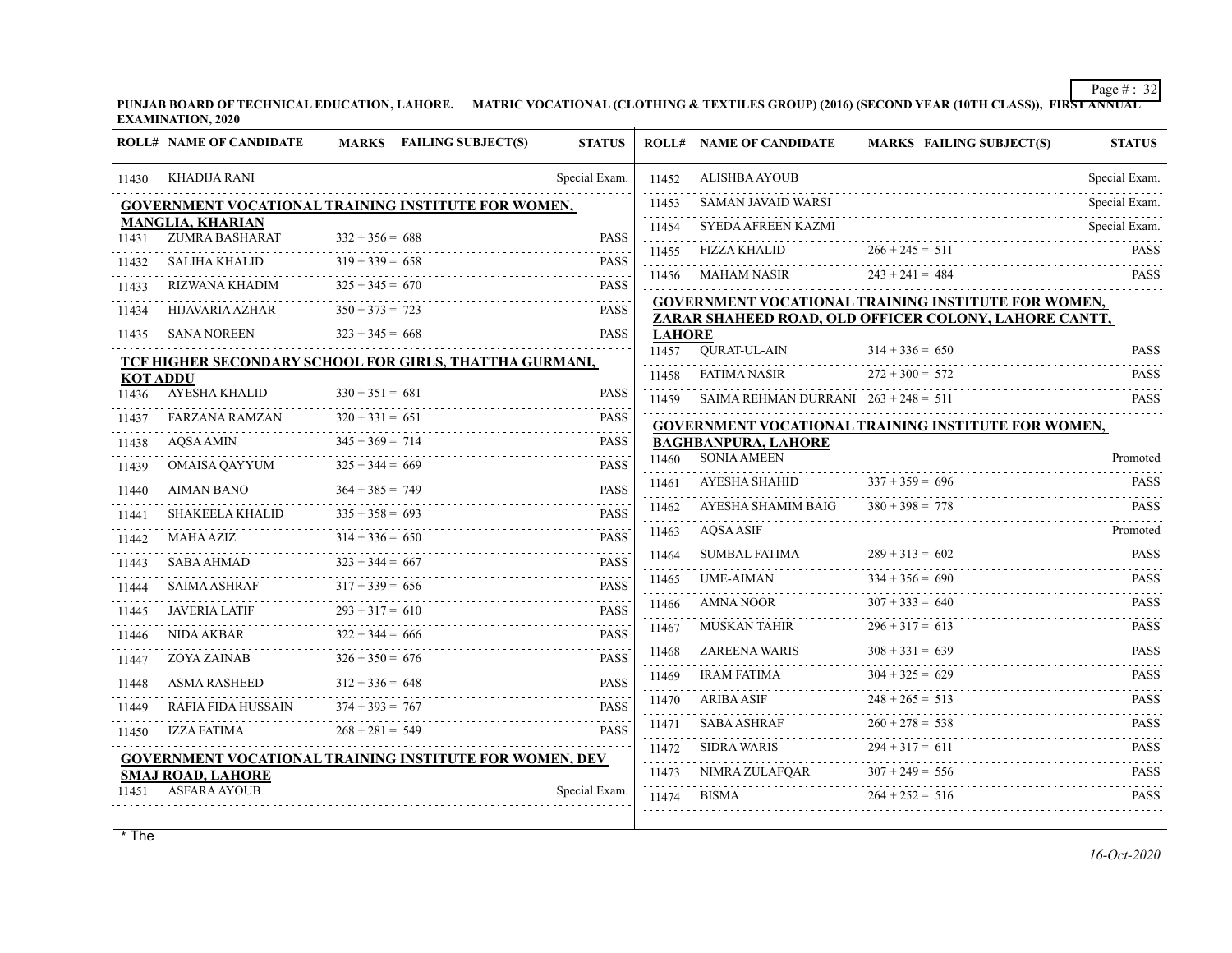**PUNJAB BOARD OF TECHNICAL EDUCATION, LAHORE. MATRIC VOCATIONAL (CLOTHING & TEXTILES GROUP) (2016) (SECOND YEAR (10TH CLASS)), FIRST ANNUAL EXAMINATION, 2020**

|       | <b>ROLL# NAME OF CANDIDATE</b>             | <b>MARKS</b> FAILING SUBJECT(S)                                  | <b>STATUS</b>    |               | <b>ROLL# NAME OF CANDIDATE</b> | <b>MARKS FAILING SUBJECT(S)</b>                       | <b>STATUS</b>              |
|-------|--------------------------------------------|------------------------------------------------------------------|------------------|---------------|--------------------------------|-------------------------------------------------------|----------------------------|
| 11475 | <b>MARRIYAM</b>                            | $285 + 257 = 542$                                                | <b>PASS</b>      | 11499         | ANUM                           | $359 + 379 = 738$                                     | <b>PASS</b>                |
| 11476 | <b>SIMRAN</b>                              | $248 + 246 = 494$                                                | <b>PASS</b>      | 11500         | AFSANA KIRAN                   | $329 + 351 = 680$                                     | <b>PASS</b>                |
| 11477 | <b>MALAIKA ANWAR</b>                       |                                                                  | Special Exam.    | 11501         | SAIMA MUKHTAR                  | $333 + 356 = 689$                                     | <b>PASS</b>                |
|       |                                            | <b>GOVERNMENT VOCATIONAL TRAINING INSTITUTE FOR WOMEN, AWAN</b>  |                  | .<br>11502    | FATIMA BIBI                    | $306 + 327 = 633$                                     | <b>PASS</b>                |
| 11478 | <b>TOWN, LAHORE</b><br><b>ALISHBA NOOR</b> | $380 + 398 = 778$                                                | <b>PASS</b>      | 11503         | ZUNAIRA BIBI                   | $339 + 359 = 698$                                     | <b>PASS</b>                |
|       | <b>ALINA ASHIQ</b>                         | $226 + 244 = 470$                                                | <b>PASS</b>      | 11504         | <b>SEHRISH</b>                 | $325 + 345 = 670$                                     | <b>PASS</b>                |
| 11479 |                                            | $295 + 308 = 603$                                                | <b>PASS</b>      | 11505         | MEHWISH                        | $356 + 376 = 732$                                     | dia a a a a<br><b>PASS</b> |
| 11480 | <b>SAHIRA AKHTAR</b>                       | .                                                                |                  | 11506         | SHAHNILA                       | $331 + 356 = 687$                                     | <b>PASS</b>                |
| 11481 | ASIA LIAQUAT                               | $282 + 296 = 578$                                                | <b>PASS</b>      | 11507         | <b>HINA BIBI</b>               | $330 + 352 = 682$                                     | <b>PASS</b>                |
| 11482 | UNSHA KANWAL                               | $265 + 281 = 546$                                                | <b>PASS</b><br>. | 11508         | TANZEELA                       | $331 + 356 = 687$                                     | <b>PASS</b>                |
| 11483 | SHAMSA KANWAL                              |                                                                  | Special Exam.    | 11509         | <b>SAMAN</b>                   | $366 + 386 = 752$                                     | <b>PASS</b>                |
| 11484 | <b>RABIA AREEJ</b>                         | $282 + 234 = 516$<br>$311 + 269 = 580$                           | <b>PASS</b>      | 11510         | SAMRA                          | $342 + 363 = 705$                                     | .<br><b>PASS</b>           |
| 11485 | SANA NAZ                                   |                                                                  | <b>PASS</b>      | 11511         | SUMIYA                         | $306 + 325 = 631$                                     | <b>PASS</b>                |
|       | <b>BADIAN ROAD,, LAHORE</b>                | <b>TCF HIGHER SECONDARY SCHOOL FOR GIRLS, RORANWALA (LODHER)</b> |                  |               | 11512 HUBA                     | $329 + 351 = 680$                                     | <b>PASS</b>                |
| 11486 | LAIBA                                      | $304 + 325 = 629$                                                | PASS             | 11513         | HIRA                           | $340 + 363 = 703$                                     | <b>PASS</b>                |
| 11487 | TAYYABA                                    | $302 + 324 = 626$                                                | <b>PASS</b>      | 11514         | RIMSHA                         | $381 + 399 = 780$                                     | <b>PASS</b>                |
| 11488 | <b>IORA</b>                                | $315 + 336 = 651$                                                | <b>PASS</b>      | 11515         | NABEELA                        | $332 + 356 = 688$                                     | <b>PASS</b>                |
| 11489 | <b>KAINAT</b>                              | $324 + 345 = 669$                                                | <b>PASS</b>      |               | 11516 MEHWISH                  | $328 + 351 = 679$                                     | <b>PASS</b>                |
| 11490 | MARAYAM                                    | $369 + 392 = 761$                                                | <b>PASS</b>      | 11517         | SANA RAFAOAT                   | $331 + 356 = 687$                                     | <b>PASS</b>                |
| 11491 | SHABANA                                    | $328 + 352 = 680$                                                | <b>PASS</b>      | 11518         | NABEEHA                        | $320 + 340 = 660$                                     | <b>PASS</b>                |
| 11492 | ALINA ANAM                                 | $350 + 373 = 723$                                                | <b>PASS</b>      |               | 11519 NIMRA SHAHZADI           | $327 + 303 = 630$                                     | <b>PASS</b>                |
| 11493 | MAQADAS                                    | $352 + 373 = 725$                                                | <b>PASS</b>      |               |                                | TCF HIGHER SECONDARY SCHOOL FOR GIRLS, MINHALA KALAN, |                            |
| 11494 | <b>MUBARA</b>                              | $281 + 304 = 585$                                                | <b>PASS</b>      | <b>LAHORE</b> |                                |                                                       |                            |
| 11495 | SADIA                                      | $309 + 333 = 642$                                                | <b>PASS</b>      | 11520         | ADEEBA KANWAL                  | $371 + 390 = 761$                                     | <b>PASS</b>                |
| 11496 | LAIBA                                      | $313 + 336 = 649$                                                | <b>PASS</b>      | 11521         | SHAMEEZA                       | $359 + 379 = 738$                                     | <b>PASS</b>                |
| 11497 | KINZA BIBI                                 | $351 + 373 = 724$                                                | <b>PASS</b>      | 11522         | MUSKAN AFZAL                   | $396 + 413 = 809$                                     | <b>PASS</b><br>.           |
| 11498 | NADIA                                      | $302 + 324 = 626$                                                | PASS             | 11523         | MEHREEN                        | $360 + 379 = 739$                                     | <b>PASS</b>                |
|       |                                            |                                                                  |                  |               |                                |                                                       |                            |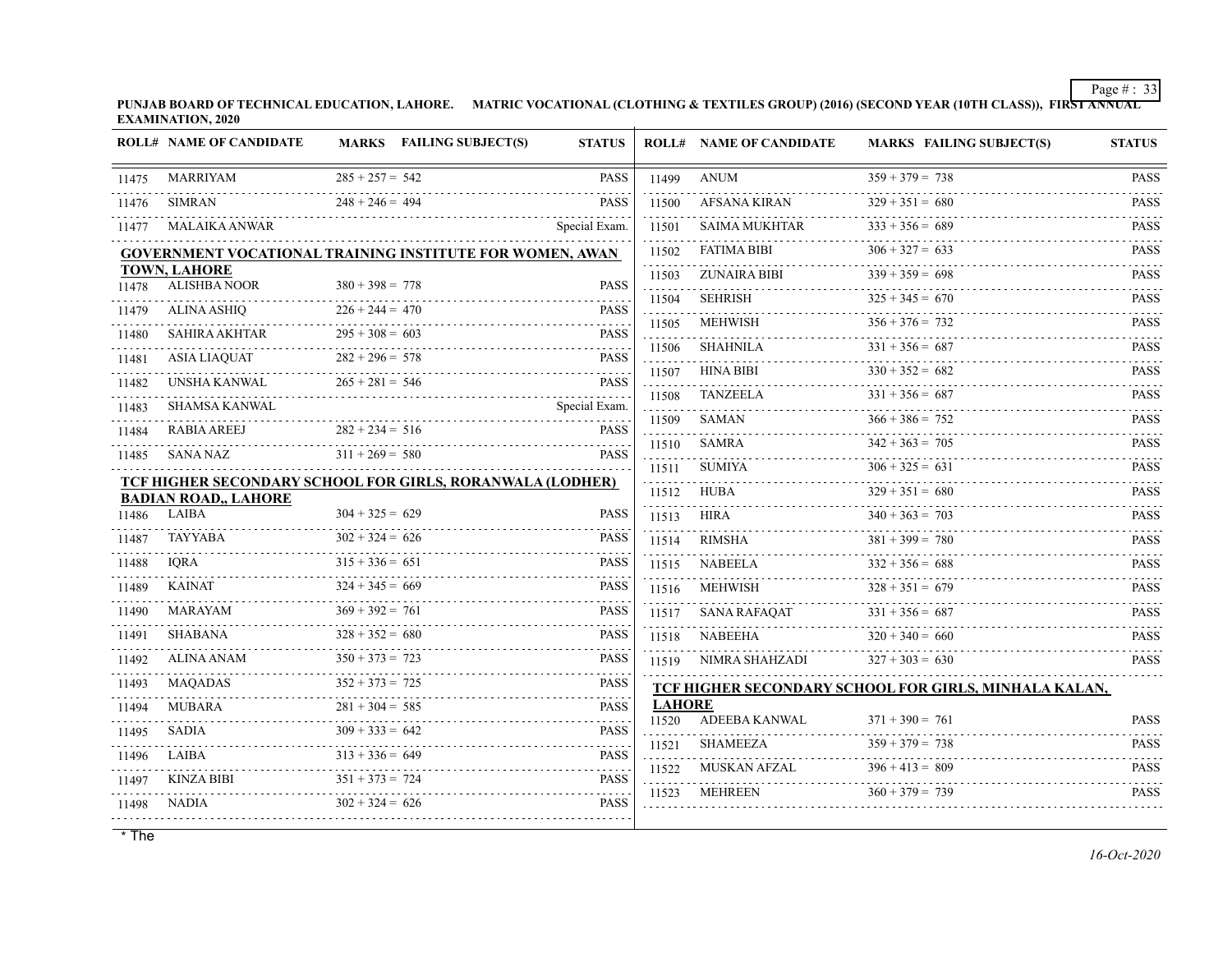**PUNJAB BOARD OF TECHNICAL EDUCATION, LAHORE. MATRIC VOCATIONAL (CLOTHING & TEXTILES GROUP) (2016) (SECOND YEAR (10TH CLASS)), FIRST ANNUAL EXAMINATION, 2020**

|       | <b>ROLL# NAME OF CANDIDATE</b>                            |                        | MARKS FAILING SUBJECT(S)                                    | <b>STATUS</b>              |            | <b>ROLL# NAME OF CANDIDATE</b>                   | <b>MARKS FAILING SUBJECT(S)</b>                                 | <b>STATUS</b>                          |
|-------|-----------------------------------------------------------|------------------------|-------------------------------------------------------------|----------------------------|------------|--------------------------------------------------|-----------------------------------------------------------------|----------------------------------------|
| 11524 | <b>SADIA NASEER</b>                                       | $389 + 409 = 798$      |                                                             | <b>PASS</b>                | 11548      | HIFZA                                            | $328 + 350 = 678$                                               | <b>PASS</b>                            |
| 11525 | AINEE                                                     | $350 + 373 = 723$      |                                                             | <b>PASS</b>                | 11549      | UMM-E-AIMAN                                      | $291 + 313 = 604$                                               | <b>PASS</b>                            |
| 11526 | <b>AZOA</b>                                               | $366 + 386 = 752$      |                                                             | <b>PASS</b>                | 11550      | ALISHBA YOUSAF                                   | $311 + 331 = 642$                                               | <b>PASS</b>                            |
| 11527 | HAMNA KHALIL BUTT                                         | $353 + 373 = 726$      |                                                             | <b>PASS</b>                | 11551      | KASHMALA MUQADAS                                 | $300 + 311 = 611$                                               | <b>PASS</b>                            |
| 11528 | HUMAIZA AKRAM                                             | $330 + 352 = 682$      |                                                             | <b>PASS</b>                | 11552      | LARAIB FATIMA BALOCH                             | $308 + 330 = 638$                                               | <b>PASS</b>                            |
| 11529 | <b>SHAIZA KANWAL</b><br>.                                 | $389 + 410 = 799$      |                                                             | <b>PASS</b>                | 11553      | <b>TABASSUM SUBHAN</b>                           | $333 + 355 = 688$                                               | 111111<br><b>PASS</b>                  |
| 11530 | SUMAN                                                     | $322 + 343 = 665$      |                                                             | <b>PASS</b>                | 11554      | NOOR UL AIN<br>.                                 | $319 + 339 = 658$                                               | <b>PASS</b><br>.                       |
| 11531 | NEHA                                                      | $307 + 331 = 638$      |                                                             | <b>PASS</b>                | 11555      | SALMA SUBHAN                                     | $335 + 357 = 692$                                               | <b>PASS</b>                            |
|       |                                                           |                        | TCF SECONDARY SCHOOL FOR GIRLS, VILLAGE AWAN DHAI WALA NEAR |                            | 11556      | NAYAB KANWAL                                     | $301 + 311 = 612$                                               | <b>PASS</b>                            |
| 11532 | <b>BATAPUR JALLO MORE, LAHORE</b><br><b>MARIA SAJJAD</b>  | $317 + 329 = 646$      |                                                             | <b>PASS</b>                | 11557      | NIMRA KANWAL                                     | $341 + 362 = 703$                                               | <b>PASS</b>                            |
| 11533 | <b>AMINA BIBI</b>                                         | $410 + 427 = 837$      |                                                             | <b>PASS</b>                | 11558      | AYESHA REHMAN                                    | $253 + 279 = 532$                                               | <b>PASS</b>                            |
| 11534 | NAZIA                                                     | $310 + 333 = 643$      |                                                             | i i i i i i<br><b>PASS</b> | 11559<br>. | <b>AQSA ASHRAF</b>                               | $282 + 304 = 586$                                               | <b>PASS</b><br>.                       |
| 11535 | INSHA BIBI                                                | $326 + 351 = 677$      |                                                             | <b>PASS</b>                | 11560      | <b>MEHWISH LATIF</b>                             | $344 + 362 = 706$                                               | <b>PASS</b>                            |
| 11536 | <b>MAFIA AZHAR</b>                                        | $324 + 343 = 667$      |                                                             | <b>PASS</b>                | 11561      | ZARMINA GULL                                     | $344 + 362 = 706$                                               | <b>PASS</b>                            |
| 11537 | <b>IORA</b>                                               | $315 + 327 = 642$      |                                                             | .<br><b>PASS</b>           | 11562<br>. | SANA SARWAR                                      | $301 + 320 = 621$                                               | <b>PASS</b>                            |
| 11538 | ESHA                                                      | $288 + 304 = 592$      |                                                             | <b>PASS</b>                | 11563      | <b>MEHAK RAMZAN</b>                              | $337 + 358 = 695$                                               | <b>PASS</b>                            |
| 11539 | NISHA BIBI                                                | .<br>$329 + 341 = 670$ |                                                             | المتمامين<br><b>PASS</b>   | 11564<br>. | PERVEEN AKHTAR                                   | $300 + 320 = 620$                                               | <b>PASS</b>                            |
| 11540 | MEHWISH YOUSAF                                            | $349 + 369 = 718$      |                                                             | 2.2.2.2.2<br><b>PASS</b>   | 11565      | <b>AOSA-UR-REHMAN</b>                            | $322 + 343 = 665$                                               | <b>PASS</b>                            |
| 11541 | <b>PINKY</b>                                              | $301 + 311 = 612$      |                                                             | .<br><b>PASS</b>           | 11566      | MARIAM BATOOL                                    | $300 + 277 = 577$                                               | <b>PASS</b>                            |
| 11542 | GHULAM FATIMA                                             | $366 + 385 = 751$      |                                                             | <b>PASS</b>                | 11567      | <b>MARIA NOOR</b>                                | $283 + 274 = 557$                                               | <b>PASS</b>                            |
| 11543 | <b>TAYYABA MUMTAZ</b>                                     | $302 + 315 = 617$      |                                                             | <b>PASS</b>                |            |                                                  | <b>GOVERNMENT VOCATIONAL TRAINING INSTITUTE FOR WOMEN, 87-A</b> |                                        |
| 11544 | <b>SADAF BIBI</b>                                         | $357 + 376 = 733$      |                                                             | .<br><b>PASS</b>           |            | <b>BANK ROAD, LIAOATPUR</b><br>11568 ASIMA IQBAL | RI First Year (9Th Class) $+308$                                | <b>RL FIRST</b>                        |
| 11545 | AMINA ASLAM                                               | $323 + 286 = 609$      |                                                             | <b>PASS</b>                |            |                                                  |                                                                 | YEAR (9TH                              |
| 11546 | FATIMA                                                    | $329 + 302 = 631$      |                                                             | <b>PASS</b>                | 11569      | MISHAL HAROON                                    | $277 + 293 = 570$                                               | CLASS)<br><b>PASS</b>                  |
|       |                                                           |                        | GOVERNMENT VOCATIONAL TRAINING INSTITUTE FOR WOMEN,         |                            | 11570      | <b>KAINAT MAOBOOL</b>                            | $365 + 388 = 753$                                               | <b>PASS</b>                            |
| 11547 | MOHALLA SHARIF PURA, WARD 1, LAYYAH<br><b>HAMNA AMJAD</b> | $366 + 385 = 751$      |                                                             | <b>PASS</b>                | 11571      | <b>TEHREEM NAEEM</b>                             | RI First Year (9Th Class) + 321                                 | <b>RL FIRST</b><br>YEAR (9TH<br>CLASS) |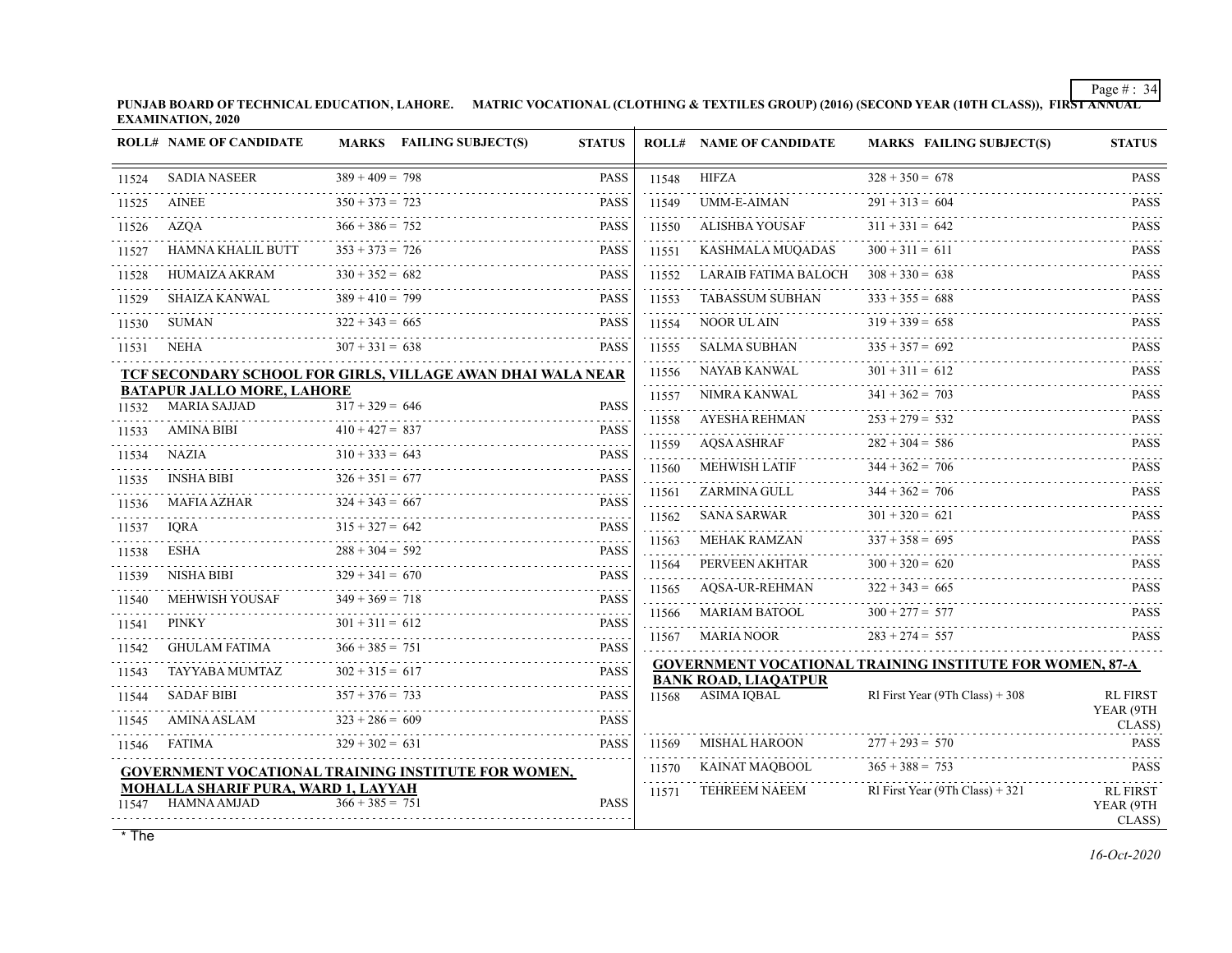**PUNJAB BOARD OF TECHNICAL EDUCATION, LAHORE. MATRIC VOCATIONAL (CLOTHING & TEXTILES GROUP) (2016) (SECOND YEAR (10TH CLASS)), FIRST ANNUAL EXAMINATION, 2020**

|       | <b>ROLL# NAME OF CANDIDATE</b>         | MARKS FAILING SUBJECT(S)                                      | <b>STATUS</b>       |               | <b>ROLL# NAME OF CANDIDATE</b>             | <b>MARKS FAILING SUBJECT(S)</b>                                                                                      | <b>STATUS</b> |
|-------|----------------------------------------|---------------------------------------------------------------|---------------------|---------------|--------------------------------------------|----------------------------------------------------------------------------------------------------------------------|---------------|
| 11572 | RUMELLA KANWAL                         | $261 + 278 = 539$                                             | <b>PASS</b>         | 11592         | <b>MUQADAS BIBI</b>                        | $260 + 278 = 538$                                                                                                    | <b>PASS</b>   |
| 11573 | <b>SANA BIBI</b>                       | $304 + 327 = 631$                                             | <b>PASS</b>         | 11593         | <b>MARYAM MOMIN</b>                        | $287 + 299 = 586$                                                                                                    | <b>PASS</b>   |
| 11574 | SAMINA KOUSAR                          | $292 + 304 = 596$                                             | <b>PASS</b>         | 11594         | MAHNOOR                                    | $313 + 338 = 651$                                                                                                    | <b>PASS</b>   |
| 11575 | KHADIJA AKBAR                          | $305 + 327 = 632$                                             | <b>PASS</b>         | 11595         | NABILA YASEEN                              | $282 + 289 = 571$                                                                                                    | <b>PASS</b>   |
| 11576 | SAMRA FIAZ                             | RI First Year (9Th Class) + 331                               | <b>RL FIRST</b>     | 11596         | TEHSEEN HUSSAIN<br>.                       | $298 + 289 = 587$                                                                                                    | <b>PASS</b>   |
|       |                                        |                                                               | YEAR (9TH<br>CLASS) | 11597         | <b>SOMAL BIBI</b>                          | $291 + 264 = 555$                                                                                                    | <b>PASS</b>   |
| 11577 | AMREEN NAZEER                          | RI First Year (9Th Class) + 313                               | <b>RL FIRST</b>     | 11598         | ANEETA BIBI                                | $288 + 268 = 556$                                                                                                    | <b>PASS</b>   |
|       |                                        |                                                               | YEAR (9TH<br>CLASS) | 11599         | NAZIA JEMAS                                | $286 + 276 = 562$                                                                                                    | <b>PASS</b>   |
| 11578 | AYESHA AKBAR                           | RI First Year (9Th Class) $+363$                              | <b>RL FIRST</b>     |               |                                            | <b>GOVERNMENT VOCATIONAL TRAINING INSTITUTE FOR WOMEN, NEAR</b>                                                      |               |
|       |                                        |                                                               | YEAR (9TH<br>CLASS) | 11600         | <b>MARKET MELSI, MAILSI</b><br>AREEJ UROOJ |                                                                                                                      | Promoted      |
| 11579 | ZAREENA KOUSAR                         | RI First Year (9Th Class) $+317$                              | <b>RL FIRST</b>     |               | 11601 HUMAIRA FATIMA                       | $309 + 333 = 642$                                                                                                    | <b>PASS</b>   |
|       |                                        |                                                               | YEAR (9TH<br>CLASS) | 11602         | TAYYABA QAMAR                              |                                                                                                                      | Promoted      |
| 11580 | BISMA FAROOQ                           | $315 + 336 = 651$                                             | <b>PASS</b>         | 11603         | <b>SIDRA BIBI</b>                          |                                                                                                                      | Promoted      |
| 11581 | ZARMEEN IRSHAD                         | $328 + 351 = 679$                                             | <b>PASS</b>         | 11604         | MUBARA LIAQAT                              |                                                                                                                      | Promoted      |
| 11582 | RUKHSANA SANA                          | $297 + 252 = 549$                                             | <b>PASS</b>         | 11605         | <b>UZMA PARVEEN</b>                        |                                                                                                                      | Promoted      |
| 11583 | AMNA MEHWISH                           | $308 + 248 = 556$                                             | <b>PASS</b>         |               | <b>MARYAM FATIMA</b>                       |                                                                                                                      | Promoted      |
| 11584 | SANA NIZAM                             | $309 + 224 = 533$                                             | <b>PASS</b>         | 11606         | AYESHA FATIMA                              |                                                                                                                      |               |
|       |                                        | <b>GOVERNMENT VOCATIONAL INSTITUTE FOR WOMEN, HATI MOTON</b>  |                     | 11607<br>.    |                                            |                                                                                                                      | Promoted      |
|       | <b>MULL, LODHRAN</b><br><b>MEHWISH</b> | $315 + 327 = 642$                                             | <b>PASS</b>         | 11608         | RAFIA KHALID<br><b>MARYEM AMANAT</b>       |                                                                                                                      | Promoted      |
| 11585 | UROOJ                                  | $262 + 277 = 539$                                             | <b>PASS</b>         | 11609         |                                            |                                                                                                                      | Promoted      |
| 11586 | <b>SHAZIA</b>                          | $282 + 296 = 578$                                             | <b>PASS</b>         | 11610         | <b>AYESHA WARIS</b>                        | $306 + 325 = 631$                                                                                                    | <b>PASS</b>   |
| 11587 |                                        |                                                               |                     | 11611         | <b>IORA ARSHAD</b>                         |                                                                                                                      | Promoted      |
| 11588 | FARZANA SAGHIR                         | $254 + 271 = 525$                                             | <b>PASS</b>         | 11612         | AYESHA AKRAM                               |                                                                                                                      | Promoted      |
|       | <b>ROAD, LODHRAN</b>                   | <b>GOVERNMENT VOCATIONAL TRAINING INSTITUTE FOR WOMEN, DC</b> |                     |               |                                            | <b>GOVERNMENT VOCATIONAL TRAINING INSTITUTE FOR WOMEN,</b><br>JINNAH TOWN, STREET NO4, NEAR HOLYFLOWERS SCHOOL, MIAN |               |
| 11589 | <b>SALMA NASEER</b>                    | $266 + 283 = 549$                                             | <b>PASS</b>         | <b>CHANNU</b> |                                            |                                                                                                                      |               |
| 11590 | NADIA AFZAL                            | $343 + 363 = 706$                                             | <b>PASS</b>         | 11613         | ZAHIDA ASHRAF                              | $298 + 321 = 619$                                                                                                    | <b>PASS</b>   |
| 11591 | IQRA ESSA                              | $259 + 278 = 537$                                             | PASS                |               | 11614 GULSHAN QADEER                       | $315 + 336 = 651$                                                                                                    | <b>PASS</b>   |
|       |                                        |                                                               |                     |               |                                            |                                                                                                                      |               |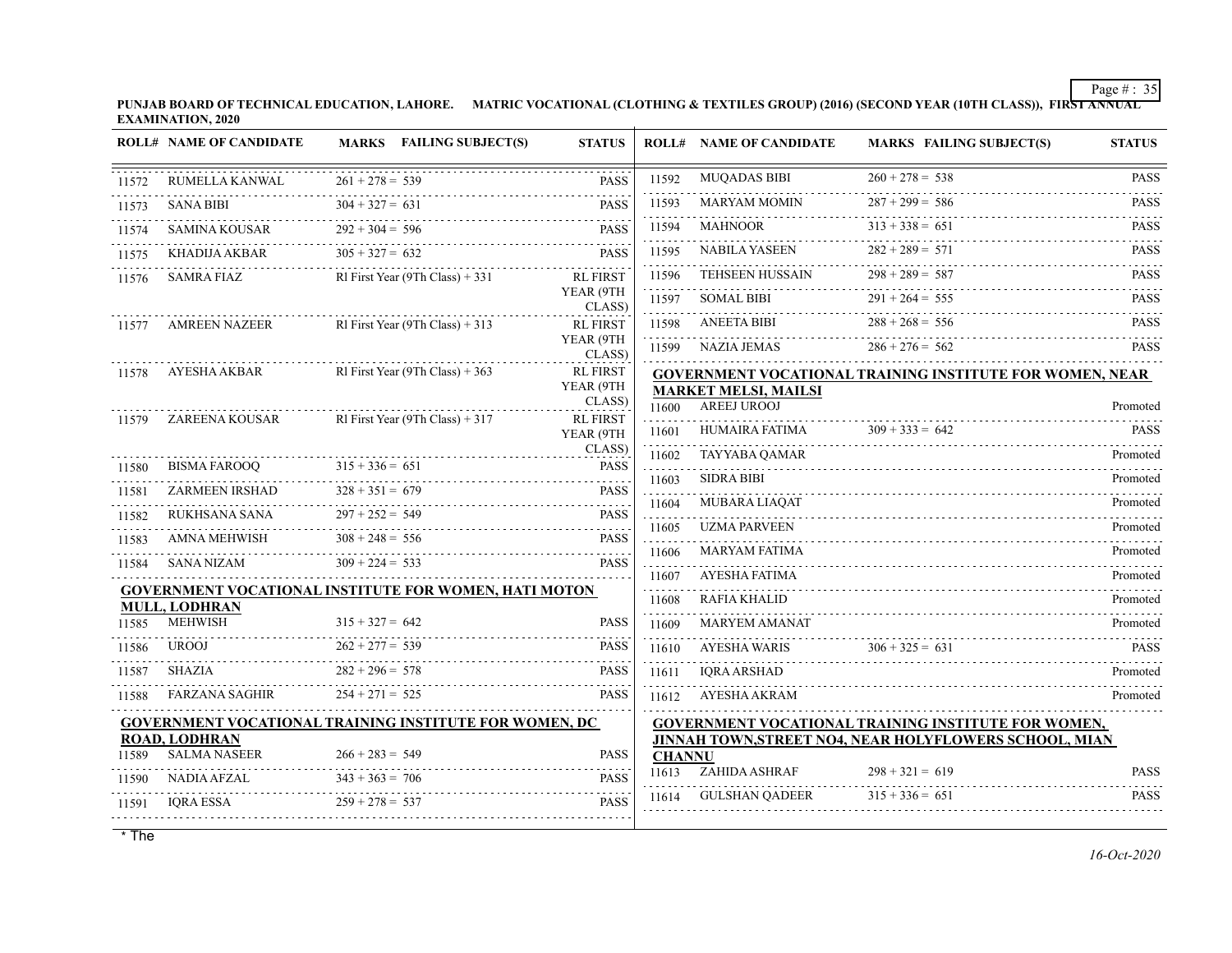**PUNJAB BOARD OF TECHNICAL EDUCATION, LAHORE. MATRIC VOCATIONAL (CLOTHING & TEXTILES GROUP) (2016) (SECOND YEAR (10TH CLASS)), FIRST ANNUAL EXAMINATION, 2020**

|       | <b>ROLL# NAME OF CANDIDATE</b>                                                  |                   | MARKS FAILING SUBJECT(S) | <b>STATUS</b> |            | <b>ROLL# NAME OF CANDIDATE</b>                       | <b>MARKS FAILING SUBJECT(S)</b>                                 | <b>STATUS</b>              |
|-------|---------------------------------------------------------------------------------|-------------------|--------------------------|---------------|------------|------------------------------------------------------|-----------------------------------------------------------------|----------------------------|
| 11615 | <b>UROOJ FATIMA</b>                                                             | $365 + 386 = 751$ |                          | <b>PASS</b>   | 11639      | <b>KASHFA NOREEN</b>                                 | $270 + 289 = 559$                                               | <b>PASS</b>                |
| 11616 | <b>NUSRAT BANO</b>                                                              | $346 + 369 = 715$ |                          | <b>PASS</b>   | 11640      | <b>BINISH MANZOOR</b>                                | $311 + 333 = 644$                                               | <b>PASS</b>                |
| 11617 | <b>NAZIA PERVEEN</b>                                                            | $338 + 349 = 687$ |                          | <b>PASS</b>   | 11641      | KHUZEMA RAO                                          | $368 + 386 = 754$                                               | <b>PASS</b>                |
| 11618 | <b>IORA IRSHAD</b>                                                              | $326 + 341 = 667$ |                          | <b>PASS</b>   | 11642      | HUZAIFA EJAZ                                         | $358 + 376 = 734$                                               | <b>PASS</b>                |
| 11619 | SHABANA BANO                                                                    | $341 + 362 = 703$ |                          | <b>PASS</b>   | 11643      | NAYYAB FATIMA                                        | $283 + 307 = 590$                                               | <b>PASS</b>                |
| 11620 | <b>ISHA NOOR</b>                                                                | $251 + 271 = 522$ |                          | <b>PASS</b>   | 11644      | AMORZISH NADEEM                                      | $226 + 247 = 473$                                               | <b>PASS</b>                |
| 11621 | <b>ALEENA SUNDAS</b>                                                            |                   |                          | Special Exam. | 11645      | ASMA ASLAM                                           | $306 + 327 = 633$                                               | dia a a a a<br><b>PASS</b> |
| 11622 | NIDA MAQBOOL                                                                    | $249 + 250 = 499$ |                          | <b>PASS</b>   | 11646      | MAHNOOR                                              | $326 + 350 = 676$                                               | <b>PASS</b>                |
| 11623 | <b>NADIA ISLAM</b>                                                              | $263 + 246 = 509$ |                          | <b>PASS</b>   | 11647      | SUMYYA ASLAM                                         | $275 + 301 = 576$                                               | <b>PASS</b>                |
| 11624 | <b>KANEEZ BIBI</b>                                                              | $277 + 243 = 520$ |                          | <b>PASS</b>   | 11648      | AYESHA ZAHID                                         | $331 + 356 = 687$                                               | <b>PASS</b>                |
| 11625 | <b>MUSSARAT PARVEEN</b>                                                         | $254 + 260 = 514$ |                          | <b>PASS</b>   | 11649      | MEHWISH MANZOOR                                      | $324 + 344 = 668$                                               | <b>PASS</b>                |
| 11626 | SOFIA NAEEM KOUSAR                                                              |                   |                          | Special Exam. | 11650      | AREEJ                                                | $363 + 380 = 743$                                               | <b>PASS</b>                |
| 11627 | AREEBA MARAJ                                                                    | $256 + 252 = 508$ |                          | <b>PASS</b>   | 11651      | <b>SUNDAS NOOR</b>                                   |                                                                 | Promoted                   |
|       | <b>GOVERNMENT VOCATIONAL TRAINING INSTITUTE FOR WOMEN,</b>                      |                   |                          |               | 11652      | <b>SAIRA NASEEM</b>                                  | $342 + 363 = 705$                                               | <b>PASS</b>                |
| 11628 | <u>AL-HAYAT LODGE, PIRZADA COLONY BY PASS ROAD, MINCHINABAD</u><br>RAZALA IQBAL | $261 + 277 = 538$ |                          | <b>PASS</b>   | 11653      | SHUMAILA BIBI                                        | $301 + 270 = 571$                                               | <b>PASS</b>                |
|       |                                                                                 | $283 + 299 = 582$ |                          | <b>PASS</b>   |            |                                                      | GOVERNMENT VOCATIONAL TRAINING INSTITUTE FOR WOMEN,             |                            |
| 11629 | <b>JAWERIA AMEEN</b>                                                            |                   |                          |               |            |                                                      | MOHALLA JALIL ABAD, H.NO. 107/GA, QAMAR CHAKI WALI GALI, NEAR   |                            |
| 11630 | <b>AYESHA QADEER</b>                                                            | $306 + 324 = 630$ |                          | <b>PASS</b>   | 11654      | DERA ADDA (NEW MULTAN), MULTAN<br><b>MAHNOOR ALI</b> | $233 + 264 = 497$                                               | <b>PASS</b>                |
| 11631 | RAZIA                                                                           | $321 + 343 = 664$ |                          | <b>PASS</b>   |            |                                                      |                                                                 |                            |
| 11632 | <b>RUBINA AMEER</b>                                                             | $267 + 281 = 548$ |                          | <b>PASS</b>   | 11655      | AQSA ASHIQ                                           | $301 + 296 = 597$                                               | <b>PASS</b>                |
| 11633 | TAYYABAH                                                                        | $268 + 280 = 548$ |                          | <b>PASS</b>   |            | <b>BELL ROAD KASHMIR POINT, MURREE</b>               | <b>GOVERNMENT VOCATIONAL TRAINING INSTITUTE FOR WOMEN, RICH</b> |                            |
| 11634 | <b>IORA SALEEM</b>                                                              | $295 + 289 = 584$ |                          | <b>PASS</b>   | 11656      | AYESHA TABASSUM                                      | $281 + 296 = 577$                                               | <b>PASS</b>                |
| 11635 | ZUNAIRA JABBAR                                                                  | $267 + 274 = 541$ |                          | <b>PASS</b>   | 11657      | SAIMA KAUSAR                                         | $273 + 289 = 562$                                               | <b>PASS</b>                |
|       | <b>GOVERNMENT VOCATIONAL TRAINING INSTITUTE FOR WOMEN, OASIM</b>                |                   |                          |               |            | 11658 MUQADAS FAROOQ                                 | $226 + 247 = 473$                                               | <b>PASS</b>                |
| 11636 | PUR COLONY, MULTAN<br><b>LAIBA RAMZAN</b>                                       | $299 + 321 = 620$ |                          | <b>PASS</b>   | .          | 11659 ANITA                                          | $287 + 299 = 586$                                               | <b>PASS</b>                |
| 11637 | <b>SANA SHARIF</b>                                                              | $329 + 352 = 681$ |                          | <b>PASS</b>   | .<br>11660 | NAZISH BIBI                                          | $245 + 265 = 510$                                               | <b>PASS</b>                |
|       | HIRA NISAR                                                                      | $291 + 313 = 604$ |                          | <b>PASS</b>   | 11661      | AIMAN BIBI                                           | $293 + 308 = 601$                                               | <b>PASS</b>                |
| 11638 |                                                                                 |                   |                          |               |            |                                                      |                                                                 |                            |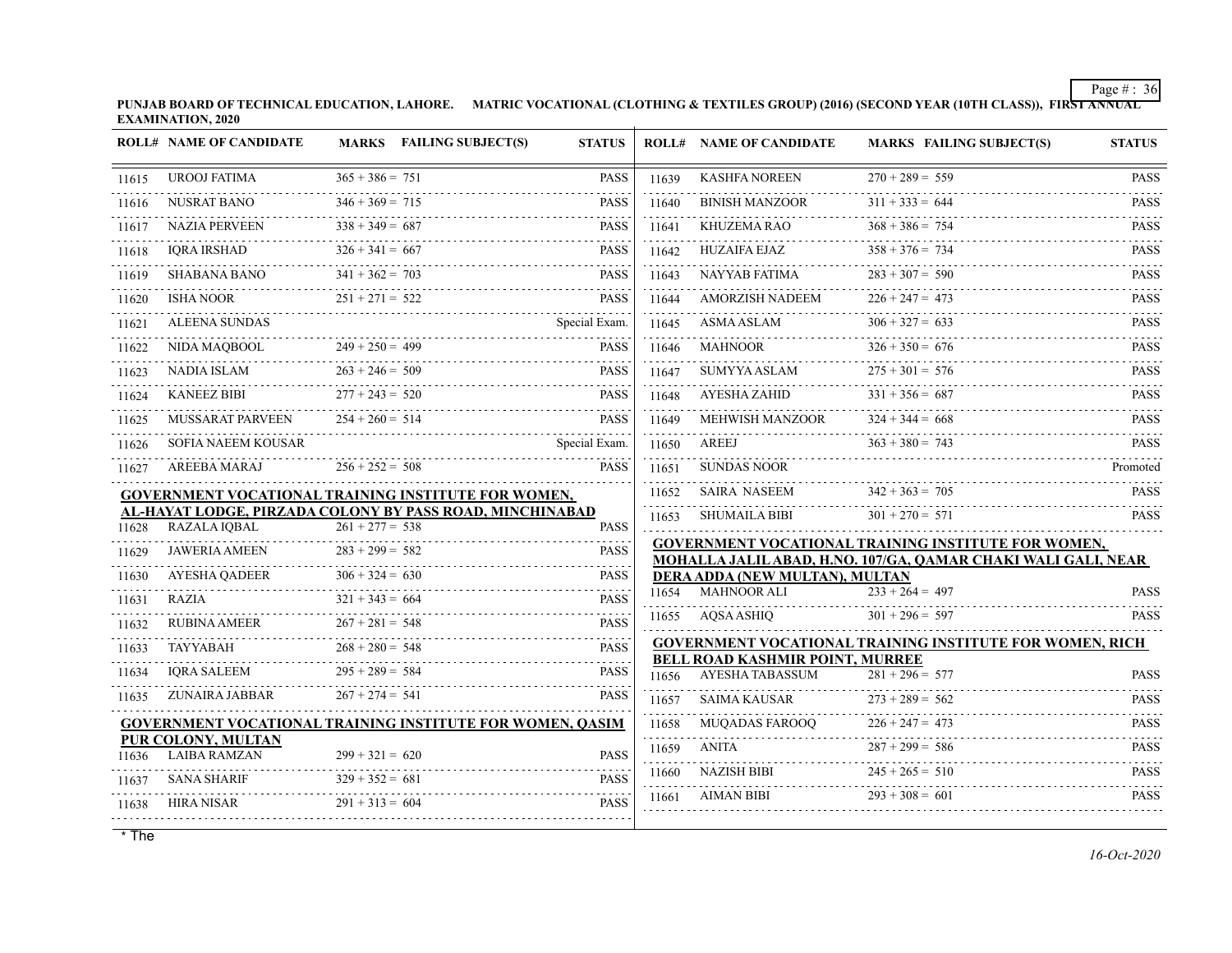**PUNJAB BOARD OF TECHNICAL EDUCATION, LAHORE. MATRIC VOCATIONAL (CLOTHING & TEXTILES GROUP) (2016) (SECOND YEAR (10TH CLASS)), FIRST ANNUAL EXAMINATION, 2020**

|       | <b>ROLL# NAME OF CANDIDATE</b>                                            |                   | MARKS FAILING SUBJECT(S) | <b>STATUS</b> |            | <b>ROLL# NAME OF CANDIDATE</b>             | <b>MARKS FAILING SUBJECT(S)</b>                      | <b>STATUS</b> |
|-------|---------------------------------------------------------------------------|-------------------|--------------------------|---------------|------------|--------------------------------------------|------------------------------------------------------|---------------|
| 11662 | <b>OURAT-UL-AIN ABBASI</b>                                                | $293 + 308 = 601$ |                          | <b>PASS</b>   | 11686      | ATTIA AZEEM                                | $300 + 320 = 620$                                    | <b>PASS</b>   |
| 11663 | <b>IORA HAFEEZ</b>                                                        | $233 + 253 = 486$ |                          | <b>PASS</b>   | 11687      | ALEEBA                                     | $286 + 299 = 585$                                    | <b>PASS</b>   |
| 11664 | <b>SANATAJ</b>                                                            | $292 + 304 = 596$ |                          | <b>PASS</b>   | 11688      | SAMINA NAEEM                               | $248 + 265 = 513$                                    | <b>PASS</b>   |
| 11665 | MARIA ABBASI                                                              | $289 + 304 = 593$ |                          | <b>PASS</b>   | 11689      | SABA MUSHTAO                               | $240 + 261 = 501$                                    | <b>PASS</b>   |
| 11666 | <b>HOORAIN NAVEED</b>                                                     | $320 + 341 = 661$ |                          | <b>PASS</b>   | 11690      | SHUMILA RANI                               | $283 + 299 = 582$                                    | <b>PASS</b>   |
|       | <b>GOVERNMENT VOCATIONAL TRAINING INSTITUTE FOR WOMEN, NEAR</b>           |                   |                          |               |            | 11691 AOSA SHAHID                          | $315 + 336 = 651$                                    | <b>PASS</b>   |
| 11667 | FAISAL STADIUM, DERA GHAZI KHAN ROAD, MUZAFFARGARH<br><b>FATIMA SAEED</b> | $362 + 379 = 741$ |                          | <b>PASS</b>   |            |                                            | GOVERNMENT VOCATIONAL TRAINING INSTITUTE FOR WOMEN,, |               |
| 11668 | RUBAB FATIMA                                                              | $362 + 379 = 741$ |                          | <b>PASS</b>   | 11692      | <b>NAUSHERA VIRKAN</b><br><b>IRFA RANI</b> | $308 + 333 = 641$                                    | <b>PASS</b>   |
| 11669 | <b>IORA NASEER</b>                                                        | $326 + 351 = 677$ |                          | <b>PASS</b>   | 11693      | SHAZIA HANIF                               | $288 + 313 = 601$                                    | <b>PASS</b>   |
| 11670 | AMNA AFZAL                                                                | $328 + 351 = 679$ |                          | <b>PASS</b>   | 11694      | <b>FAREEHA IMRAN</b>                       | $292 + 314 = 606$                                    | <b>PASS</b>   |
| 11671 | MEHREEN TABASSUM                                                          | $325 + 345 = 670$ |                          | <b>PASS</b>   | 11695      | AYESHA SADDIQA                             | $279 + 304 = 583$                                    | <b>PASS</b>   |
| 11672 | JAVARIA WAHID                                                             | $336 + 358 = 694$ |                          | <b>PASS</b>   | 11696      | MUBASHRA RANI                              | $322 + 345 = 667$                                    | <b>PASS</b>   |
| 11673 | <b>SHANZA BIBI</b>                                                        | $342 + 362 = 704$ |                          | <b>PASS</b>   | 11697      | MISBAH MUNIR                               |                                                      | Promoted      |
| 11674 | <b>UME AIMAN</b>                                                          | $336 + 358 = 694$ |                          | <b>PASS</b>   | .<br>11698 | <b>ZOHRA FATIM</b>                         | $341 + 363 = 704$                                    | <b>PASS</b>   |
| 11675 | MUBEEN FATIMA                                                             | $336 + 358 = 694$ |                          | <b>PASS</b>   | 11699      | ANILA KANWAL                               |                                                      | Promoted      |
| 11676 | <b>ANSA BIBI</b>                                                          | $361 + 379 = 740$ |                          | <b>PASS</b>   | 11700      | ISHA ALI SHAMSHAD                          | $258 + 275 = 533$                                    | <b>PASS</b>   |
| 11677 | SHAHRANA BIBI                                                             |                   |                          | Special Exam. | 11701      | <b>MARYAM BIBI</b>                         | $323 + 345 = 668$                                    | <b>PASS</b>   |
| 11678 | ANWAR NASEEM AKHTAR                                                       |                   |                          | Special Exam. | 11702      | <b>SAHAR SABER</b>                         |                                                      | Promoted      |
| 11679 | <b>MAKIA MANZOOR</b>                                                      | $278 + 309 = 587$ |                          | <b>PASS</b>   | 11703      | KIRAN SHSHAHZADI                           | $250 + 271 = 521$                                    | <b>PASS</b>   |
| 11680 | <b>SAIMA BIBI</b>                                                         | $287 + 302 = 589$ |                          | <b>PASS</b>   | 11704      | MAHAM KHALID                               | $241 + 261 = 502$                                    | <b>PASS</b>   |
| 11681 | ZUBAIDA KHANUM                                                            | $263 + 286 = 549$ |                          | <b>PASS</b>   | 11705      | <b>RABIA TARIO</b>                         | $257 + 283 = 540$                                    | <b>PASS</b>   |
| 11682 | JAVARIA BIBI                                                              | $254 + 290 = 544$ |                          | <b>PASS</b>   | 11706      | FATIMA SHARAFAT                            |                                                      | Promoted      |
| 11683 | <b>ANILA SHAHEEN</b>                                                      | $280 + 266 = 546$ |                          | <b>PASS</b>   | 11707      | <b>MUQADAS ABBAS</b>                       |                                                      | Promoted      |
|       | GOVERNMENT VOCATIONAL TRAINING INSTITUTE FOR WOMEN,                       |                   |                          |               | 11708      | <b>TIYYBA FIAZ</b>                         | $235 + 231 = 466$                                    | <b>PASS</b>   |
| 11684 | MOHALLAH ABBAS NAGAR NATT STREET, NAROWAL<br>HAFIZA MUQADAS               | $303 + 318 = 621$ |                          | <b>PASS</b>   | 11709      | FAREEHA SALEEM                             |                                                      | Special Exam. |
| 11685 | KIRAN BIBI                                                                | $256 + 274 = 530$ |                          | <b>PASS</b>   |            | <b>KHUTAILA ROAD, PHALIA</b>               | GOVERNMENT VOCATIONAL TRAINING INSTITUTE FOR WOMEN,  |               |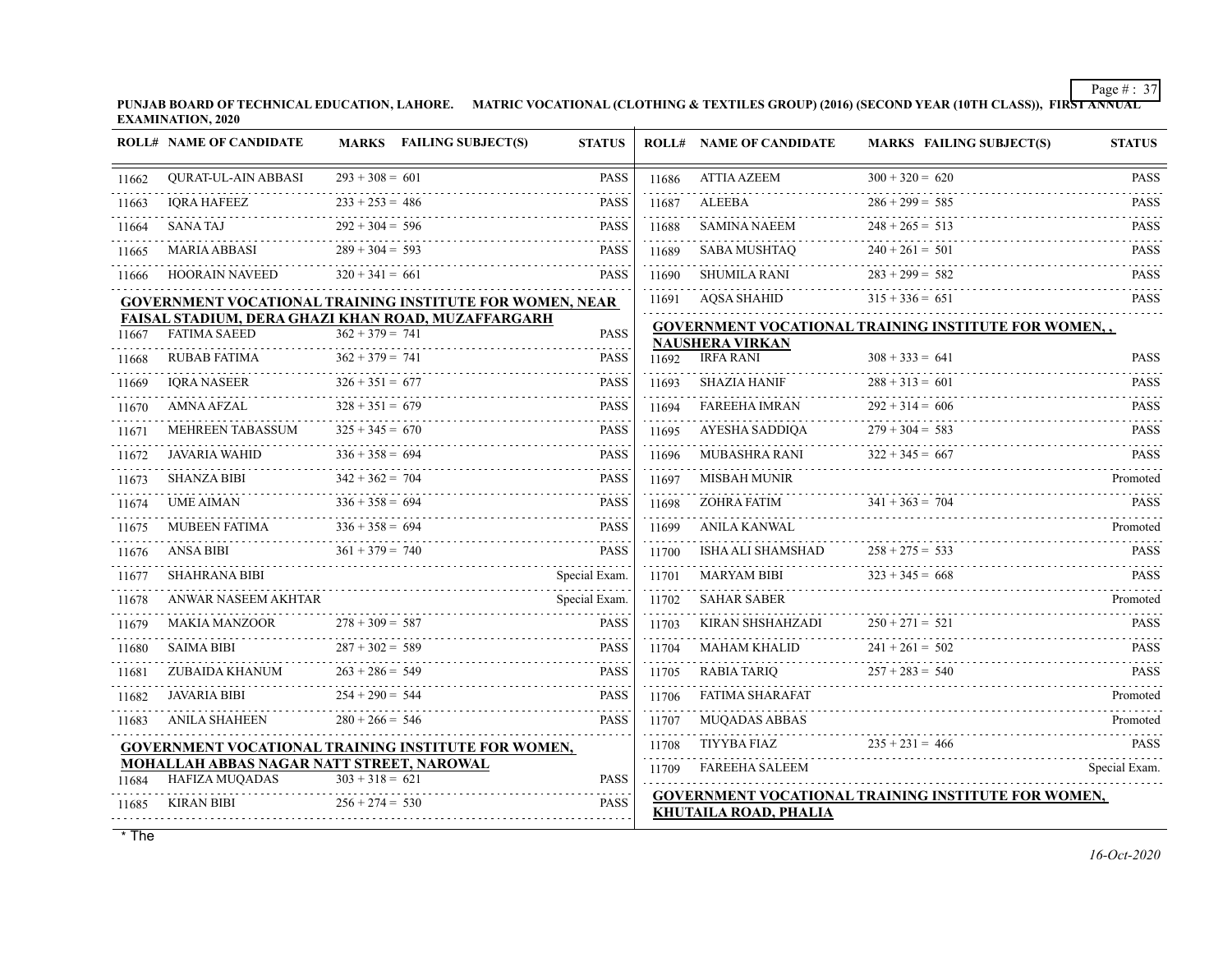**PUNJAB BOARD OF TECHNICAL EDUCATION, LAHORE. MATRIC VOCATIONAL (CLOTHING & TEXTILES GROUP) (2016) (SECOND YEAR (10TH CLASS)), FIRST ANNUAL EXAMINATION, 2020**  $\mathcal{L}^{\mathcal{A}}$ 

|       | <b>ROLL# NAME OF CANDIDATE</b>                          |                        | <b>MARKS</b> FAILING SUBJECT(S) | <b>STATUS</b> |            | <b>ROLL# NAME OF CANDIDATE</b>                                    | <b>MARKS FAILING SUBJECT(S)</b>                                 | <b>STATUS</b>      |
|-------|---------------------------------------------------------|------------------------|---------------------------------|---------------|------------|-------------------------------------------------------------------|-----------------------------------------------------------------|--------------------|
| 11710 | <b>ZOYA NAGEEN</b>                                      | $299 + 323 = 622$      |                                 | <b>PASS</b>   | 11735      | <b>HAFIZA HABIBA</b>                                              | $270 + 297 = 567$                                               | <b>PASS</b>        |
| 11711 | MIRFA IQBAL                                             | $240 + 268 = 508$      |                                 | <b>PASS</b>   | 11736      | <b>SANA TARIQ</b>                                                 | $265 + 291 = 556$                                               | <b>PASS</b>        |
| 11712 | <b>KAINAT MUNAWAR</b>                                   | $239 + 266 = 505$      |                                 | <b>PASS</b>   | 11737      | FATIMA QAYYUM                                                     | $346 + 370 = 716$                                               | .<br><b>PASS</b>   |
| 11713 | <b>AROOSA ASLAM</b>                                     | $289 + 314 = 603$      |                                 | <b>PASS</b>   | 11738      | SHANZA JAVEED                                                     | $289 + 314 = 603$                                               | <b>PASS</b>        |
| 11714 | <b>IRAM FARWA</b>                                       | $261 + 288 = 549$      |                                 | <b>PASS</b>   | 11739      | <b>KHADIJA RAFIQUE</b>                                            | $206 + 226 = 432$                                               | .<br><b>PASS</b>   |
| 11715 | <b>KAJAL AKRAM</b>                                      | $210 + 232 = 442$      |                                 | <b>PASS</b>   | .<br>11740 | <b>AZRA</b>                                                       | $324 + 347 = 671$                                               | .<br><b>PASS</b>   |
| 11716 | <b>NADIA PARVEEN</b>                                    | $249 + 272 = 521$      |                                 | <b>PASS</b>   | 11741      | IQRA SHAHID                                                       | $322 + 345 = 667$                                               | <b>PASS</b>        |
| 11717 | TEHMINA SAFDAR                                          | $273 + 297 = 570$      |                                 | <b>PASS</b>   | 11742      | MARYAM PERVAIZ                                                    | $345 + 370 = 715$                                               | <b>PASS</b>        |
| 11718 | <b>SANA FAIZ</b>                                        | $241 + 268 = 509$      |                                 | <b>PASS</b>   | 11743      | <b>MAHNOOR AKBAR</b>                                              | $253 + 271 = 524$                                               | <b>PASS</b>        |
| 11719 | <b>MUOADDAS AKBAR</b>                                   | $275 + 301 = 576$      |                                 | <b>PASS</b>   | 11744      | NOOR UL SABA                                                      | $271 + 297 = 568$                                               | <b>PASS</b>        |
| 11720 | <b>SANA SHABBIR</b>                                     | $254 + 272 = 526$      |                                 | <b>PASS</b>   | 11745      | NIDA ASLAM                                                        | $260 + 285 = 545$                                               | <b>PASS</b>        |
| 11721 | <b>TASLEEM FATIMA</b>                                   | $249 + 272 = 521$      |                                 | <b>PASS</b>   | 11746      | <b>BISMA RAMZAN</b>                                               |                                                                 | Special Exam.      |
| 11722 | <b>NEELAM ISLAM</b>                                     | $282 + 304 = 586$      |                                 | <b>PASS</b>   | 11747      | NAZIA MUNAWAR                                                     |                                                                 | Special Exam.<br>. |
| 11723 | SANA IJAZ                                               | $287 + 308 = 595$      |                                 | <b>PASS</b>   | 11748      | <b>SAIRA HAIDER</b>                                               |                                                                 | Special Exam.      |
| 11724 | <b>SABIKA IJAZ</b>                                      | $269 + 289 = 558$      |                                 | <b>PASS</b>   | 11749      | <b>IORA TAJ</b>                                                   | $305 + 282 = 587$                                               | <b>PASS</b>        |
| 11725 | UMM-E-LAILA                                             | $258 + 283 = 541$      |                                 | <b>PASS</b>   | 11750      | AIMAN AHMAD                                                       | $246 + 251 = 497$                                               | <b>PASS</b>        |
| 11726 | <b>RAMLA KIRAN</b>                                      | $275 + 301 = 576$      |                                 | <b>PASS</b>   | 11751      | ALINA KOMAL                                                       |                                                                 | RL Fee             |
| 11727 | <b>MEHAK ZAFAR</b>                                      | $245 + 272 = 517$      |                                 | <b>PASS</b>   |            |                                                                   | <b>GOVERNMENT VOCATIONAL TRAINING INSTITUTE FOR WOMEN, NEAR</b> |                    |
|       | GOVERNMENT VOCATIONAL TRAINING INSTITUTE FOR WOMEN, EID |                        |                                 |               |            | <b>BUS STAND BEHIND FINE HOTEL, RAJANPUR</b><br>11752 YAMNA AHMAD | $343 + 363 = 706$                                               | <b>PASS</b>        |
| 11728 | <b>GAH ROAD, RAHIM YAR KHAN</b><br><b>AYESHA IMRAN</b>  | $280 + 304 = 584$      |                                 | <b>PASS</b>   | .<br>11753 | <b>ASMA MAJEED</b>                                                | $338 + 359 = 697$                                               | <b>PASS</b>        |
| 11729 | <b>ZOYA NOREEN</b>                                      | $229 + 256 = 485$      |                                 | <b>PASS</b>   | 11754      | SAMRREEN KANWAL                                                   | $327 + 352 = 679$                                               | .<br><b>PASS</b>   |
| 11730 | <b>ANILA NAWAZ</b>                                      | $217 + 248 = 465$      |                                 | <b>PASS</b>   | 11755      | <b>FRAZIA AKBAR</b>                                               | $267 + 291 = 558$                                               | .<br><b>PASS</b>   |
| 11731 | <b>SAIRA RASHEED</b>                                    | $341 + 363 = 704$      |                                 | <b>PASS</b>   | 11756      | <b>SAIMA SHAHZADI</b>                                             | $268 + 291 = 559$                                               | <b>PASS</b>        |
| 11732 | <b>IMRANA BIBI</b>                                      | $263 + 278 = 541$      |                                 | <b>PASS</b>   | 11757      | <b>BESMA MAJEED</b>                                               | $325 + 346 = 671$                                               | <b>PASS</b>        |
| 11733 | <b>SAJIDA BIBI</b>                                      | $286 + 299 = 585$      |                                 | <b>PASS</b>   | .<br>11758 | <b>FABIA KAREEM</b>                                               |                                                                 | Promoted           |
| 11734 | <b>SAMAN ASHRAF</b>                                     | .<br>$355 + 376 = 731$ |                                 | <b>PASS</b>   | 11759      | <b>ANSA BATOOL</b>                                                | $264 + 289 = 553$                                               | <b>PASS</b>        |
|       |                                                         |                        |                                 |               |            |                                                                   |                                                                 |                    |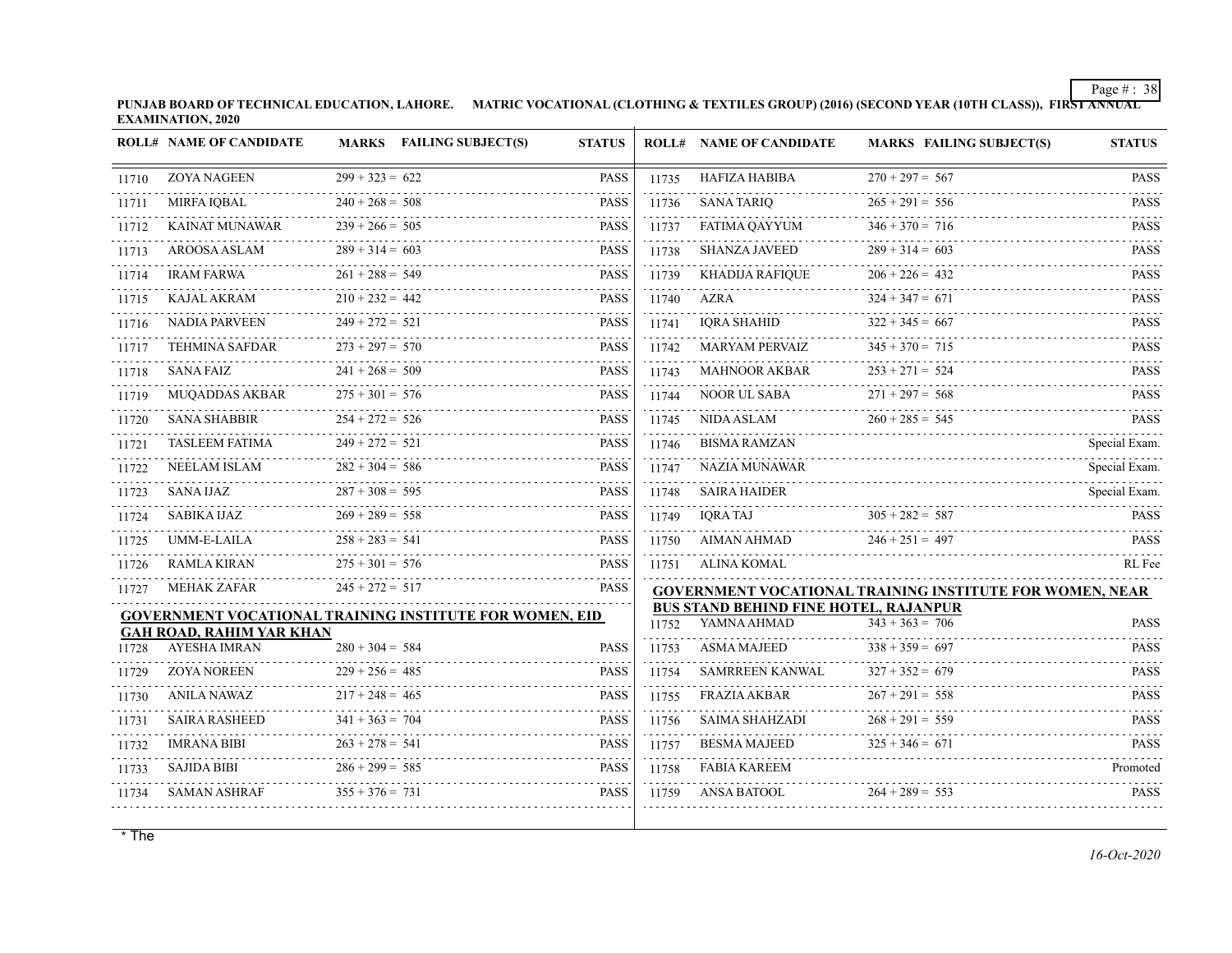**PUNJAB BOARD OF TECHNICAL EDUCATION, LAHORE. MATRIC VOCATIONAL (CLOTHING & TEXTILES GROUP) (2016) (SECOND YEAR (10TH CLASS)), FIRST ANNUAL EXAMINATION, 2020**

|       | <b>ROLL# NAME OF CANDIDATE</b>         |                                        | <b>MARKS</b> FAILING SUBJECT(S)<br><b>STATUS</b>                                                                     |            | <b>ROLL# NAME OF CANDIDATE</b>                                   | <b>MARKS FAILING SUBJECT(S)</b>                     | <b>STATUS</b>              |
|-------|----------------------------------------|----------------------------------------|----------------------------------------------------------------------------------------------------------------------|------------|------------------------------------------------------------------|-----------------------------------------------------|----------------------------|
| 11760 | <b>MARYAM BATOOL</b>                   | $259 + 286 = 545$                      | <b>PASS</b>                                                                                                          | 11782      | <b>AFREEN ABBAS</b>                                              | $266 + 281 = 547$                                   | <b>PASS</b>                |
| 11761 | <b>KOUSAR BIBI</b>                     | $279 + 304 = 583$                      | <b>PASS</b>                                                                                                          | 11783      | KIRAN SHAHZADI                                                   | $258 + 283 = 541$                                   | <b>PASS</b>                |
| 11762 | <b>HUMA MUNAWAR</b>                    | $299 + 321 = 620$                      | <b>PASS</b>                                                                                                          | 11784      | <b>SONIA</b>                                                     | $251 + 280 = 531$                                   | <b>PASS</b>                |
| 11763 | <b>MEHAK BUKHARI</b>                   | $310 + 334 = 644$                      | <b>PASS</b>                                                                                                          | 11785      | SYEDA SHANAB SHAH                                                | $314 + 338 = 652$                                   | dia a a a a<br><b>PASS</b> |
| 11764 | <b>SHAZIA BIBI</b>                     | $286 + 308 = 594$                      | <b>PASS</b>                                                                                                          | 11786      | AREEBA JAVID                                                     | $294 + 317 = 611$                                   | .<br><b>PASS</b>           |
| 11765 | <b>KHADIJA BIBI</b>                    | $336 + 359 = 695$                      | <b>PASS</b>                                                                                                          | 11787      | RUKHSANA MUKHTAR                                                 | $374 + 395 = 769$                                   | .<br><b>PASS</b>           |
| 11766 | <b>ANEELA YAMEEN</b>                   | $286 + 308 = 594$                      | 2.2.2.2.2.<br><b>PASS</b>                                                                                            |            |                                                                  | GOVERNMENT VOCATIONAL TRAINING INSTITUTE FOR WOMEN, |                            |
| 11767 | <b>ASMA ASHRAF</b>                     | $304 + 327 = 631$                      | <b>PASS</b>                                                                                                          |            |                                                                  | SAMONDARI RAJIN ROAD MAHALA DANISH PUR, SAMMUNDRI   |                            |
|       | <b>ROZEEN HAIDAR</b>                   |                                        | .<br>Special Exam.                                                                                                   | 11788      | <b>MUOODAS AKRAM</b>                                             | $229 + 249 = 478$                                   | <b>PASS</b>                |
| 11768 |                                        |                                        |                                                                                                                      | 11789      | ZAINAB AKRAM                                                     | $297 + 321 = 618$                                   | <b>PASS</b>                |
| 11769 | <b>SAJIDA HABIB</b>                    | $276 + 270 = 546$<br>$278 + 265 = 543$ | <b>PASS</b>                                                                                                          | .<br>11790 | MUQQDAS AKHTER                                                   | $316 + 340 = 656$                                   | dia a dia a<br><b>PASS</b> |
| 11770 | REHANA SAFDAR<br>.                     |                                        | <b>PASS</b>                                                                                                          | 11791      | IORA ABDUL RAZZAO                                                | $284 + 308 = 592$                                   | <b>PASS</b>                |
| 11771 | NAZISH BIBI                            | $274 + 242 = 516$                      | <b>PASS</b>                                                                                                          | .<br>11792 | <b>TANZILA TANVEER</b>                                           | $328 + 353 = 681$                                   | <b>PASS</b>                |
|       | <b>KARTAR PURA, RAWALPINDI</b>         |                                        | <b>GOVERNMENT VOCATIONAL TRAINING INSTITUTE FOR WOMEN, 0/635</b>                                                     | 11793      | IORA YOUNAS                                                      | $276 + 301 = 577$                                   | <b>PASS</b>                |
| 11772 | <b>LAIBA ASAD</b>                      | $280 + 279 = 559$                      | <b>PASS</b>                                                                                                          | .<br>11794 | KAINAT RASOOL                                                    | $239 + 259 = 498$                                   | <b>PASS</b>                |
|       |                                        |                                        | <b>GOVERNMENT VOCATIONAL TRAINING INSTITUTE FOR WOMEN,</b>                                                           | 11795      | NOOR FATIMA                                                      | $243 + 268 = 511$                                   | <b>PASS</b>                |
|       | RAWALPINDI CANTT, RAWALPINDI           |                                        |                                                                                                                      | 11796      | AQSA ZAFAR                                                       | $224 + 252 = 476$                                   | <b>PASS</b>                |
| 11773 | <b>AFIRA SADAF</b>                     |                                        | Special Exam.                                                                                                        | 11797      | <b>ALIA ASHRAF</b>                                               | $222 + 248 = 470$                                   | <b>PASS</b>                |
| 11774 | <b>SYEDA HIRA ZAINAB</b>               | $261 + 273 = 534$                      | <b>PASS</b>                                                                                                          | 11798      | <b>SAMRA ASHRAF</b>                                              | $268 + 260 = 528$                                   | <b>PASS</b>                |
| 11775 | SYEDA SHAWAL BUKHARI $267 + 242 = 509$ |                                        | <b>PASS</b>                                                                                                          | 11799      | SAMRAH MEHMOOD                                                   | $286 + 265 = 551$                                   | <b>PASS</b>                |
|       |                                        |                                        | <b>GOVERNMENT VOCATIONAL TRAINING INSTITUTE FOR WOMEN, MAIN</b>                                                      |            |                                                                  |                                                     |                            |
|       | <b>ROAD RUSTAM COLONY, SADIOABAD</b>   |                                        |                                                                                                                      |            |                                                                  | GOVERNMENT VOCATIONAL TRAINING INSTITUTE FOR WOMEN, |                            |
| 11776 | <b>ASHMAL ZAFAR</b>                    | $292 + 313 = 605$                      | <b>PASS</b>                                                                                                          | 11800      | <b>BLOCK NO.13 BAGH-E-UMAR, SARGODHA</b><br><b>SIBGHA YOUNUS</b> | $372 + 392 = 764$                                   | <b>PASS</b>                |
| 11777 | <b>RAMSHA ZAFAR</b>                    | $271 + 297 = 568$                      | <b>PASS</b>                                                                                                          |            |                                                                  |                                                     |                            |
| 11778 | HUMA RAZZAQ                            | $320 + 342 = 662$                      | <b>PASS</b>                                                                                                          | 11801      | NAJVA ASHIO                                                      | $285 + 308 = 593$                                   | <b>PASS</b>                |
| 11779 | <b>SAHER NAZ</b>                       | $290 + 313 = 603$                      | <b>PASS</b>                                                                                                          | 11802      | FARAH AZHAR                                                      | $306 + 325 = 631$                                   | <b>PASS</b><br>.           |
| 11780 | SANA TARIO                             | $302 + 327 = 629$                      | <b>PASS</b>                                                                                                          | 11803<br>. | MARIA AMIN                                                       | $291 + 313 = 604$                                   | <b>PASS</b>                |
| 11781 | <b>NOOR FATIMA</b>                     | $246 + 273 = 519$                      | PASS                                                                                                                 | 11804      | <b>KIRAN BASHARAT</b>                                            | $301 + 320 = 621$                                   | <b>PASS</b>                |
|       |                                        |                                        | <u> 1990 - Paris Alexander III, president eta artera eta artera eta artera eta artera eta artera eta artera eta </u> | 11805      | SAMINAH ARIF                                                     | $259 + 277 = 536$                                   | <b>PASS</b>                |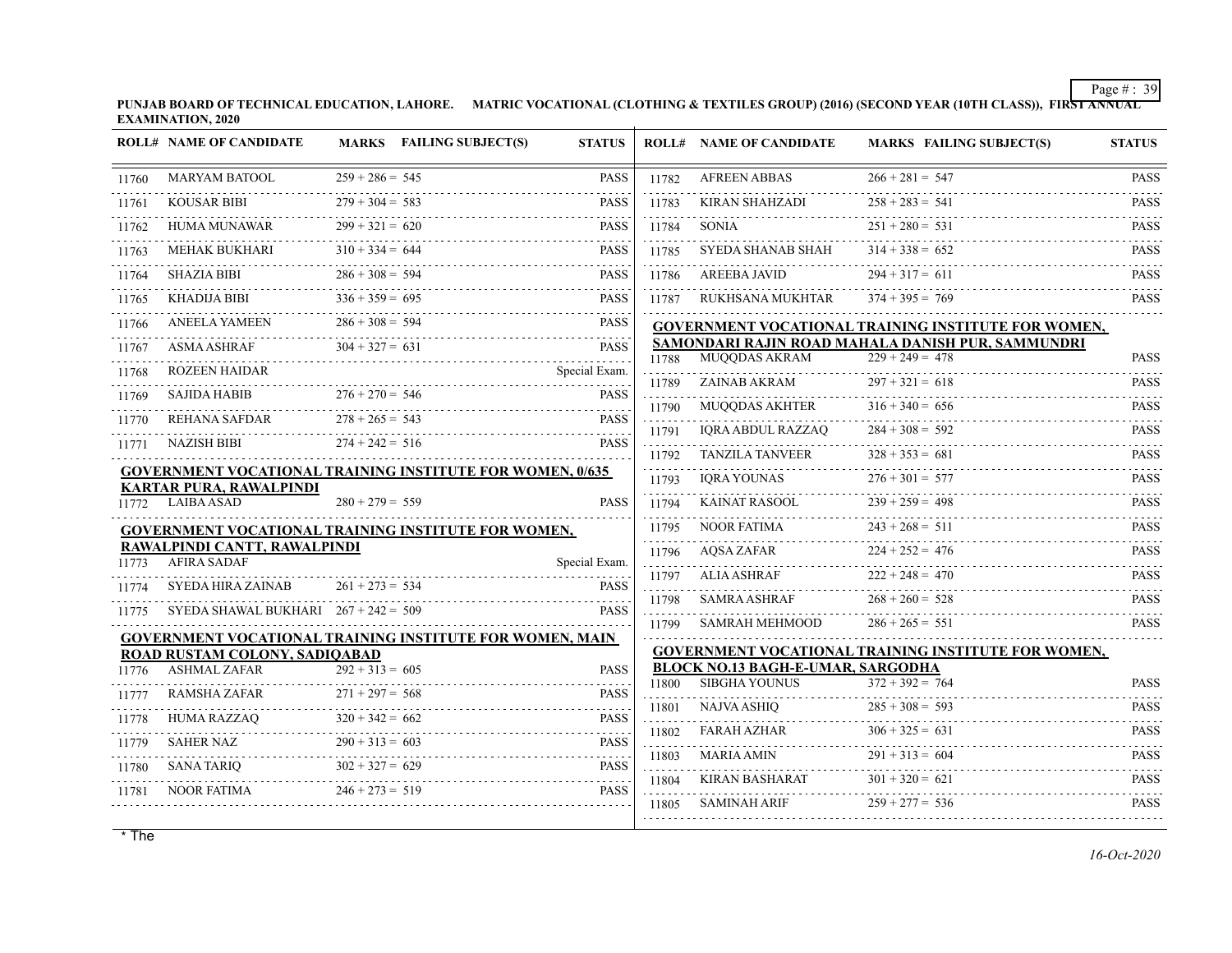**PUNJAB BOARD OF TECHNICAL EDUCATION, LAHORE. MATRIC VOCATIONAL (CLOTHING & TEXTILES GROUP) (2016) (SECOND YEAR (10TH CLASS)), FIRST ANNUAL EXAMINATION, 2020**

|       | <b>ROLL# NAME OF CANDIDATE</b>  |                        | MARKS FAILING SUBJECT(S)                                   | <b>STATUS</b>                                                                |               | <b>ROLL# NAME OF CANDIDATE</b> | <b>MARKS FAILING SUBJECT(S)</b>                                 | <b>STATUS</b>                                                                                                    |
|-------|---------------------------------|------------------------|------------------------------------------------------------|------------------------------------------------------------------------------|---------------|--------------------------------|-----------------------------------------------------------------|------------------------------------------------------------------------------------------------------------------|
| 11806 | <b>ASIA NOOR</b>                | $351 + 373 = 724$      |                                                            | <b>PASS</b>                                                                  | 11831         | <b>SANA</b>                    | $296 + 309 = 605$                                               | <b>PASS</b>                                                                                                      |
| 11807 | <b>HALEEMA SADIA</b>            | $312 + 336 = 648$      |                                                            | <b>PASS</b>                                                                  | 11832         | <b>HOOR UL AIN</b>             | $248 + 272 = 520$                                               | .<br><b>PASS</b>                                                                                                 |
| 11808 | NIMRA SHAHZADI                  | $288 + 313 = 601$      |                                                            | <b>PASS</b>                                                                  | 11833         | <b>OURAT-UL-AIN</b>            | $230 + 249 = 479$                                               | <b>PASS</b>                                                                                                      |
| 11809 | SADIA IJAZ                      | $302 + 324 = 626$      |                                                            | <b>PASS</b>                                                                  | 11834         | KHADIJA JAFAR                  | $206 + 225 = 431$                                               | <b>PASS</b>                                                                                                      |
| 11810 | <b>MISHAL JAVAID</b>            | $294 + 317 = 611$      |                                                            | 2.2.2.2.2<br><b>PASS</b>                                                     | 11835         | RABIA GHAFOOR                  | $361 + 380 = 741$                                               | .<br><b>PASS</b>                                                                                                 |
| 11811 | <b>DARAKHSHAN</b>               | $331 + 355 = 686$      |                                                            | <b>PASS</b>                                                                  | 11836         | <b>ALEESHBA</b>                | $325 + 347 = 672$                                               | <b>PASS</b>                                                                                                      |
| 11812 | <b>SIDRA</b>                    | $290 + 313 = 603$      |                                                            | <b>PASS</b>                                                                  | 11837         | MARYAM                         | $300 + 323 = 623$                                               | <b>PASS</b>                                                                                                      |
| 11813 | TANEA                           | $308 + 331 = 639$      |                                                            | <b>PASS</b>                                                                  |               |                                | <b>GOVERNMENT VOCATIONAL TRAINING INSTITUTE FOR WOMEN, NEAR</b> |                                                                                                                  |
| 11814 | <b>FIZA AMNA</b>                | $314 + 336 = 650$      |                                                            | <b>PASS</b>                                                                  |               |                                | BUS STAND, BEHIND KHUSHALI BANK, JALALPUR ROAD, SHUJABAD        |                                                                                                                  |
| 11815 | <b>LAIBA ZAFER</b>              | .<br>$262 + 285 = 547$ |                                                            | <b>PASS</b>                                                                  | 11838         | <b>HAFSA</b>                   | $332 + 310 = 642$                                               | <b>PASS</b><br>.                                                                                                 |
| 11816 | <b>AORAB USMAN</b>              | $279 + 304 = 583$      |                                                            | <b>PASS</b>                                                                  | 11839         | HAMNA KAINAT                   | $281 + 303 = 584$                                               | <b>PASS</b>                                                                                                      |
| 11817 | RAFIA SALEEM                    | $220 + 241 = 461$      |                                                            | 2.2.2.2.2<br><b>PASS</b>                                                     | 11840         | <b>MISBAH SHABIR</b>           | $303 + 280 = 583$                                               | <b>PASS</b>                                                                                                      |
| 11818 | <b>FAIQA AZHAR</b>              | $321 + 345 = 666$      |                                                            | <b>PASS</b>                                                                  | 11841         | <b>SABIRA PARVEEN</b>          | $271 + 246 = 517$                                               | <b>PASS</b>                                                                                                      |
| 11819 | <b>ALISHBA MASROOR</b>          | $243 + 242 = 485$      |                                                            | <b>PASS</b>                                                                  | <b>VEHARI</b> |                                | <b>GOVERNMENT VOCATIONAL TRAINING INSTITUTE FOR WOMEN,,</b>     |                                                                                                                  |
|       |                                 |                        | <b>GOVERNMENT VOCATIONAL TRAINING INSTITUTE FOR WOMEN,</b> |                                                                              | 11842         | <b>NIDA AWAIS</b>              | $253 + 280 = 533$                                               | <b>PASS</b>                                                                                                      |
|       | <b>AKBER BAZAR, SHEIKHUPURA</b> |                        |                                                            | <b>PASS</b>                                                                  | 11843         | <b>NAZIA LIAOAT</b>            | $334 + 356 = 690$                                               | <b>PASS</b>                                                                                                      |
| 11820 | MUQADAS SHAREEF                 | $275 + 293 = 568$      |                                                            |                                                                              | 11844         | <b>SANA BIBI</b>               |                                                                 | Promoted                                                                                                         |
| 11821 | <b>SANIA SHAREEF</b>            | $235 + 262 = 497$      |                                                            | <b>PASS</b>                                                                  | 11845         | <b>SANA BIBI</b>               | $355 + 376 = 731$                                               | <b>PASS</b>                                                                                                      |
| 11822 | SAMAN AKRAM<br>.                | $298 + 324 = 622$      |                                                            | <b>PASS</b><br>$\omega$ is a set of                                          | 11846         | <b>ABIDA PARVEEN</b>           | $362 + 380 = 742$                                               | .<br><b>PASS</b>                                                                                                 |
| 11823 | <b>ISHRAT FATIMA</b>            | $386 + 405 = 791$      |                                                            | <b>PASS</b><br>$\frac{1}{2}$ , $\frac{1}{2}$ , $\frac{1}{2}$ , $\frac{1}{2}$ | 11847         | KAINAT MAQBOOL                 | $324 + 346 = 670$                                               | <b>PASS</b>                                                                                                      |
| 11824 | <b>IORA MEHBOOB</b>             | $235 + 262 = 497$      |                                                            | <b>PASS</b>                                                                  | 11848         | <b>NABEELA YOUNAS</b>          | $370 + 392 = 762$                                               | <b>PASS</b>                                                                                                      |
| 11825 | <b>LAIBA FAROOO</b>             | $281 + 304 = 585$      |                                                            | <b>PASS</b>                                                                  | .<br>11849    | <b>ANAM ASHRAF</b>             | $276 + 301 = 577$                                               | .<br><b>PASS</b>                                                                                                 |
| 11826 | <b>SEHAR BATTOL</b>             | $343 + 363 = 706$      |                                                            | <b>PASS</b><br>.                                                             | 11850         | <b>ZAHRA BIBI</b>              | $279 + 304 = 583$                                               | <b>PASS</b>                                                                                                      |
| 11827 | <b>RIDA BATTOL</b>              | $342 + 363 = 705$      |                                                            | <b>PASS</b><br>.                                                             | 11851         | <b>LAIBA SHAHID</b>            | $325 + 346 = 671$                                               | <b>PASS</b>                                                                                                      |
| 11828 | <b>KASHAF FATIMA</b>            | $279 + 304 = 583$      |                                                            | <b>PASS</b>                                                                  | 11852         | <b>TAHREEM RIAZ</b>            | $333 + 356 = 689$                                               | .<br><b>PASS</b>                                                                                                 |
| 11829 | HUMERA KHAN                     | $265 + 291 = 556$      |                                                            | <b>PASS</b>                                                                  | 11853         | NOSHABA ALMAS                  | $359 + 380 = 739$                                               | <b>PASS</b>                                                                                                      |
| 11830 | <b>KHADIJA</b>                  | $324 + 347 = 671$      |                                                            | <b>PASS</b>                                                                  | 11854         | KAINAT IMTIAZ                  | $261 + 286 = 547$                                               | $\begin{array}{cccccccccccccc} \bot & \bot & \bot & \bot & \bot & \bot & \bot & \bot \end{array}$<br><b>PASS</b> |
|       |                                 |                        |                                                            |                                                                              |               |                                |                                                                 |                                                                                                                  |